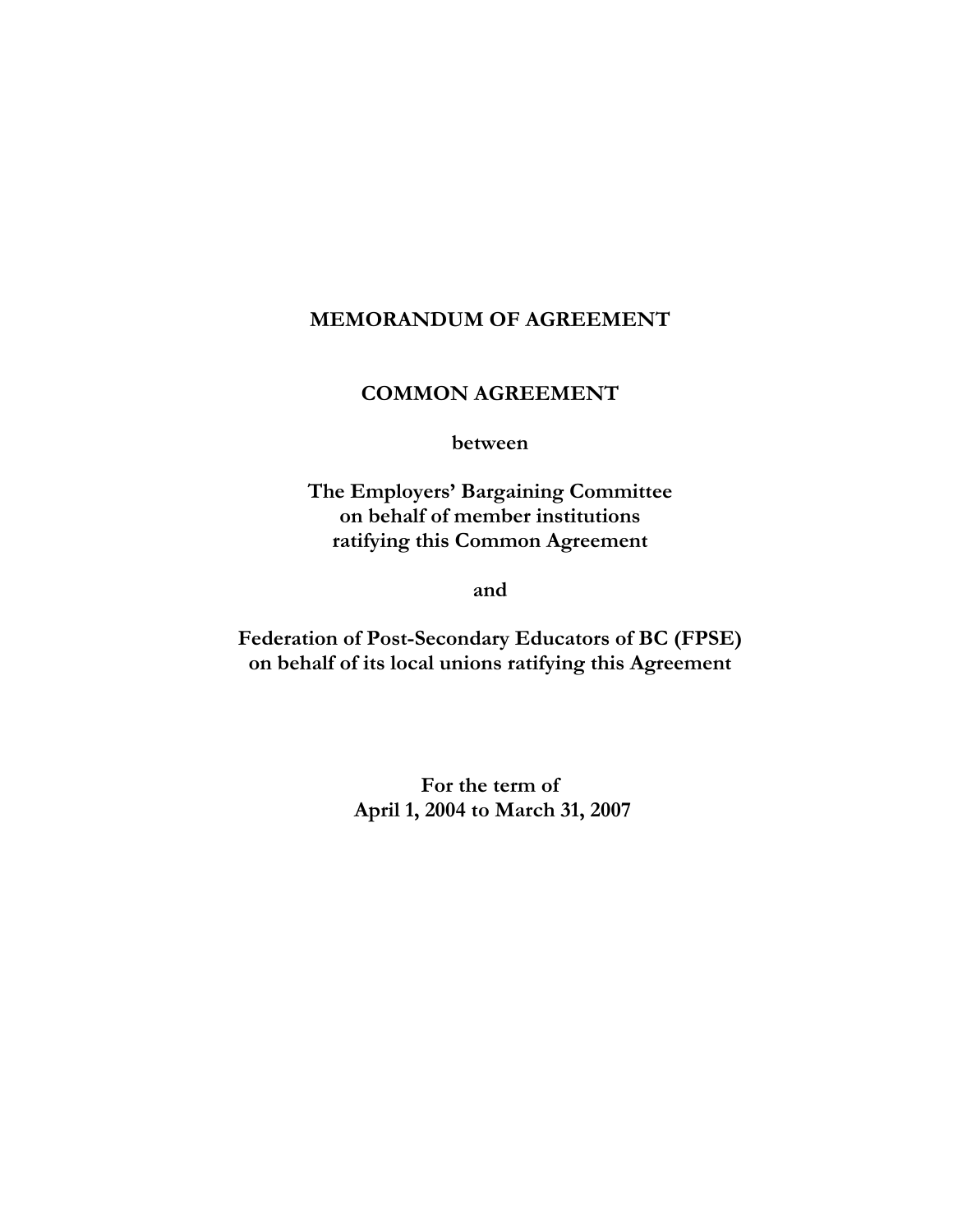#### **DEFINITIONS**

"*Agreement*" or **"Common Agreement"** means this Agreement reached between the Employers and the **Unions as defined in the Protocol Agreement dated May 27, 2004.** 

*"Collective agreement"* means the combination of provisions of the Common Agreement with local provisions that constitute a collective agreement between an institution and a local union.

"*Employee*" means a person employed within a bargaining unit represented by **one of the Unions as defined in the Protocol Agreement dated May 27, 2004 and that ratifies this Common Agreement.** 

## **"Employer" means one of the "Employers" as defined in the Protocol Agreement dated May 27, 2004 and that ratifies this Common Agreement.**

"*Institution*" means a college, university college, institute or agency created under the *College and Institute Act, Open Learning Agency Act or Institute of Technology Act* that has ratified the Common Agreement.

*"Joint Administration and Dispute Resolution Committee*" or "*JADRC*" means the committee established under Article 3.2 below.

*"Joint Labour-Management Committee"* means a committee formed by local parties with equal representation from a local union and an institution.

*"Local parties"* means the institution and local bargaining unit where both have ratified this Agreement.

*"Local provision"* means a provision of a collective agreement established by negotiations between an individual employer and a local union.

*"Local union"* means a bargaining unit representing employees at an institution that has ratified this Agreement.

### **"Ministry" means the Ministry of Advanced Education.**

"*Parties*" or *"Common Parties"* means the Employers and Unions identified in the Protocol Agreement of **May 27, 2004** that have ratified this Agreement.

*"Post-Secondary Employers' Association"* or *"PSEA"* means the Employers' association established for postsecondary colleges and institutes under the Public Sector Employers' Act.

*"Provincial Bargaining Council"* means a council of the BC Government and Service Employees' Union (BCGEU) and the **Federation of Post-Secondary Educators (FPSE)** formed for the purpose of negotiating this Agreement.

*"Ratification"* means the acceptance **by a local union and by an institution and the PSEA of the terms of the Common Agreement pursuant to the Protocol of May 27, 2004.** 

*"Union"* means a faculty association or trade union certified as a bargaining agent.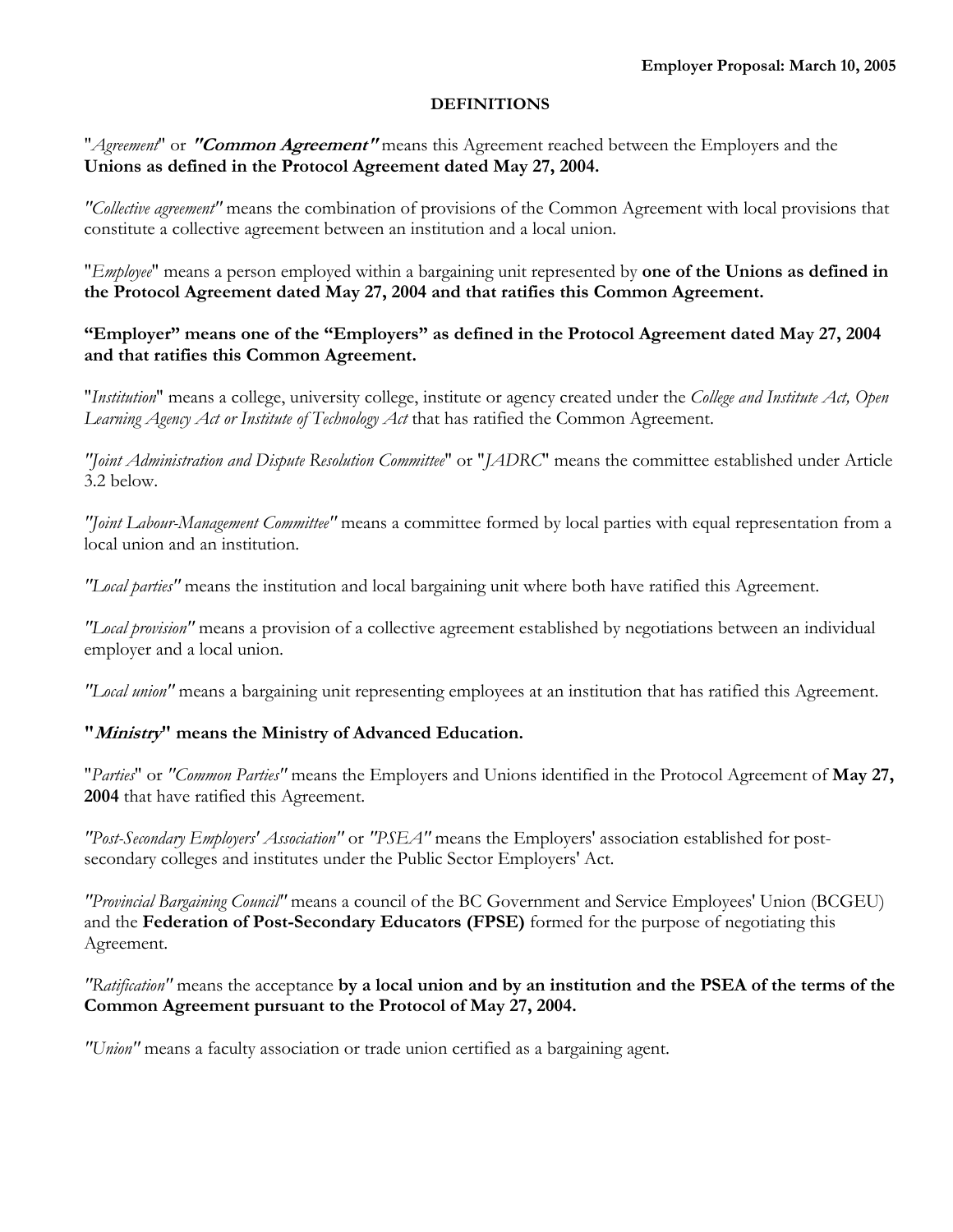## **2.3 Procedures**

## **2.3.1 Local Informal Processes**

**The Parties agree that the local parties where mutually agreeable, may first attempt to use local policies or processes to resolve complaints of harassment and sexual harassment prior to accessing the following procedures in Article 2.3.3 Mediation and 2.3.4 Investigation.** 

## **2.3.2 Right to Legal counsel**

**The Union is the exclusive bargaining agent for the bargaining unit employee and as such has the exclusive right to represent the employee in all matters pertaining to his/her terms and conditions of employment, including matters that may lead to discipline by the Employer. An individual bargaining unit employee has no right to be represented by legal counsel during an Article 2 investigation involving an allegation of harassment.** 

## **2.3.3 Mediation**

When a complaint is received by the Employer involving an individual covered by this collective agreement, the local parties will initiate a mediation procedure at the bargaining unit level. The mediation process is the recommended avenue of resolution.

Consensual mediation will require the agreement of the complainant and the alleged harasser to use the following process:

(a) the local parties will discuss the nature of the complaint and agree upon who will conduct the mediation;

(b) the mediation process and resolution will be kept strictly confidential by all participants;

(c) where a resolution is reached, the complainant and the alleged harasser must agree in writing to the resolution and the matter will then be considered concluded;

(d) no record of the mediation except the written agreed resolution will be placed on an employee's file. The written resolution will be removed from the employee's file after 12 months unless there has been a subsequent complaint of harassment against the employee within the 12 month period.

### **2.3.4 Investigation**

Where either the complainant or alleged harasser does not agree to mediation, or no resolution is reached during the mediation, the complaint will be referred to an investigator selected from a list of investigators agreed upon by the local parties.

An investigator will be appointed within ten (10) working days of referral.

Where the local parties are unable to agree on a list of investigators, JADRC will determine the list. (See Appendix B.)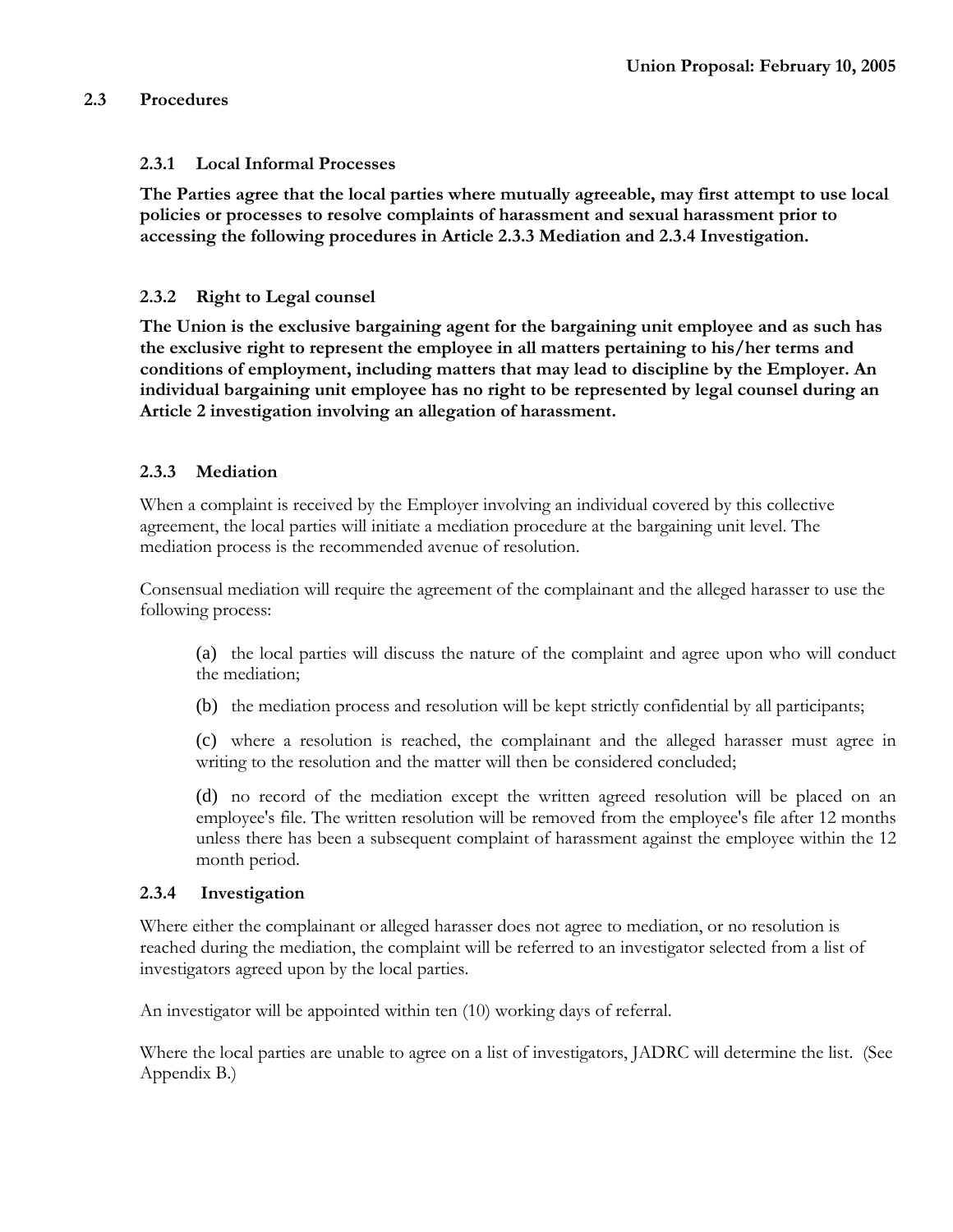The referral should, where possible, include a written statement from the complainant and the alleged harasser which succinctly outlines the issue(s) in dispute. The referral should be assembled by the Institution and forwarded to the Investigator with a copy sent to the Union(s).

The appointment of an investigator does not preclude an investigator from mediating the dispute where possible **up to the time of submission of the Investigator's report to the local parties pursuant to Article 2.3.5(a) below.** 

Any complaint of harassment will be kept confidential except as is necessary to investigate and resolve the issue. Investigators will stress the confidentiality of the investigation with the person(s) interviewed.

## **2.3.5 Terms of Reference of the Investigator**

- (a) The purpose of the investigator will be to ascertain facts.
- (b) All persons quoted in the investigation will be named by initials.

(c) The report of the Investigator will be given, in confidence, to the Union(s) and the Employer. It is the responsibility of the Employer to forward a copy of the report to the complainant and the alleged harasser. The Employer will state, in a covering letter, that the report is confidential. The report should refer to individuals involved by initials only. However, a key will be provided to the Employer and the Union(s) for internal use. This practice should be repeated at any subsequent arbitral proceeding.

(d) The report will not be introduced as evidence or have standing in any arbitration, or other legal procedure. This does not preclude the parties from reaching an Agreed Statement of Fact based upon facts in the report in preparation for an arbitral proceeding.

(e) Reliance on Report of Third Party Investigator

Despite 2.3.3 (d), an institution is entitled to rely on the fact of mediation or the report of a third party investigator as evidence that may mitigate liability in a proceeding that follows receipt of the third party investigator's report.

The Employer is entitled to rely on the investigator's report as evidence that it acted in good faith in any disciplinary action that it undertook following receipt of the third party investigator's report where the issue of good faith is raised by a grievor or the union.

(f) The investigator will not be compellable as a witness in any arbitration or other legal procedure which may result from the investigation.

(g) The investigator will conclude her/his work within **twenty (20)** days of appointment and will render a report within a further **ten (10)** days. These timelines may be extended if deemed appropriate by the local parties. If a dispute arises with respect to the extension, the matter will be referred to JADRC. If requested by the investigator, the Employer will provide meeting space and contact information about persons to be interviewed.

(h) The investigator may, as part of her/his report, make recommendations for resolution of the complaint.

(i) The investigator's report will not be placed on an employee's file.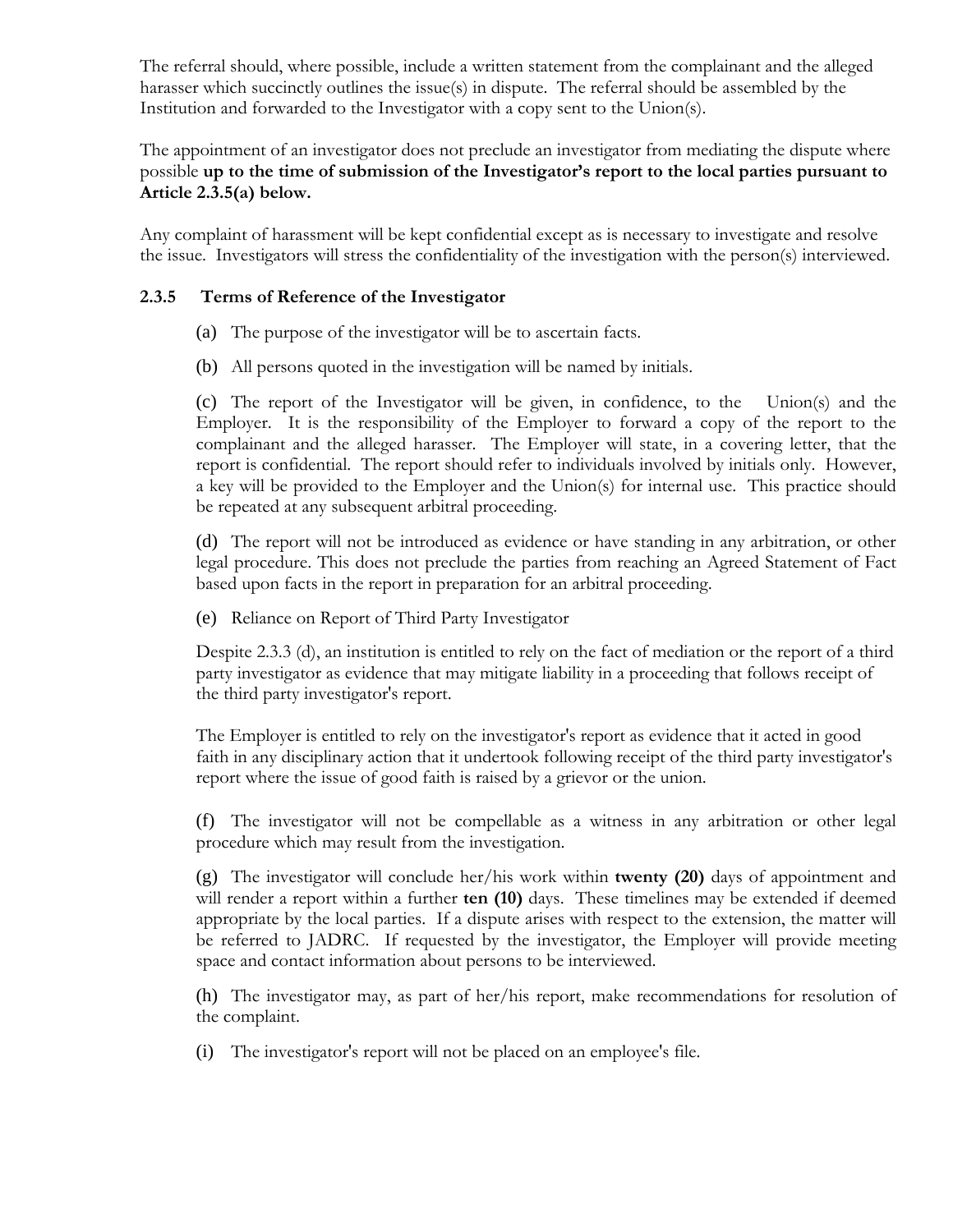## **Article 3.1 – Human Resources Database**

### **3.1 Human Resources Database**

The Parties believe that their on-going and collective bargaining relationships are enhanced through useful, timely and accessible data on relevant human resources matters, including those listed below.

The Parties agree to provide and support the accumulation and dissemination of available data to the **PSEA, which will be responsible for the management of the HRDB project including the gathering, analysis, and maintenance of such data.** The Parties may undertake joint projects for the comparative analysis of such data.

The Parties agree that a Steering Committee will oversee this program. The Committee will include representatives designated by each Party.

The Parties recommend that the Ministry of Advanced Education, Training and Technology continue to provide funding to assist in the gathering, analysis, and maintenance of such data through the agreed-upon organization.

### **3.1.1 Relevant Matters include:**

- a. Health and Welfare
- i. Types of coverage
- ii. Participation rates
- iii. Premiums
- iv. Cost sharing
- v. Commission costs
- vi. Available studies commissioned by Government agencies
- a. (e.g. comparative benefit analysis)
- vii. Carrier contracts

b. Collective Bargaining

- i. Salary information by classification
- ii. Demographics: age, sex, salary, placement, status
- iii. Analysis of local collective agreements within the system
- iv. Pension plan participation rates

c. Contract Administration i. Arbitration, Labour Relations Board, JADRC, Harassment, Jurisdictional and other third-party decisions and costs thereof for the system ii. Local Letters of Understanding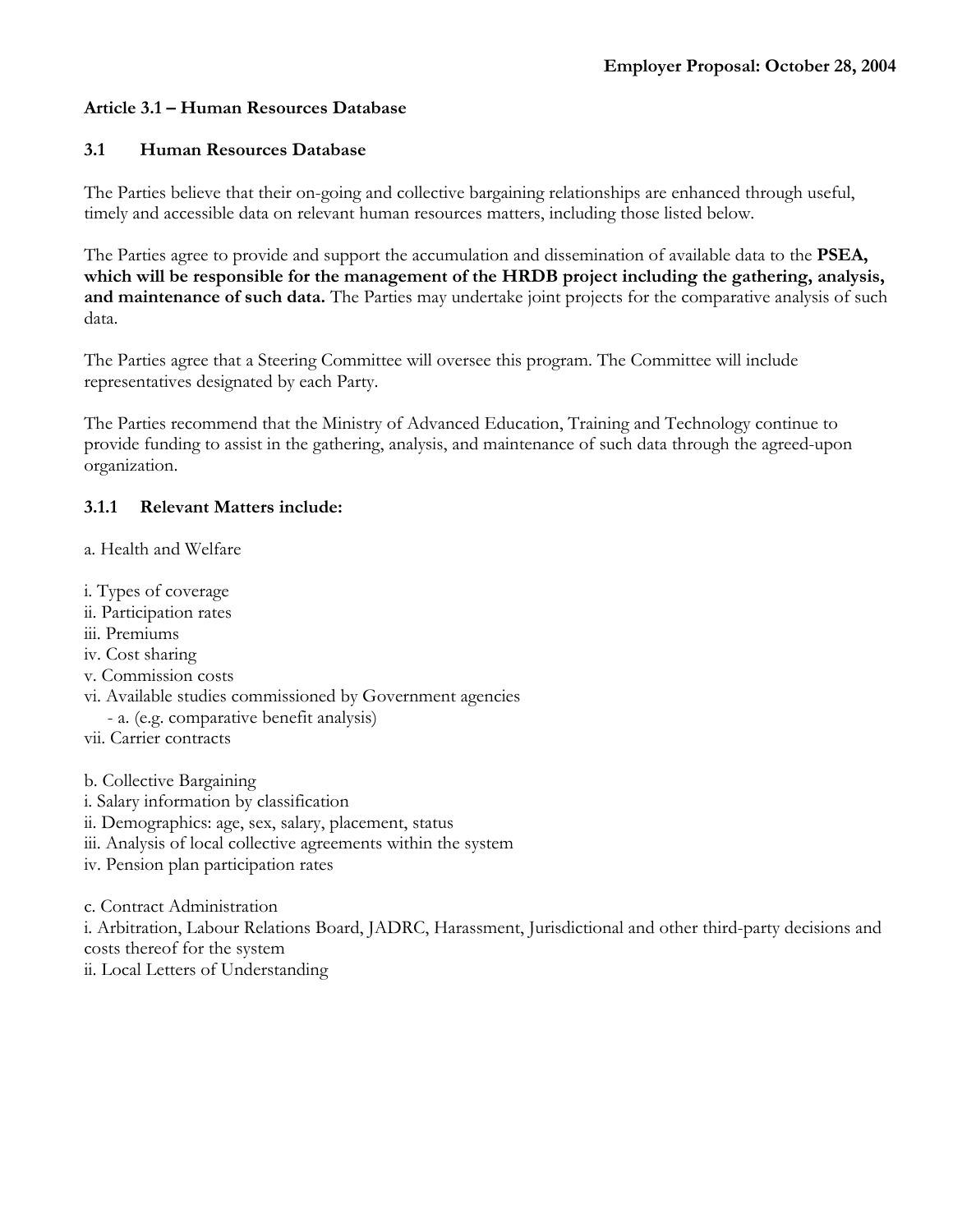# **Article 3.4 - Contract Training & Marketing Society**

Maintain current language with the following prefatory note:

**This article is suspended and has no force or effect for the term of this Agreement commencing April 1, 2004.**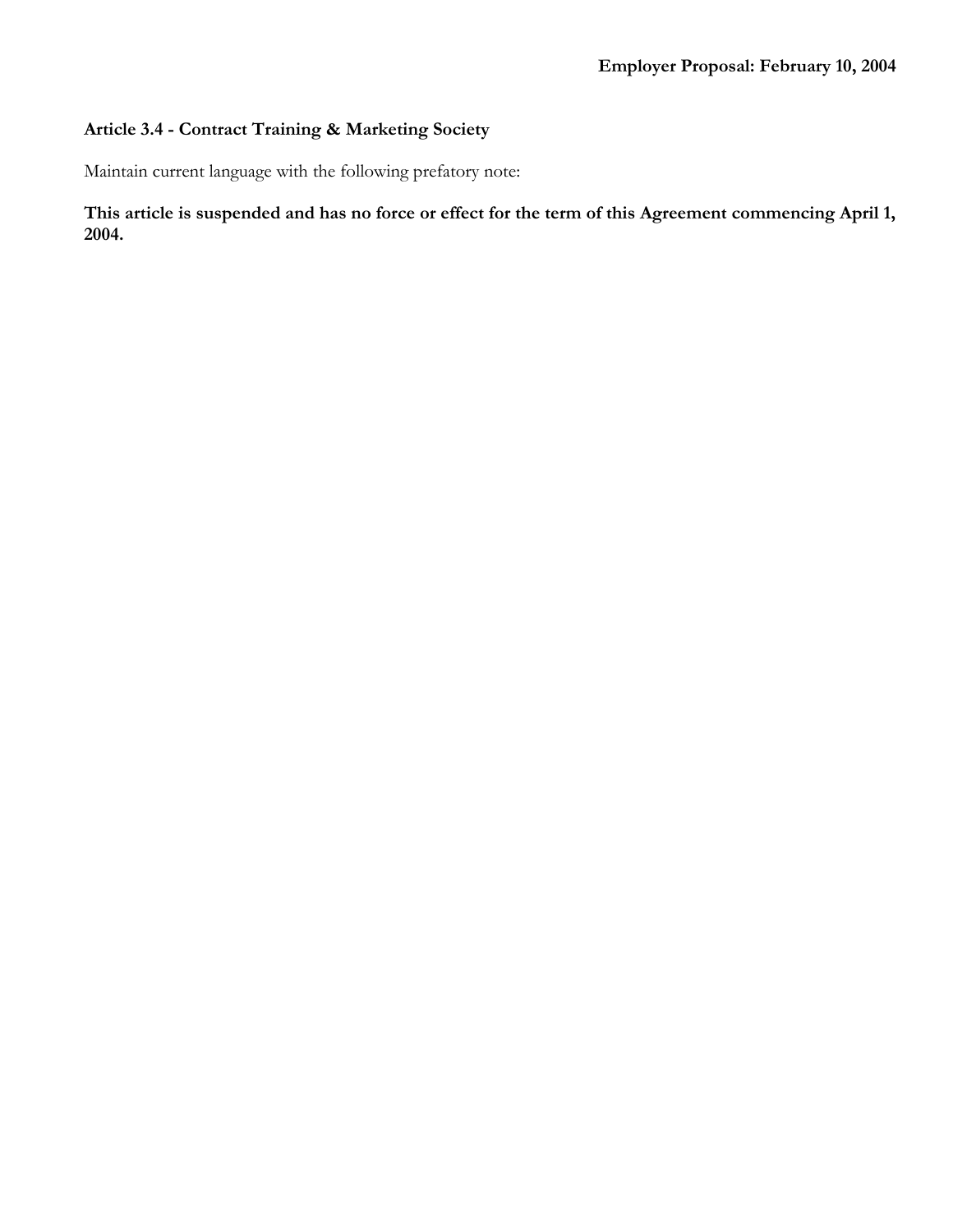## **6.4 Targeted Labour Adjustment**

## **6.4.1 Employer Commitments**

It is agreed that the institution will make every reasonable attempt to minimize the impact of funding shortfalls and reductions on the work force.

It is incumbent upon institutions to communicate effectively with their employees and the unions representing those employees as soon as the impact of any funding reduction or shortfall or profile change has been assessed.

If a work force reduction is necessary, the Joint Labour Management Committee will canvas employees in a targeted area or other areas over a fourteen (14) day period, or such longer time as the Joint Labour Management Committee agrees, to find volunteer solutions that provide as many viable options as possible and minimize potential layoffs. **Subject to any agreement that the Joint Labour Management Committee may make to extend the period of a canvass, such canvasses shall take place either:** 

**• prior to the issuance of lay-off notice to employees under the local agreement, or** 

**• by no later than fourteen (14) calendar days following the annual deadline for notice of non-renewal or layoff where a local provision provides for such a deadline,** 

**whichever date is later.** 

**The union shall be provided with a copy of each final plan for employee labour adjustment.**

**6.4.2 Menu of Labour Adjustment Strategies**

**Where a work force reduction is necessary, the following labour adjustment strategies will be considered, as applicable.**

**6.4.2.1 Labour Adjustment Strategies: Workplace Organization**

**Subject to the institution's operational considerations, excluding the availability of funding, the following menu of work place organization labour adjustment strategies will be offered by institutions to minimize layoffs and at the appropriate time in the employee reduction process set out in the local provisions:**

**(a) Job sharing.** 

**(b) Reduced hours of work through partial leaves.** 

**(c) Transfers to other areas within the bargaining unit subject to available work and to meeting qualifications, with minimal training required where such training can be scheduled within the employee's professional development and other non-instructional time.** 

**(d) Unpaid leaves of absence for use to seek alternate employment, retirement adjustment, retraining, etc.**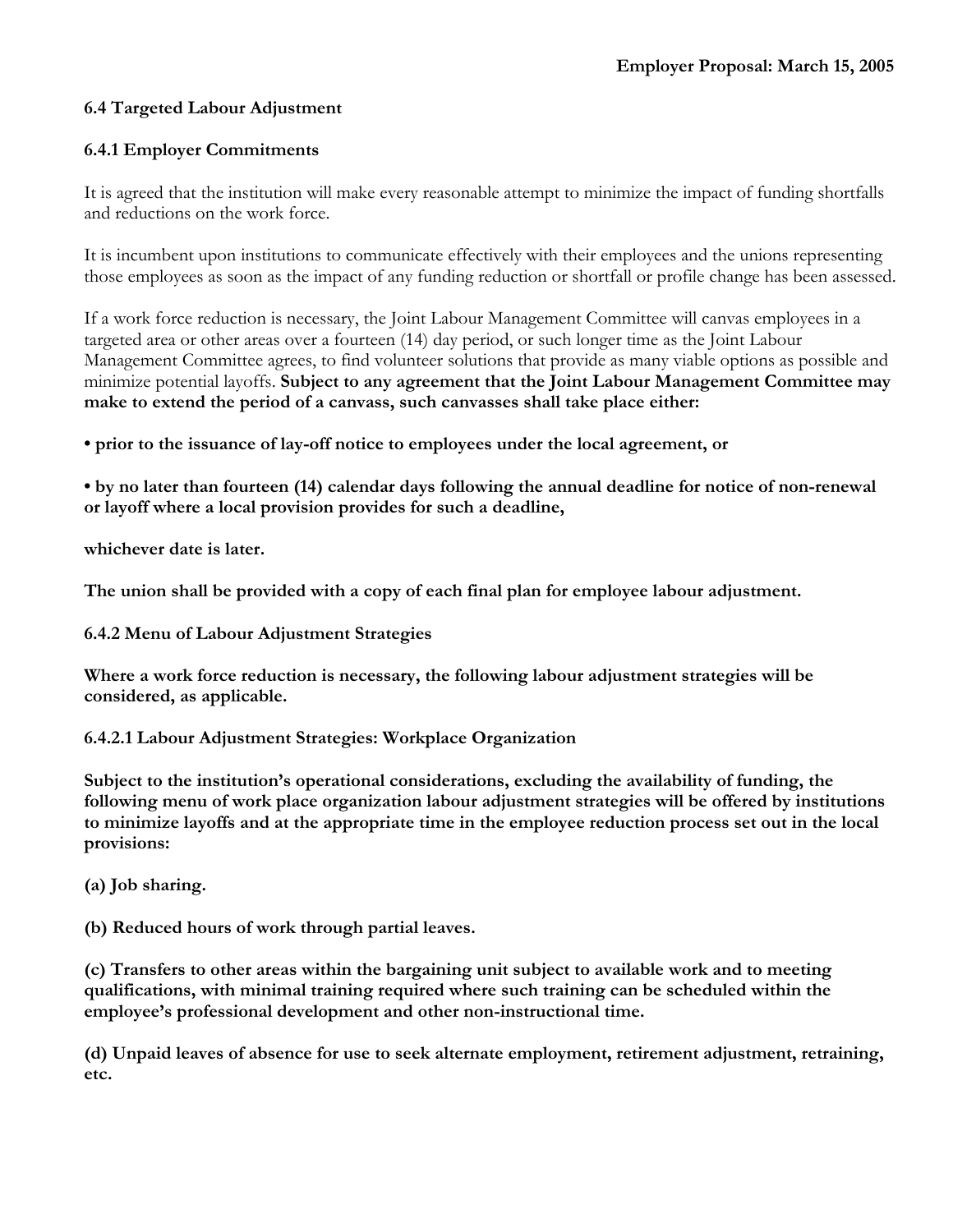**(e) Workload averaging that does not incur a net increase in compensation cost.** 

**(f) Combined pension earnings and reduced workload to equal 100% of regular salary subject to compliance with the regulations of the College Pension Plan.** 

**(g) Agreed secondment.** 

**(h) Trial retirement.** 

**(i) Combinations and variations of the above or other workplace organization alternatives.**

**6.4.2.2 Labour Adjustment Strategies: Employee Transition**

**Subject to the institution's operational considerations, including the availability of funding, the following menu of employee transition labour adjustment strategies will be offered by institutions to minimize layoffs and at the appropriate time in the employee reduction process set out in the local provisions:** 

**a) Paid leaves of absence for use to seek alternate employment, retirement adjustment, retraining, etc.** 

**b) Severance with up to twelve (12) months' severance payment for an employee other than the employee(s) identified for layoff. Such severance shall be calculated by applying the local agreement severance provisions to the employee who is being offered severance. If the employee elects to take severance pay under this article, he or she thereby waives all other rights, claims, or entitlements, and severs his or her relationship with the institution.** 

**c) Workload averaging that does incur a net increase in compensation** 

**d) Purchasing past pensionable service. If permissible the Employer will match a minimum of three years' contributions to the College Pension Plan where an employee opts for early retirement.** 

**e) Early retirement incentives pursuant to local collective agreements.** 

**f) Retraining.** 

**g) Continuation of health and welfare benefits.** 

**h) Combinations and variations of the above or other employee transition alternatives.** 

### **6.4.3 Layoffs May Occur**

Once strategies other than layoff have been explored, the institutions may proceed, if need be, to layoffs. For those affected by layoff, the provisions of the local collective agreement will apply and the system-wide Electronic Registry of Laid off Employees will be available.

### **6.4.4 No Stacking of Entitlements**

While various options may be considered and offered, there will be no stacking of entitlements.

### **6.5 Delete**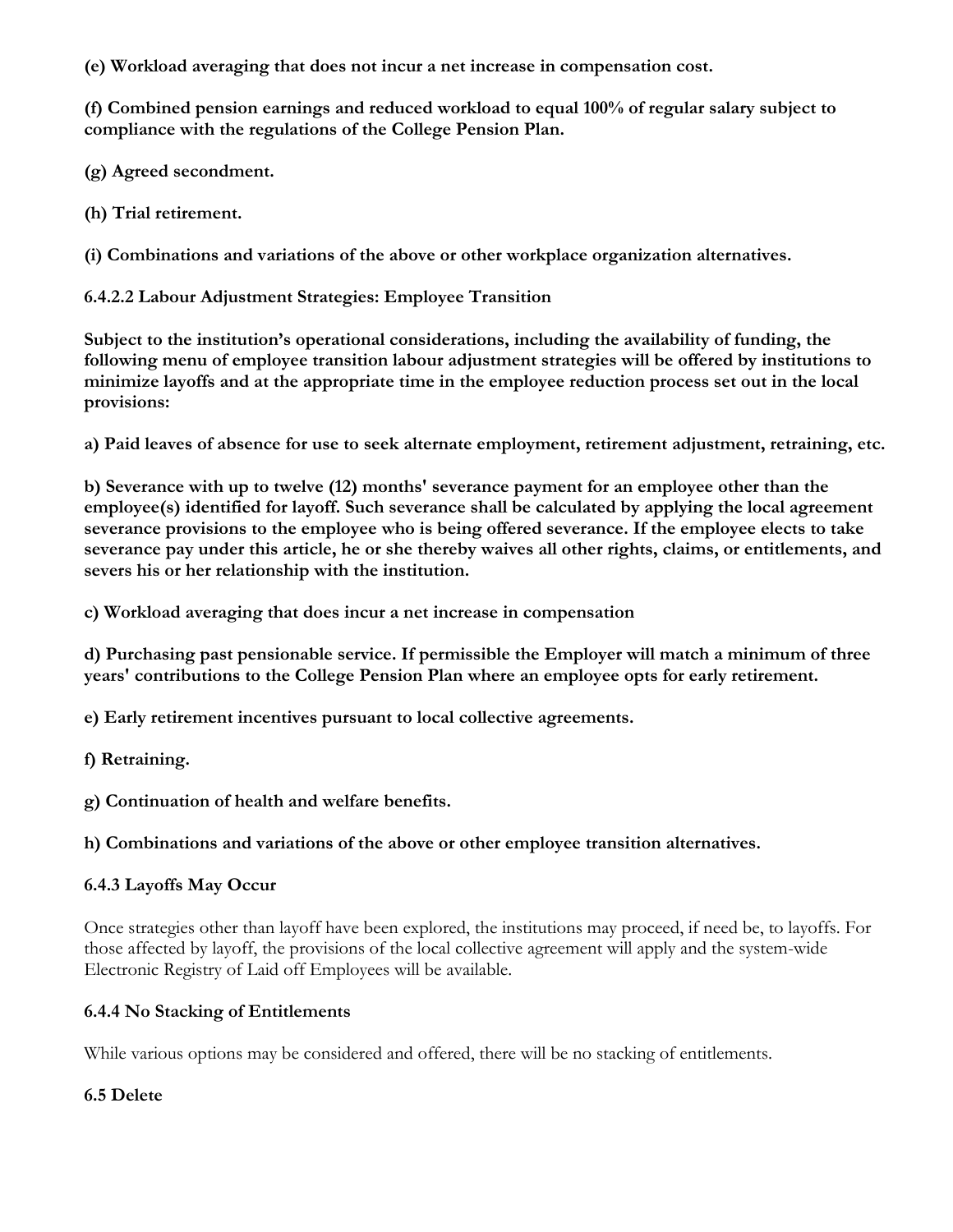## **Article 6.7 Educational Technology/Distributed Learning**

**6.7.1 Distributed learning includes, but is not limited to, print based education courses, online or web-based instruction, video-conferencing, teleconferencing, instructional video and audio tapes, hybrid or mixed-mode programs and courses.** 

**6.7.2 In developing and offering distributed learning programs and course, the employer will plan in collaboration with the department or functional area and the employee(s) who will develop and/or deliver the program or course.** 

**For the purposes of this article departments or functional areas are defined as the operational or administrative sub-division of an institution within which an employee is appointed and assigned workload and may include geographic limitations.** 

**6.7.3 Subject to mutual agreement, the local parties may develop criteria for the determination of the appropriate release time for the development, delivery and revision of distributed learning programs or courses. To the extent that they contain provisions that address release time and workload for the development, delivery and revision of distributed learning programs or courses, local letters of understanding shall apply.** 

**6.7.4 The employer will provide the necessary technological and human resources for employees assigned to develop and deliver the program and courses.** 

**6.7.5 The employer will provide the necessary and appropriate training in the use of relevant educational technology for employees assigned to deliver distributed learning programs and courses.** 

**6.7.6 Employees delivering distributed learning programs/courses shall not be required to provide technical support to students taking distributed learning courses.** 

**6.7.7 Employees shall not be required to deliver distributed learning programs/courses from their home. Employees delivering or developing distributed learning courses shall be provided with office space and the appropriate technology to support them in their work.** 

**6.7.8 Where an employee has been assigned an online course and agrees to the employer's request to teach all or part of that course from home, the employer shall provide the appropriate technology and pay for the reasonable and approved costs of delivering those courses from home.**

6.7.9 No regular employee will be laid off as a direct result of the introduction of distributed learning or education technology.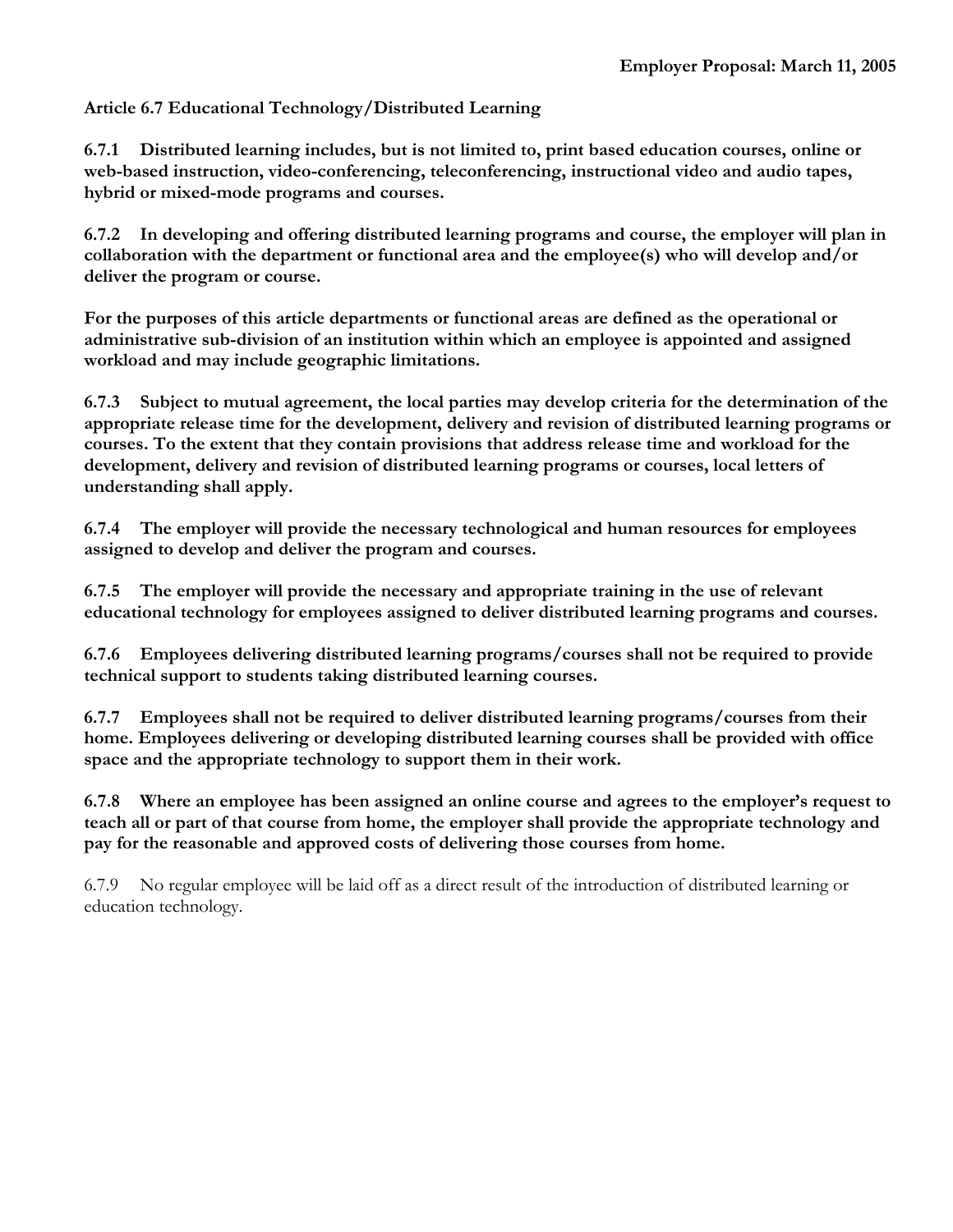## **Article 7 - LEAVES**

## **7.1 Definitions**

All references **to** spouse within the leave provisions of this Agreement include heterosexual, common-law and same sex partners. References to family include spouse, **children, children's spouses, stepchild, stepchild in-law, siblings, in-law** siblings, parents, **step-parents,** parents-in-law, grandparents, **grandchildren, nieces and nephews, and** any other person living in the same household who is dependent upon the employee.

## **7.2 General Leave**

An Employer may grant a leave of absence with or without pay to an employee for any reason for up to twentyfour (24) consecutive months. Such leaves shall not be unreasonably denied. Where an application for general leave is denied, the applicant will be provided with a written explanation for the denial of the leave.

## **7.3 Seniority Accrual**

All paid leaves shall be treated as continuous employment for the purposes of seniority accrual. Unpaid leaves shall be treated as continuous employment for the purposes of seniority accrual for the duration of the leave, except for movement up the salary increment scale.

## **7.4 Retention of Status**

An employee on approved paid or unpaid leave will retain her/his employment status for the duration of the leave.

## **7.5 Benefits While on Leave**

An employee will continue to receive her/his salary and benefits while on paid leave under this article. An employee on unpaid leave may arrange to pay the costs required to maintain benefit coverage in accordance with the local provisions of the collective agreement.

### **7.6 Bereavement Leave**

An employee will be entitled to five days leave with no loss of pay and benefits in the case of the death of a family member and upon notification to the Employer. The Employer may grant additional leave with pay.

### **7.7 Family Illness Leave**

An employee will be granted leave of absence for up to five (5) days per year without loss of pay or benefits for **family illness.** Additional family leave may be granted by the employer.

## **7.8 Compassionate Care Leave**

## **7.8.1 Entitlement**

**An employee will be granted a compassionate care leave of absence without pay for up to eight (8) weeks to care for a gravely ill family member. In order to be eligible for this leave, the employee must provide a medical certificate as proof that the ill family member needs care or support and is at risk of dying within 26 weeks.** 

**An employee who is granted a compassionate care leave of absence to care for a gravely ill family member shall be entitled to the benefits as follows:**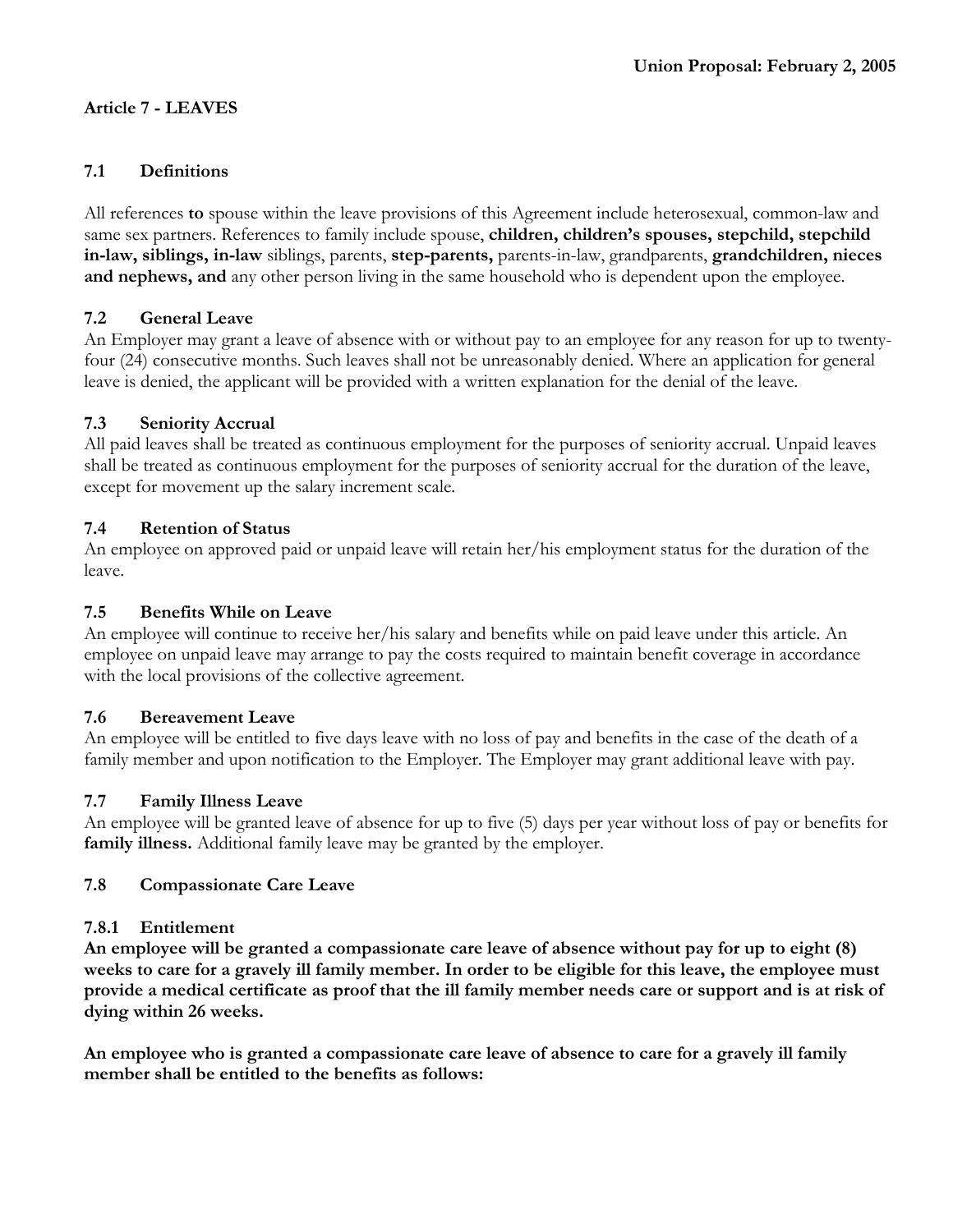**(a) The employee's benefit coverage will continue for the duration of the compassionate care leave, to a maximum of eight (8) weeks, and the premium payment shall be on the same basis as if the employee were not on leave.** 

**(b) Where an employee elects to buy back pensionable service for part or all of the duration of the compassionate care leave, to a maximum of eight (8) weeks, the Employer will pay the Employer portion of the pension contributions in accordance with the Pension Plan regulations.** 

**(c) Compassionate care leave, up to a maximum of eight (8) weeks, shall be treated as continuous employment for the purposes of seniority accrual under this Agreement.** 

**(d) An employee who returns to work following a leave granted under this provision shall be placed in the position the employee held prior to the leave or in a comparable position.** 

## **7.8.2 Additional Leaves**

**Should an employee require additional time to care for a gravely ill family member, additional leaves may be granted beyond the 8 week period specified in 7.8.1 above. Such additional leave shall be pursuant to article 7.2 General Leave.** 

# **7.9 Jury Duty and Court Appearances**

Leave of absence without loss of pay and benefits will be provided to an employee summoned to serve on a jury or when subpoenaed or summoned as a witness in a criminal or civil proceeding not occasioned by the employee's private affairs, or when the employee accompanies a dependent child when the child is subpoenaed or summoned to appear as a witness in a criminal or civil proceeding. An employee in receipt of pay or benefits under this article has the responsibility to reimburse the Employer all monies paid to him/her by the Court, except travelling and meal allowances not reimbursed by the Employer.

# **7.10 Public Duties**

7.10.1 An employer will grant a leave of absence without pay to an employee to engage in election campaign activities in a municipal, provincial or federal election to a maximum of ninety days. Such leaves will not be unreasonably denied.

7.10.2 An employer will grant a leave of absence without pay to an employee:

(a) to seek election in a municipal, provincial or federal election to a maximum of ninety days.

(b) Where elected to public office, for up to two (2) consecutive terms.

# **7.11 Exchange Leave**

An employee holding a regular or continuous appointment may exchange her/his position and responsibilities with a qualified person from another institution for a fixed period of time with the agreement of the employee's Department and the Employer.

The employee will continue to receive regular salary and benefits for the duration of the exchange. The exchanging individual will be paid by her/his institutional Employer.

Where there are large inequities in cost of living between the location of the exchanging individual, the Employer and the employee may discuss whether further assistance is required to facilitate the exchange.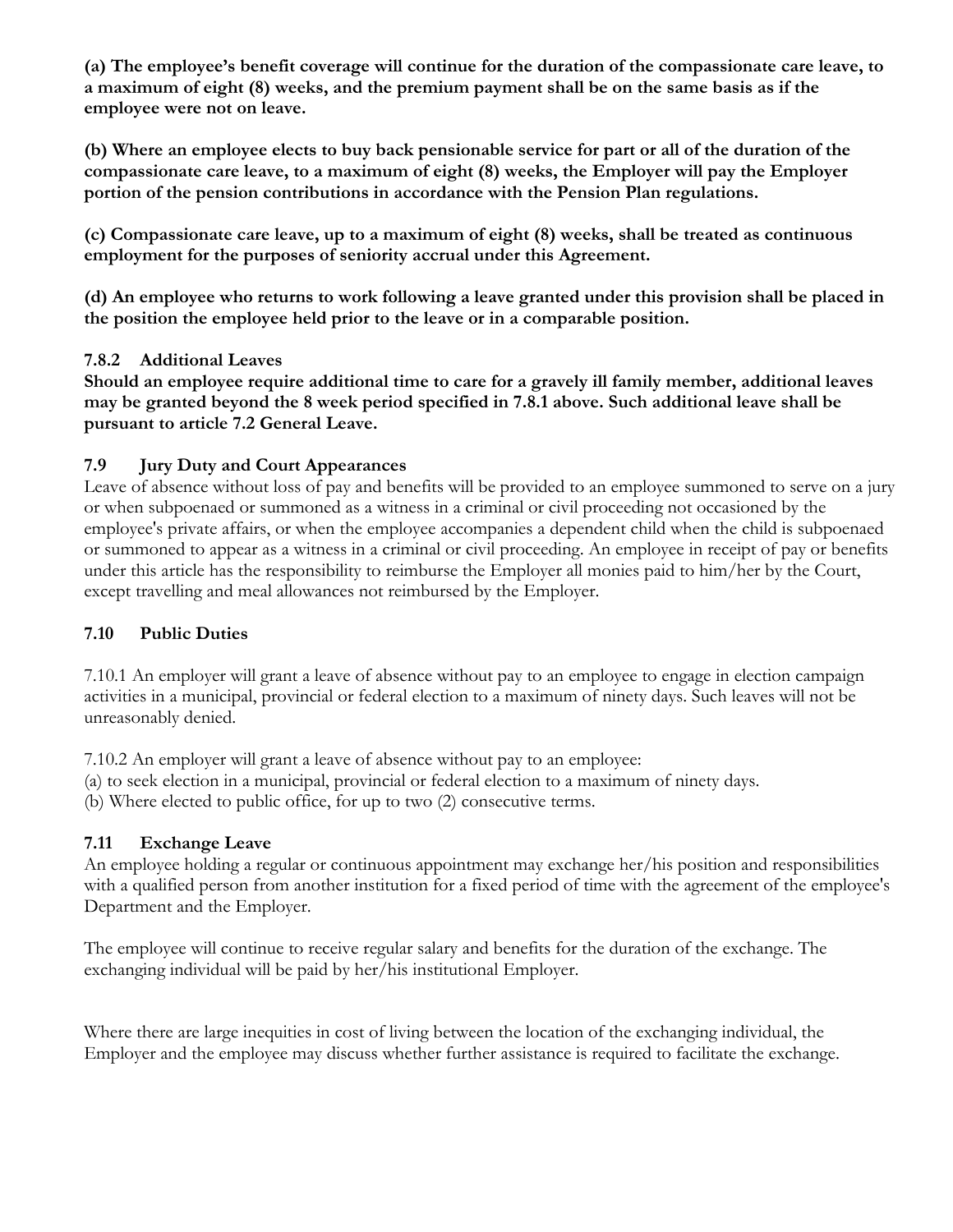# **7.12 Deferred Salary Leave**

Each Employer ratifying this Agreement will establish **or, as necessary, review and update** a deferred salary leave plan consistent with Regulations issued by **Canada Revenue Agency** under the Income Tax Act. **The**  parties may use the Letter of Agreement # 1 as a template for the deferred salary leave plan.

**See LOA #1.**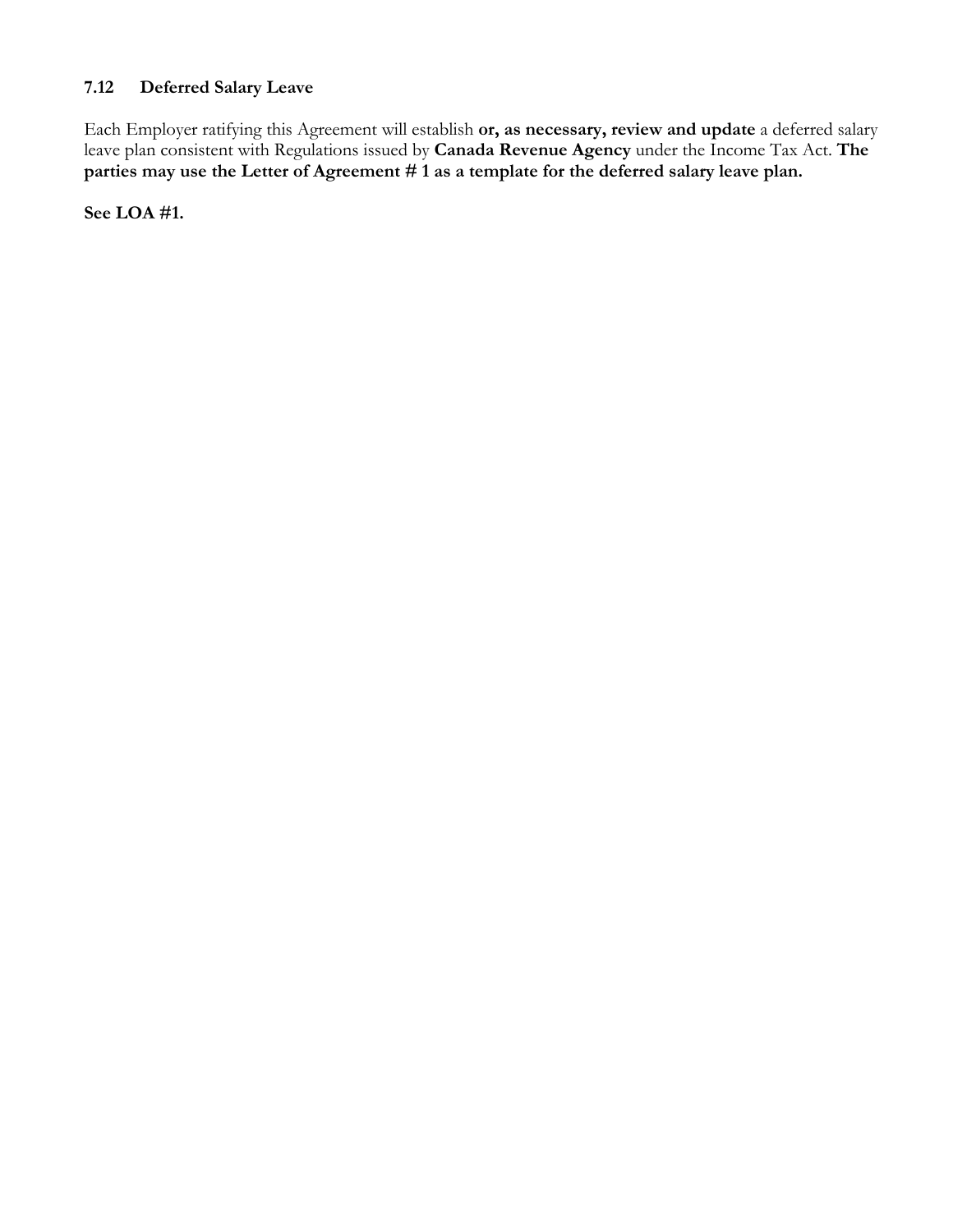## **ARTICLE 8 - PARENTAL LEAVE**

### **8.1 Preamble**

### **8.1.1 Definitions**

**a) "Common law partner" is a person of the same or different sex where the employee has signed a declaration or affidavit that they have been living in a common-law relationship or have been cohabiting for at least twelve (12) months. The period of co-habitation may be less than twelve (12) months where the employee has claimed the common-law partner's child/children for taxation purposes.** 

**b)"Base Salary" is the salary that an employee would earn if working their full workload up to a maximum of a full workload as defined in the employee's collective agreement.** 

#### **8.1.2 Entitlement**

Upon written request, an employee shall be entitled to a leave of absence without pay of up to twelve (12) consecutive months in addition to statutory requirements.

#### **8.2 Commencement of Leave**

Leave taken under **Article 8.1.2** shall commence:

**8.2.1** for the birth mother, immediately after the end of the leave taken under the **maternity** leave provisions **or within 52 weeks of the birth** unless the Employer and the employee agree otherwise.

### **8.2.2** for a **spouse, a biological father, or a common-law partner to care for the child after the child's birth and within fifty-two (52) weeks of the birth.**

8.2.3 for an adopting parent, within fifty-two (52) weeks after the child is placed with the parent.

### **8.3 Benefits Continuation**

**8.3.1** The Employer will maintain coverage for medical, extended health, dental, group life and disability benefits **for leaves taken under Article 8. For the period of the leave, premium and pension contribution payment will be as follows:** 

**a) Premium payment for benefit coverage shall be on the same basis as if the employee were not on leave.** 

**b) Contributions for pensionable service shall be on the same basis as if the employee were not on leave. Where an employee elects to buy back pensionable service for part or all of the Article 8 leave, the Employer will pay the Employer portion of the pension contributions in accordance with the Pension Plan regulations.**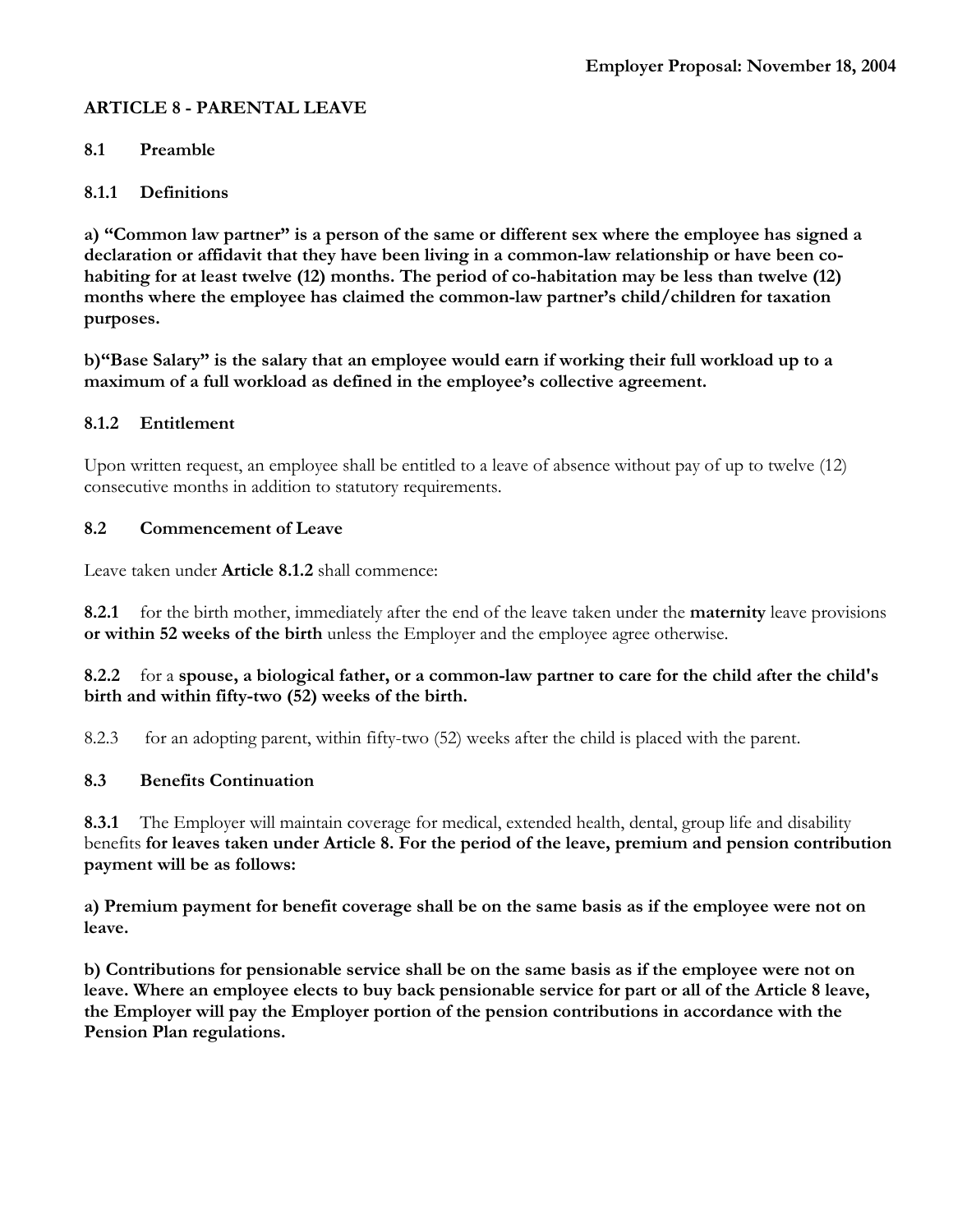8.3.2 An employee who returns to work following a parental leave shall retain the seniority the employee had attained prior to the leave and shall accrue seniority for the period of leave.

8.3.3 An employee who returns to work following a parental leave, shall be placed in the position the employee held prior to the leave or in a comparable position.

8.3.4 An employee who has taken leave under this provision is entitled to all increases in wages and benefits the employee would have been entitled to had the leave not been taken.

8.3.5 Where the proposed commencement of the leave or return to work does not coincide with the instructional calendar the local parties will negotiate mutually acceptable dates.

# **8.4 Supplemental Employment Benefit for Maternity and Parental Leave**

8.4.1 Effective April 1, 2002, when on maternity or parental leave, an employee will receive a supplemental payment added to Employment Insurance benefits as follows:

(a) For the first two (2) weeks of maternity leave an employee shall receive one hundred percent (100%) of her salary calculated on her average base salary.

(b) For a maximum of fifteen (15) additional weeks of maternity leave the employee shall receive an amount equal to the difference between the Employment Insurance benefits and ninety-five percent (95%) of her salary calculated on her average base salary.

(c) For up to a maximum of thirty-five (35) weeks of parental leave, the biological mother shall receive an amount equal to the difference between the Employment Insurance benefits and eighty-five percent (85%) of the employee's salary calculated on her average base salary.

(d) For up to a maximum of thirty-seven (37) weeks of parental leave, **the spouse,** the biological father **or the common-law partner** or adoptive parent **who is caring for the child shall receive** an amount equal to the difference between the Employment Insurance benefits and eighty-five (85%) of the employee's salary calculated on his/her average base salary.

(e) The average base salary for the purpose of Article 8.4.1(a) through (d) is the employee's average base salary for the twenty-six (26) weeks preceding the maternity or parental leave. If the employee has been on unpaid leave for part of the preceding twenty-six (26) weeks, then up to four (4) weeks of that unpaid leave will be subtracted from the twenty six (26) weeks for the purpose of calculating the average base salary.

8.4.2 An employee is not entitled to receive Supplemental Employment Benefits and disability benefits concurrently. To receive Supplemental Employment Benefits the employee shall provide the Employer with proof of application for and receipt of Employment Insurance benefits.

8.4.3 If an employee is disentitled or disqualified from Employment Insurance maternity or parental benefits, the employee shall receive the supplemental payment to the appropriate percentage less the amount of Employment Insurance benefits the employee would have received if qualified for Employment Insurance benefits.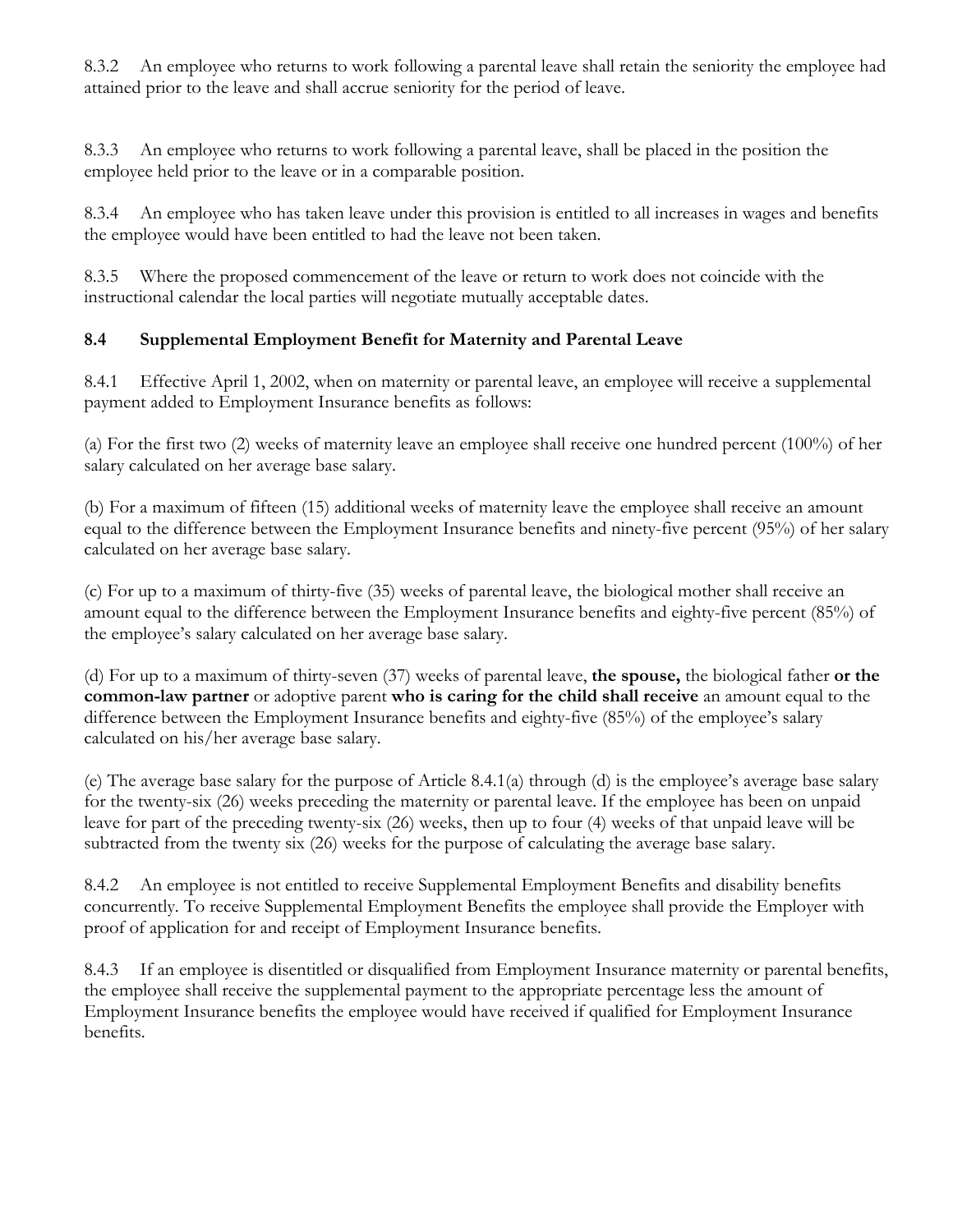## **Article 9.1.4 – Constraints [JCBA]**

The Joint Committee on Benefits will not make any changes to the plan provisions that would increase the costs of health and welfare benefits or disability benefits for individual Employers or reduce plan provisions without the agreement of the Parties to this Agreement. The Joint Committee shall be authorized to determine appropriate use of the Article 9.1.3 savings from the 1998-2001 agreement (in the amount of \$71,849) and to allocate the funds to that use.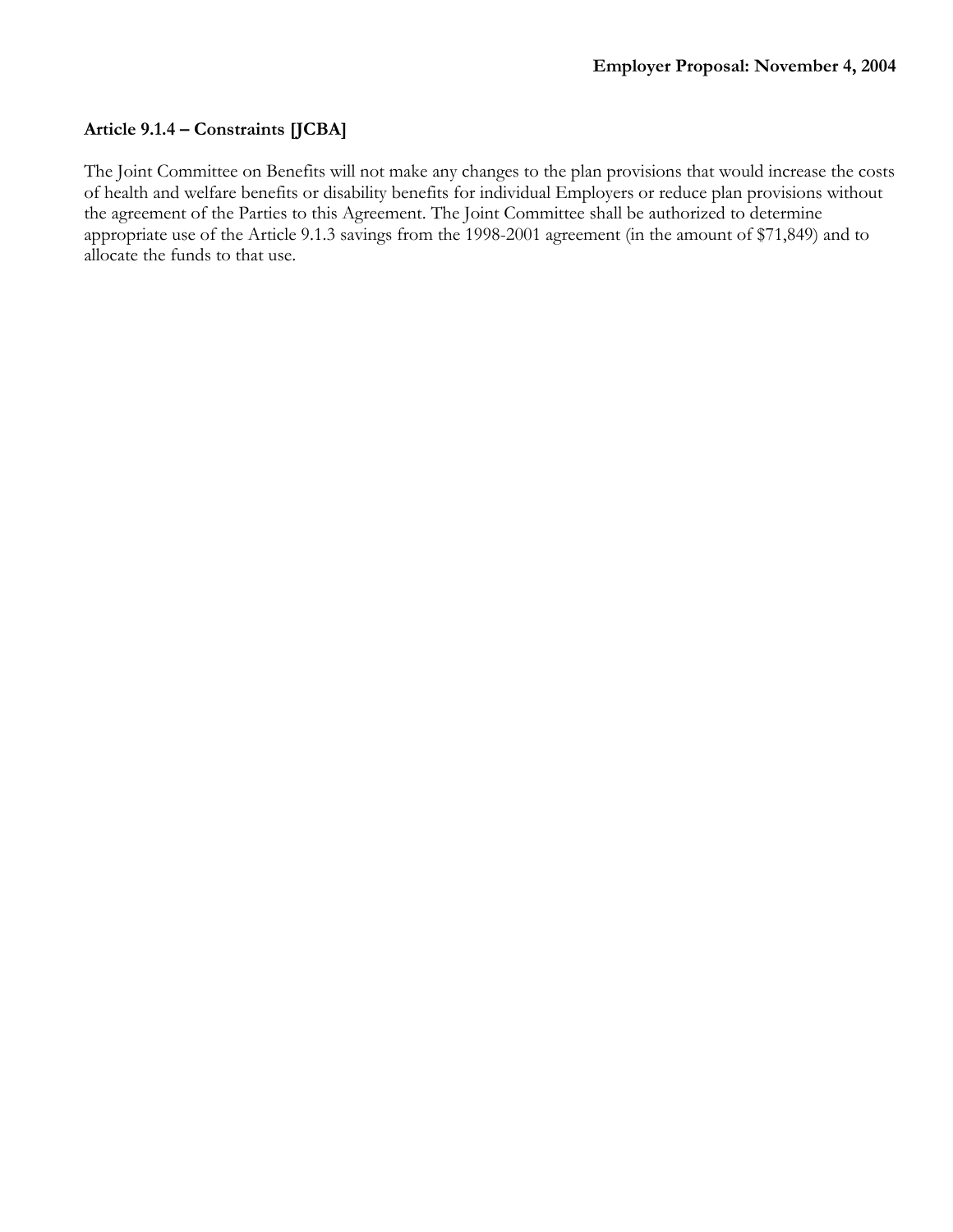# **Article 9.2 – Specific Benefits**

### **9.2 Specific Benefits 9.2.1 Benefit Provisions**

The following benefits will be provided to employees based on eligibility requirements in the local collective agreements:

(a) Basic Medical Insurance under the British Columbia Medical Plan, subject to Plan provisions.

(b) Extended Health Benefits

(i) Total lifetime coverage level will be unlimited.

(ii) Reimbursement level on claims will be 95%; where existing reimbursement provisions in a local agreement exceed ninety five (95%) percent, the existing local provision will remain in force.

(iii) Hearing Aid benefit claims will be to a maximum of \$600 every five years.

(iv) **Medical Travel Referral Benefit** shall be in accordance with the provisions set out in Appendix F.

(v) Health and welfare benefits coverage will cease on the day that an employee's employment terminates.

**(vi) Eye vision exams shall be reimbursed to a maximum of \$75.00 every two (2) years.**

(c) Group Life and Accidental Death and Dismemberment Insurance

Group Life and Accidental Death and Dismemberment benefits each shall be set at three (3) times the employee's annual salary.

(d) Dental Plan

Plan A that includes revision of cleaning of the teeth (prophylaxis and scaling) every nine months except dependent children (up to age 19) and those with gum disease and other dental problems as approved by the Plan.

Dental Plan interpretation shall be in accordance with the provisions set out in Appendix G.

(e) Termination of Coverage

Retiring employees who are eligible under the local collective agreement for health and welfare benefits **and who have applied for College Pension Plan benefits** will maintain coverage until the commencement of pension health and welfare benefits **and in any event no later than ninety (90) calendar days following the date of the employee's retirement.** 

## **9.2.2 Flexible Benefit Plan Impact**

Existing flexible benefits plan default levels of coverage shall be increased, where necessary, to match the benefit levels established in Article 9.2.1.

## **9.2.3 Level of Health and Welfare Benefits**

(a) There will be no change to the level of health and welfare benefits without prior consultation between the local parties.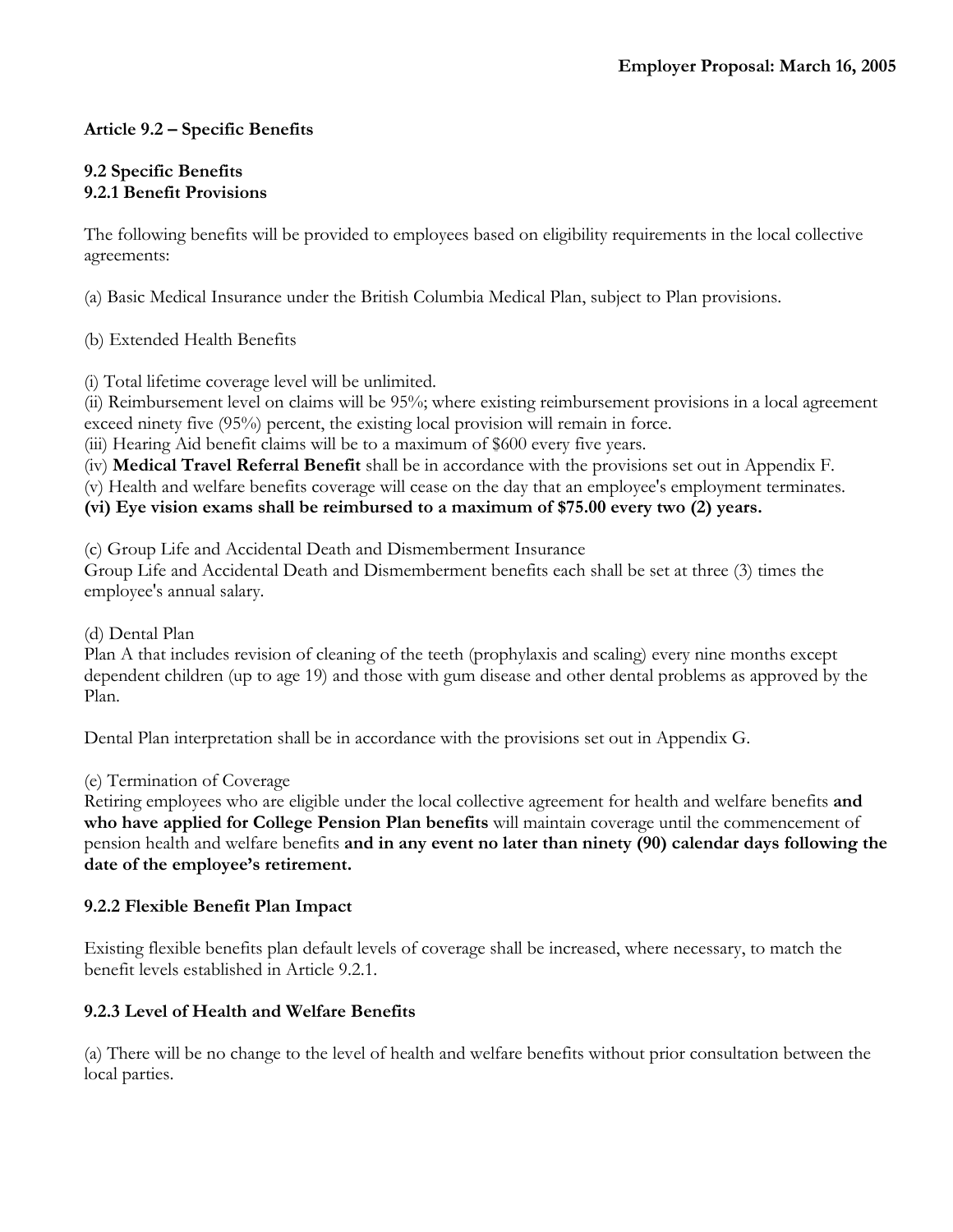## **Article 9.3 - Disability Benefits**

- **9.3.1 The Employers shall continue a single plan for the provision of disability benefits for eligible employees who are covered by this Agreement and whose local bargaining unit has opted into this Agreement's Plan pursuant to Article 9.3.3 in the 2001 – 2004 Common Agreement who have joined or who will subsequently join the plan pursuant to Article 9.3.3 below.**
- 9.3.2 The disability benefits plan will be as set out in the findings of the Joint Committee on Benefits Administration (JCBA) entitled Long-Term Disability Benefit Initiative, but will be an insured plan and will include the following elements:

 $\blacklozenge$  Benefit level of sick leave at one hundred percent (100%) for the first thirty (30) calendar days, short-term disability at seventy percent (70%) weekly indemnity for the next twenty one (21) weeks, and long-term disability leave of seventy percent (70%) thereafter

- ♦ Long-term disability as defined on the basis of two-year own occupation and any other occupation thereafter as described by the JCBA plan
- ♦ Health and welfare benefit premiums will be paid by the Employer or the Plan for employees on sick leave, short-term disability and long-term disability
- ♦ Employer payment of premiums for both short-term and long-term disability benefits
- ♦ Claims Review Committee made up of three (3) medical doctors (one designated by the claimant, one by the Employer and the third agreed to by the first two doctors)
- ♦ Mandatory rehabilitation as described in the JCBA plan
- ♦ Subject to provisions of the Plan, enrolment is mandatory for all active regular employees and for active non-regular employees employed on a continuing basis for at least a four (4) month period with fifty percent (50%) or more of a full-time workload as defined by local provisions.

### **9.3.3 Within ninety (90) days of the ratification of this Agreement, a local bargaining unit that is not already covered by the common disability plan shall advise the local employer in writing either**

(a) that it wishes its members to be covered by the disability benefits plan by this Agreement, or

(b) that it wishes its members to continue to be covered by the disability benefits plan that currently applies to them.

9.3.4 (a) Current employees in a local bargaining unit that chooses to participate in this Agreement's disability benefits plan under Article 9.3.3 (a) above shall retain any sick leave banks accrued up to but not beyond March 31, 2004 including any entitlement to full or partial payout of such sick leave banks. The local provisions for use of those sick leave banks including payout, where applicable, shall continue to apply.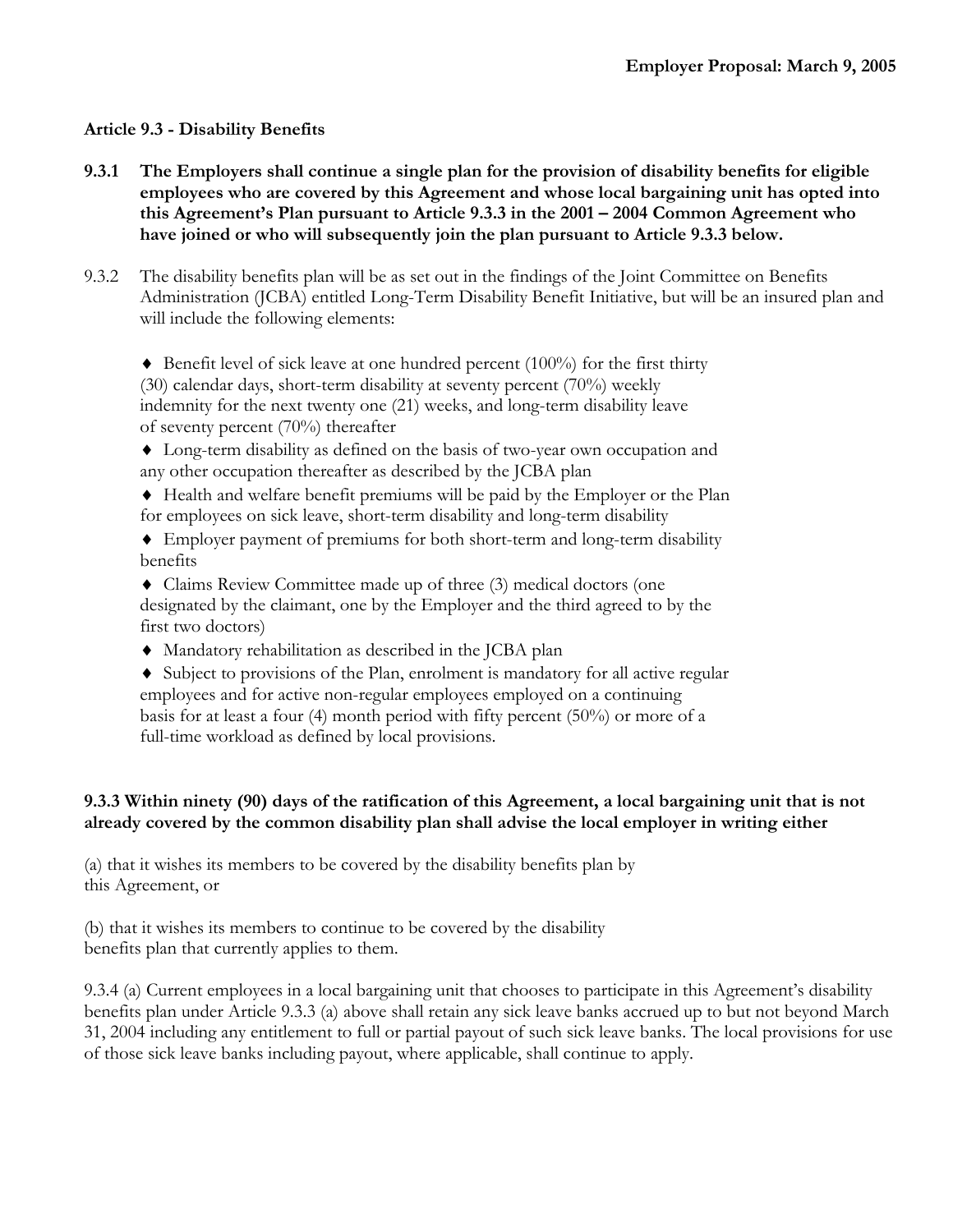(b) Current employees in a local bargaining unit that chooses to participate in this Agreement's disability benefits plan under Article 9.3.3 (a) and who have sick leave benefits of a fixed amount of time and who are entitled under their local collective agreement to a payout of such benefits shall have those benefits converted to a bank as of March 31, 2004 and shall be entitled to payout of the bank, subject to the provisions of the local collective agreement.

9.3.5 Employees in a local bargaining unit that chooses to participate in this Agreement's disability benefits plan under Article 9.3.3 (a) and who are not eligible for enrolment in the Plan shall be entitled to sick leave coverage as provided in the local collective agreement, subject to such sick leave not exceeding a maximum of thirty (30) calendar days per illness.

**9.3.6** The Joint Committee on Benefits Administration (JCBA) shall oversee the **continuation** of the plan as described in 9.3.2. **and shall address such matters pertaining to the plan as are included in the JCBA's mandate as set out in Article 9.1.2.**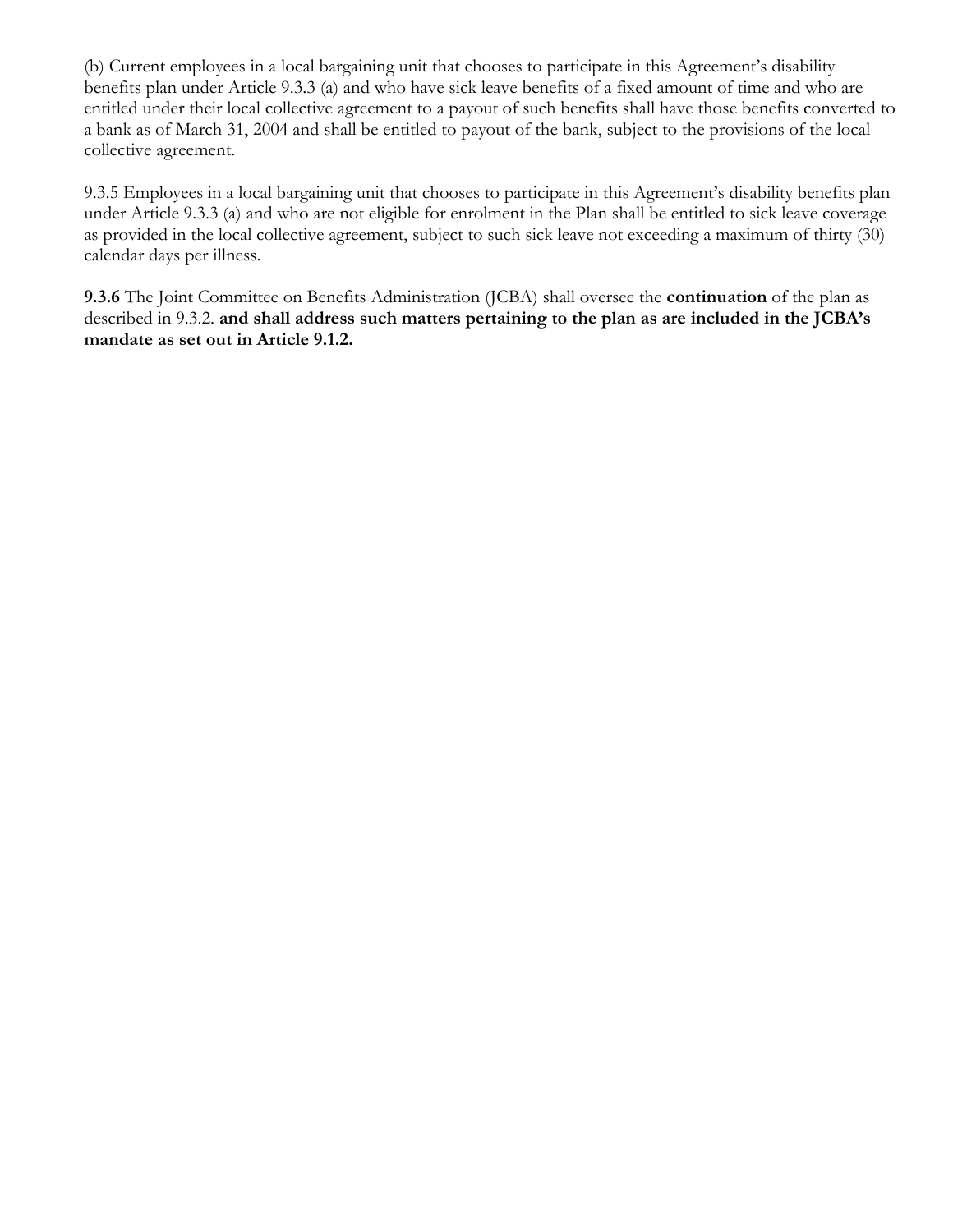#### **ARTICLE 12 – SALARIES**

#### **12. 1 Provincial Salary Scale**

**The Provincial Salary Scale is attached as Appendix A.** 

**12.2 Secondary Scale Adjustment** 

**12.2.1 Effective April 1, 2006, all steps on secondary scales will be increased by one and one-half percent (1 ½ %) or by the April 1, 2006 to March 31, 2007 total salary increase of any faculty agreement that includes the Provincial Salary Scale, whichever is greater.** 

**12.2.2 Despite 12.2.1 above, local parties may elect to revise secondary scales to the extent possible within a weighted average of the salary increases specified in Article 12.2.1.** 

#### **12.3 Maintenance of Placement**

Where an employee covered by this Agreement becomes employed within two (2) years by another institution also covered by this Agreement, initial placement shall be made at the higher of the placement formula at the hiring institution or his/her current or most recent salary step. This will only apply when the employee becomes employed in the same or a substantially similar field. The normal probation provisions of the hiring institution will apply.

### **12.4 Calculation of Pay**

Each institution will review its division of annual pay into pay periods to ensure that employees receive the full or pro-rated (as applicable) gross annual salary in the Provincial Salary Scale in Appendix A.

### **12.5 Overload**

A regular employee who works an overload in a given year shall receive no less than either:

- (a) the pro-rata salary for the overload based on the Provincial Salary Scale or the secondary scale on which the employee is placed or
- (b) a reduction of workload in a subsequent year that is commensurate with the amount of the overload.

The conditions governing overloads are as set out in the regular employee's local collective agreement, subject to the above provision.

Note: Current 12.5 deleted, and 12.6 renumbered to 12.5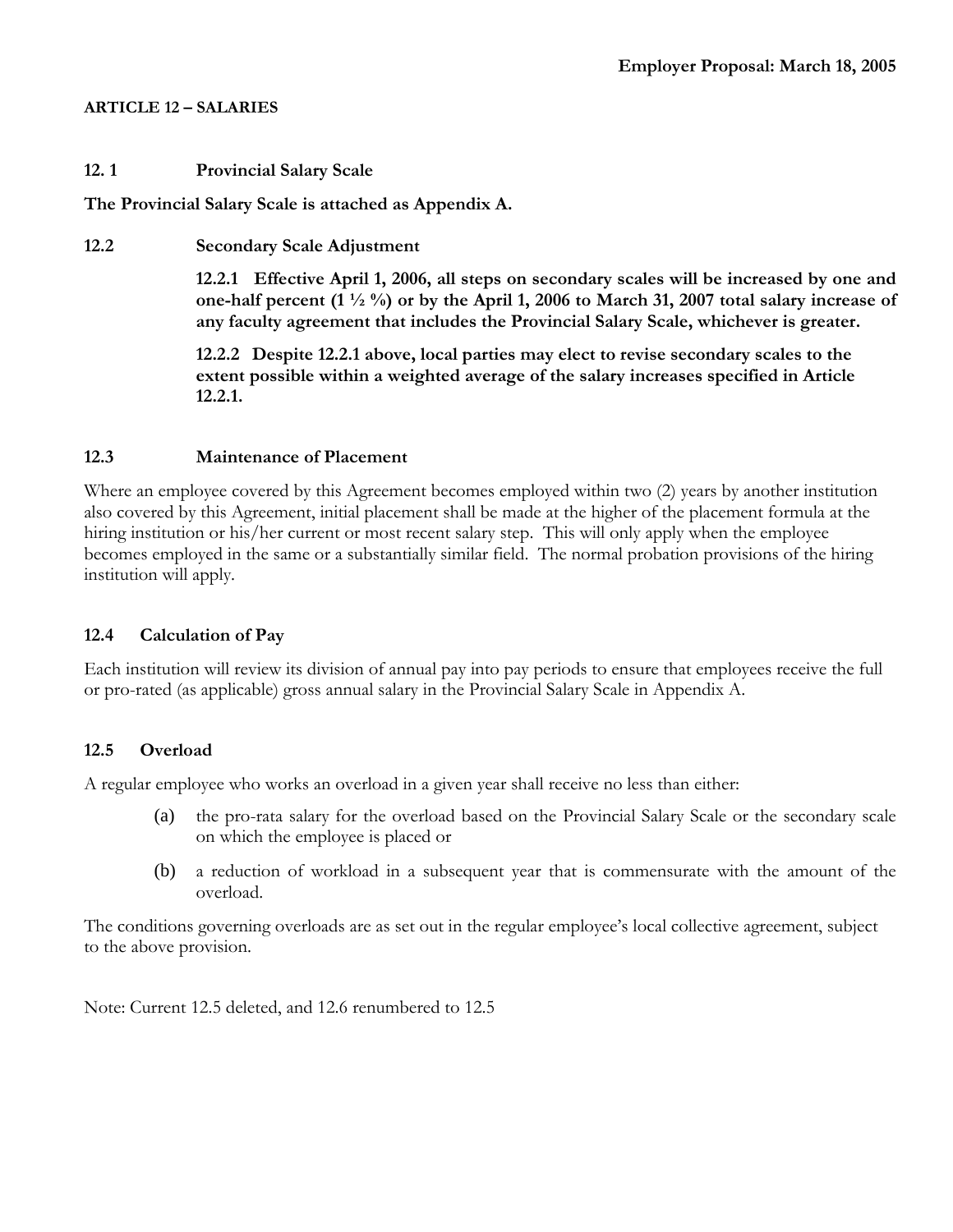## **ARTICLE 13 - EFFECT OF THIS AGREEMENT**

# **13.1**

Where a provision of a local collective agreement provides a greater employee benefit than does a similar provision of this Agreement, except as noted in 13.3 below, the local agreement provision will supersede the provision of this Agreement to the extent of the greater benefit.

# **13.2**

All provisions of this Agreement will be effective on the date of ratification except as otherwise noted.

# **13.3**

The following articles are not subject to 13.1 above:

- **Article 2** Harassment
- **Article 3.1** Human Resource Database
- **Article 3.2.1 3.2.5** Joint Administration and Dispute Resolution Committee
- **Article 3.2.6** Suspension and Discharge Grievance Resolution
- **Article 3.3** Jurisdictional Dispute Resolution Process
- **Article 3.4**  Contract Training and Marketing Society
- **Article 4** Prior Learning Assessment
- **Article 6.1.7 Referral to JADRC**
- **Article 6.2** Program Transfers and Mergers
- **Article 6.3 Registry of Laid Off Employees**
- **Article 6.4** Targeted Labour Adjustment
- **Article 6.7 Educational Technology/ Distributed Learning**
- **Article 7**.**8 Compassionate Care Leave**
- **Article 9.1**  Joint Committee on Benefits Administration
- **Article 12.1 and Appendix A** Provincial Salary Scale
- **Article 12.2**  Secondary Scale Adjustment
- **Article 9.3** Disability Benefits

# **13.4**

Any disputes over the application of this article will be resolved through JADRC.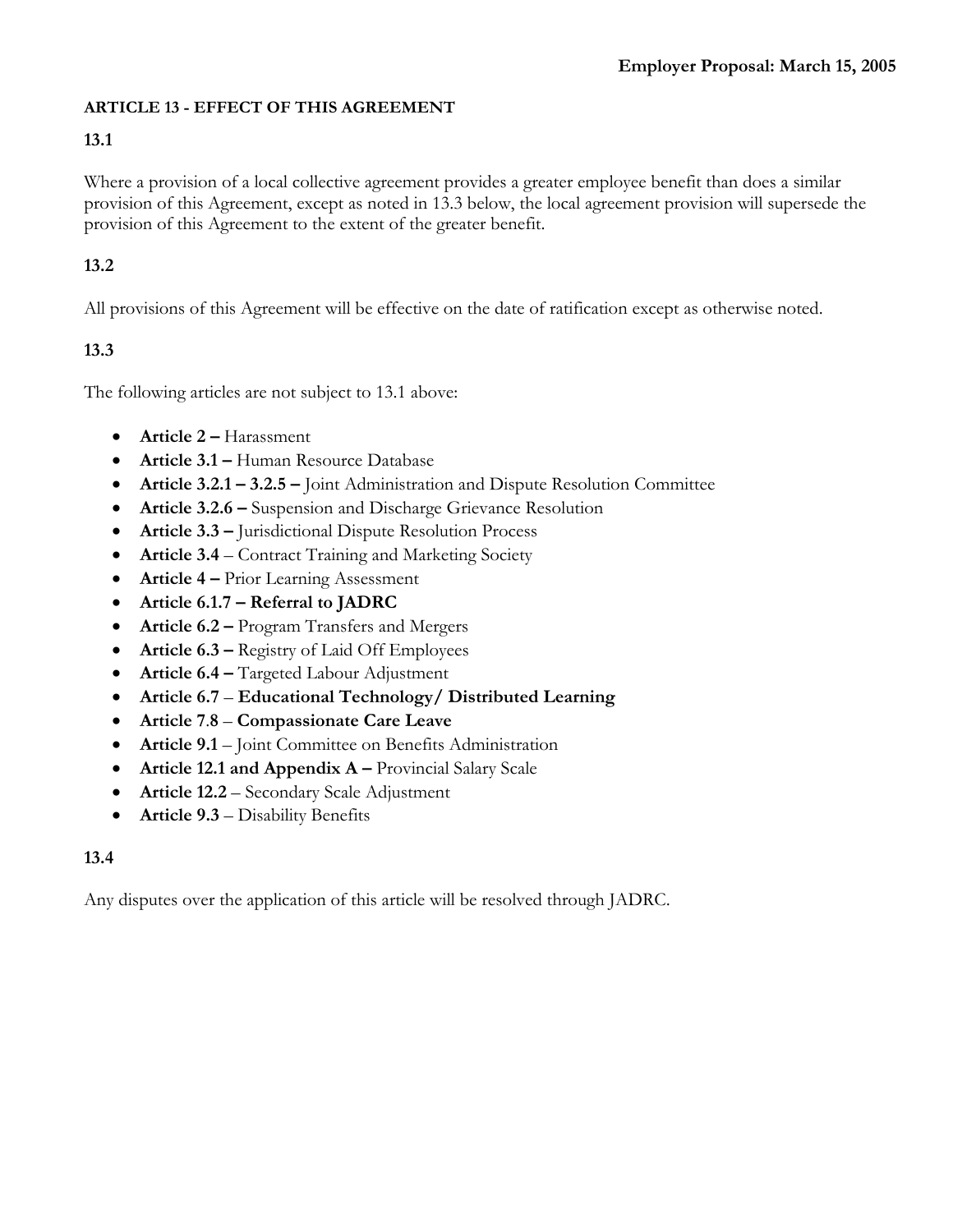## **Article 14 Term**

This Agreement shall be in effect from **April 1, 2004 to March 31, 2007** and shall continue in force until the renewal of this Agreement.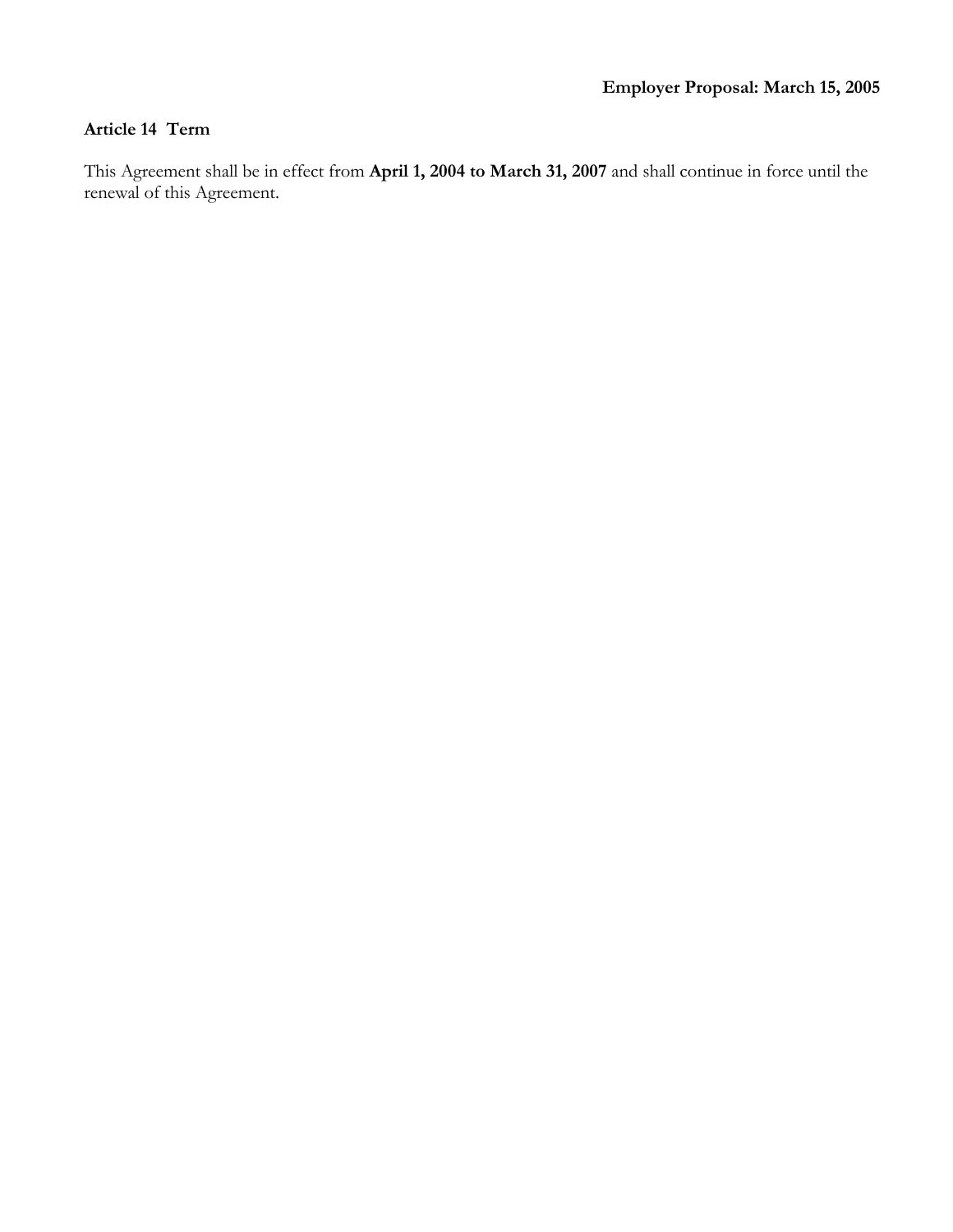## **Article Number: New**

#### **X.0 International Education**

The Parties agree that participation in international education is important and valuable, enhancing student and faculty opportunities while supporting international education at each institution.

The Parties agree that this article shall govern the terms and conditions for employees who travel outside Canada and the U.S. to perform assigned work pursuant to the employees' collective agreement.

## **X.1 General**

(a) Employee participation in international education is voluntary.

(b) Subject to Article Xxx (d) below, the terms and conditions of the Collective Agreement will apply.

(c) The employer will meet and review the terms and conditions for each assignment outside Canada and the U.S. with the employee participating in an international education project.

(d) Should an international education project require interpretation of the workload provisions of the Collective Agreement, the employer will apply to the employee such workload terms as are equivalent to those workload terms that would normally apply.

(e) The employer will convene an annual review session for the employees participating under this article to enable the employees to share experiences and identify problems and solutions. The employer will ensure that minutes of these meetings are recorded and provided to the union.

#### **X.2 Expenses**

(a) The employer will reimburse, pursuant to employer policy, receipted expenses incurred by an employee while on employer business. The employer may grant a sufficient travel advance to cover those expenses that can reasonably be anticipated prior to travel, including appropriate transportation, accommodation and meal expenses.

(b) The employer will waive the requirement that receipts be provided in situations where these are not reasonably obtainable.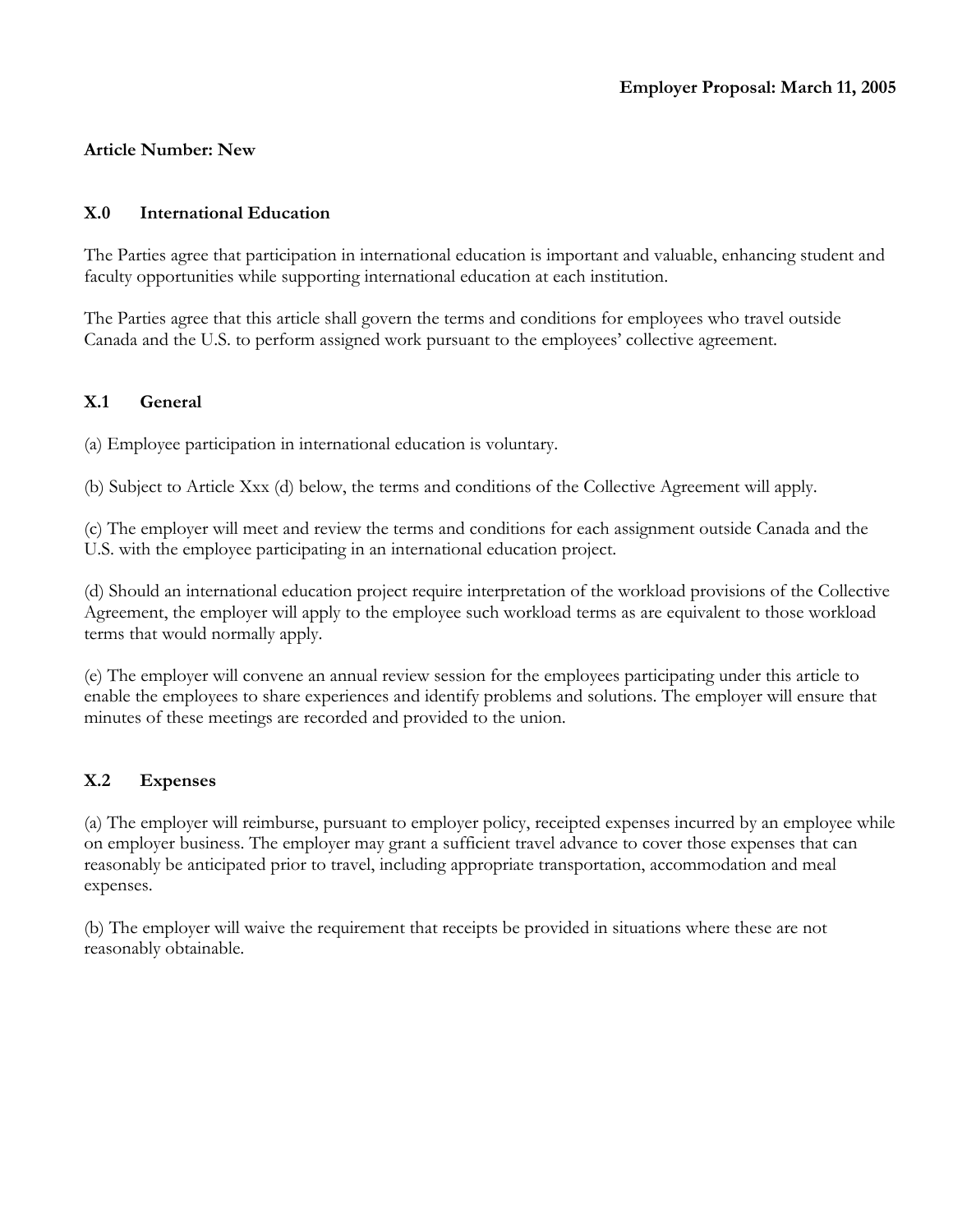## **X.3 Health and Welfare Benefits**

The employer will provide current health and welfare benefits coverage for employees working under this article. Premiums for this coverage will continue to be paid as if the employee was continuing to work for the employer in British Columbia.

Limitations:

(a) Dental expenses incurred will be reimbursed based on the British Columbia fee schedule in effect under the employer's group policy.

(b) Benefit coverage will not extend beyond the date the policy or any benefits terminate with the employer's insurance carrier.

(c) The employer will supply travel medical insurance.

(d) When employees are working in countries where payment for medical services may require cash payment, employees will submit their claim to the insurance carrier for reimbursement of such expenses. The employer will advance monies in such instances if there is an anticipated delay from the insurance carrier.

(e) An employee will be referred to the employer's Human Resources department to clarify the benefit and travel medical insurance coverage.

(f) The Parties agree **that this Article X.3 – Health and Welfare Benefits –** shall govern the terms and conditions for employees who **are required** to travel to the U.S. to perform assigned work pursuant to the employees' collective agreement.

## **X.4 Emergencies and Emergency Evacuation**

(a) The employer will provide an employee with 24 hour contact number(s), e-mail address(es) or fax number(s) to ensure the timely referral of an emergency to a responsible employer official who will make every effort to assist in the satisfactory resolution of an apprehended or actual emergency for the employee.

(b) The employer will consult with the appropriate Canadian government departments and the embassy or consulate in the country where employees are working to determine the appropriate procedures should evacuation become necessary. The employer will ensure that this information is made available to the employee in advance of travel. A copy of this information will be provided to the union at the same time.

(c) If necessary, the employer will contract with local specialists with respect to the safety of employees, their families and companions.

(d) In the event of an emergency, the employee will immediately contact the appropriate employer official for assistance and direction. The employee has the right to leave the area if s/he reasonably apprehends that his/her health or safety is in danger. The expenses incurred in the satisfactory resolution of an emergency or emergency evacuation of an employee will be the responsibility of the employer. Those additional expenses incurred in the satisfactory resolution of an emergency or emergency evacuation of an employee's family or companion(s) will be initially paid by the employer and then reimbursed to the employer by the employee on a mutually agreed basis.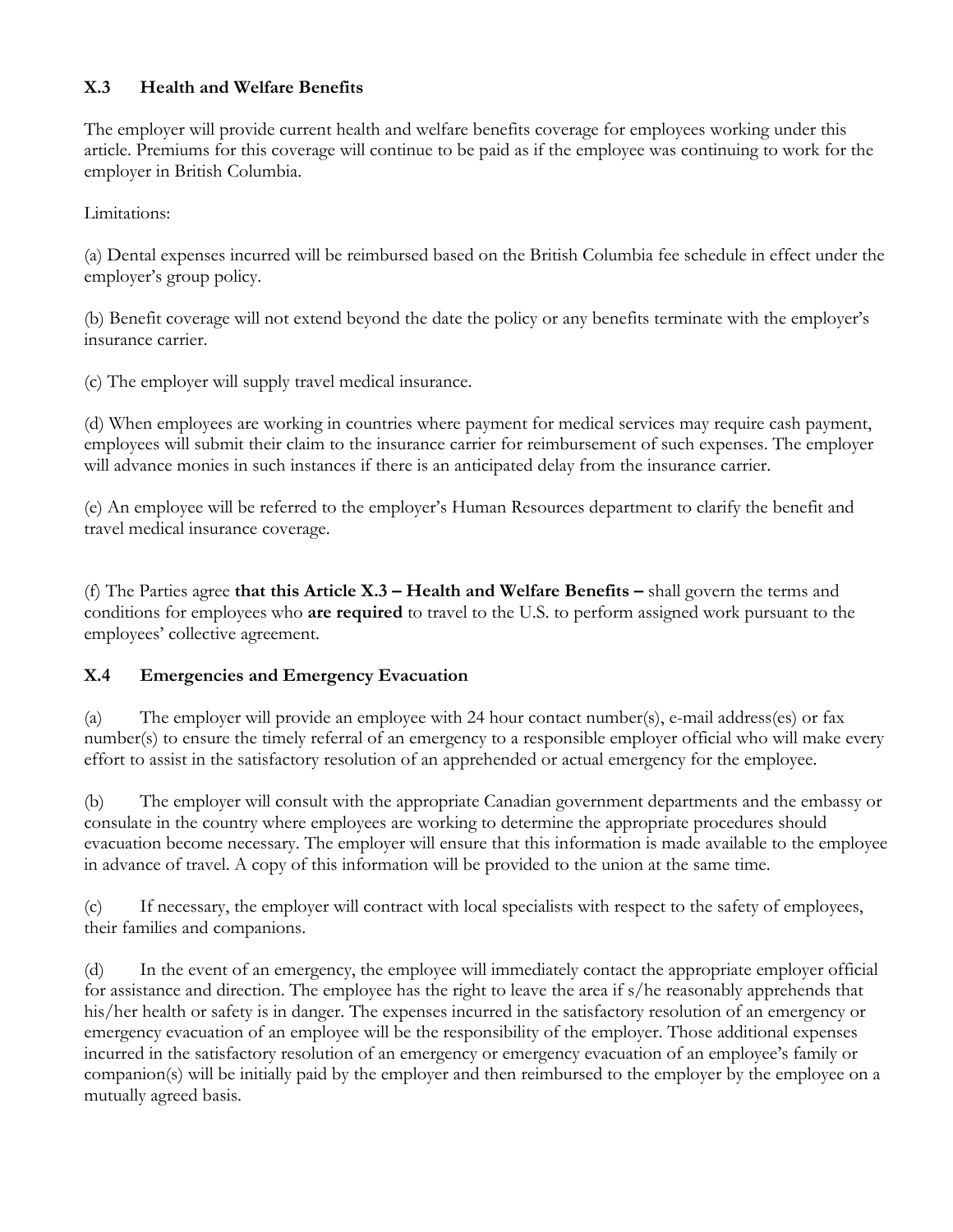## **X.5 Orientation and Return**

x Employees working under this article will receive a reasonable orientation prior to departure that includes but is not limited to:

(a) the project;

(b) the culture and country;

(c) travel, safety or medical concerns, benefits issues; and

(d) other issues related to the work.

x The employer will arrange the scheduling of international work in such a way that an employee will be provided three (3) working days, inclusive of required travel time, between the completion of their international education assignments before assuming regular duties at the institution. This will not apply in situations where an employee elects to extend their stay through the use of vacation time.

## **X.6 Article X shall apply to local unions as follows:**

x.1 Within fifteen (15) working days following ratification of its collective agreement commencing April 1, 2004, a local union whose collective agreement expiring March 31, 2004 included local provisions on International Education shall advise the employer in writing either:

a) that it agrees to retain the existing local International Education language without any changes, or

b) that it chooses to adopt the International Education language of this Article X.

x.2 Article X shall apply to any local union whose collective agreement expiring March 31, 2004 did not include local provisions on International Education.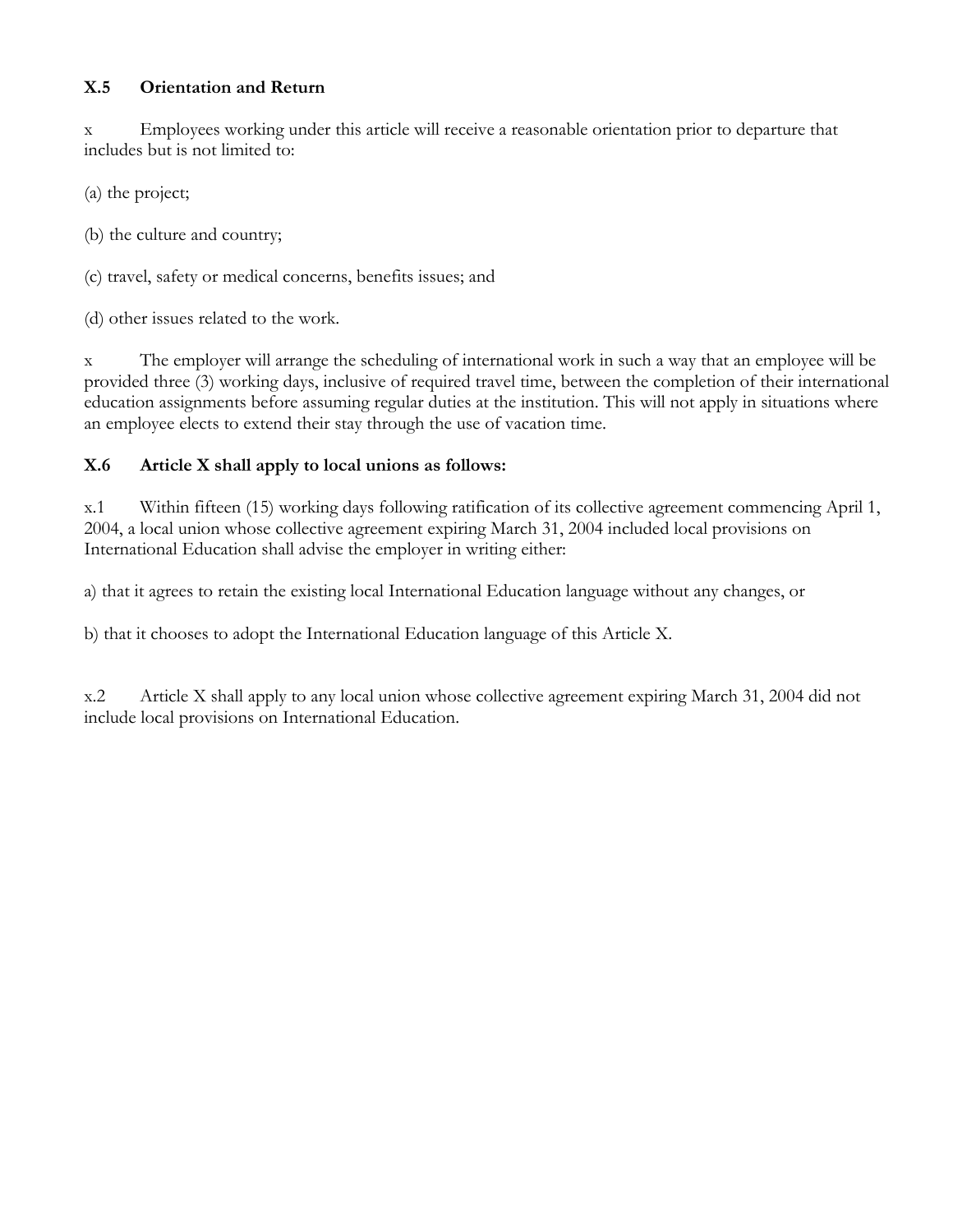## **Article Number: New**

# **Health and Safety Equipment**

The employer agrees to supply at no cost to employees all pieces of health and safety apparel and equipment required by Workers' Compensation.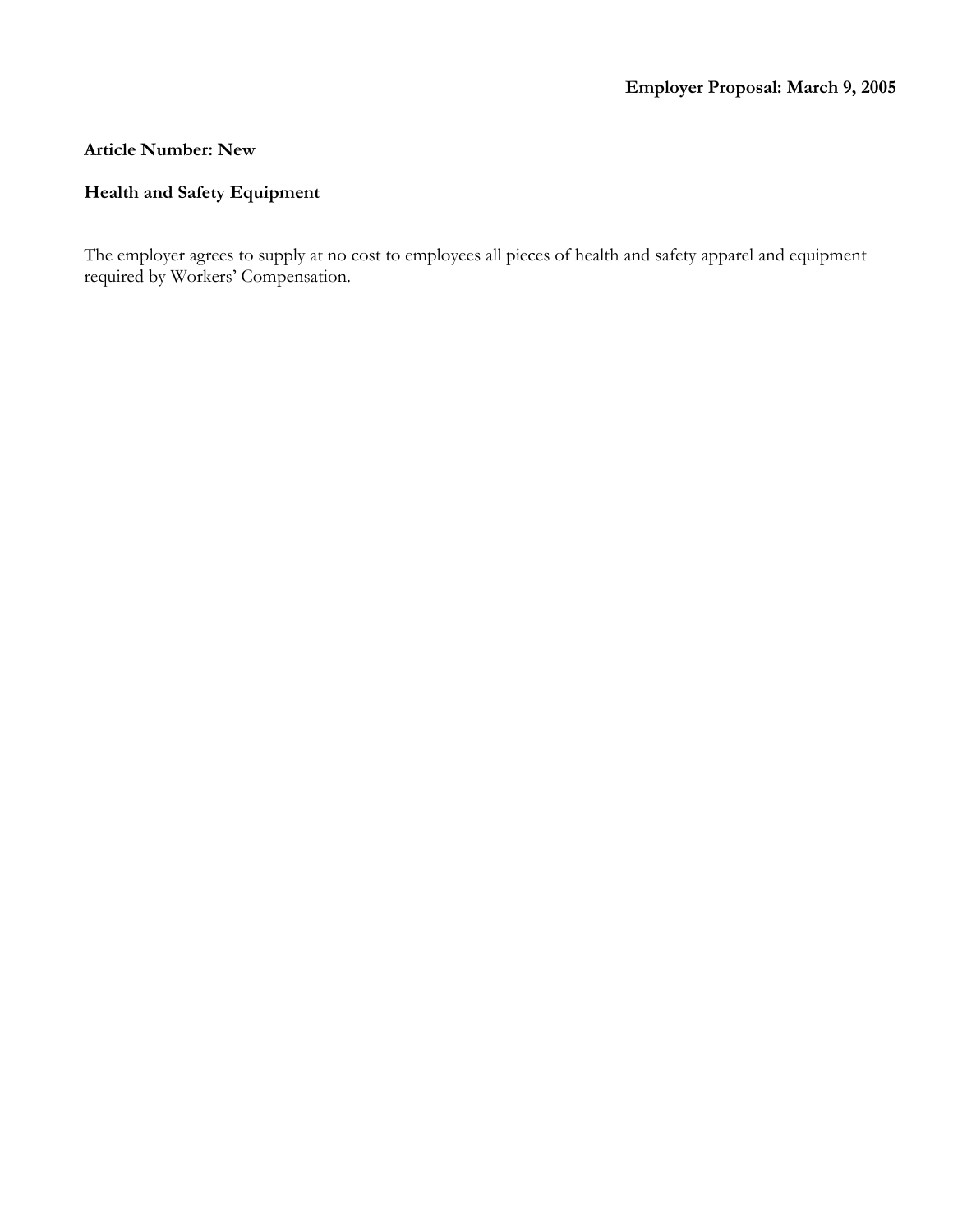#### **Appendix A – Provincial Salary Scale**

| <b>STEP</b>             | April 1, 2003<br>to<br>March 31, 2004 | April 1, 2004<br>to<br>March 31, 2005 | Not later than<br><b>August 1, 2005</b><br>to<br>March 31, 2006 | April 1, 2006<br><b>STEP</b> | April 1, 2006<br>to<br>March 31, 2007 |
|-------------------------|---------------------------------------|---------------------------------------|-----------------------------------------------------------------|------------------------------|---------------------------------------|
|                         |                                       |                                       | See Note 1                                                      |                              | See Notes 2, 3, and 4                 |
|                         |                                       |                                       |                                                                 | $\mathbf{1}$                 | \$75,674                              |
|                         |                                       |                                       |                                                                 |                              | \$1,513                               |
|                         |                                       |                                       |                                                                 |                              | \$77,187                              |
| $\mathbf{1}$            | \$73,257                              | \$73,257                              | \$73,257                                                        | $\overline{2}$               | \$73,257                              |
|                         |                                       |                                       | \$1,465                                                         |                              | \$1,465                               |
|                         |                                       |                                       | \$74,722                                                        |                              | \$74,722                              |
| $\overline{2}$          | \$68,238                              | \$68,238                              | \$68,238                                                        | $\overline{\mathbf{3}}$      | \$68,238                              |
|                         |                                       |                                       | \$1,365                                                         |                              | \$1,365                               |
|                         |                                       |                                       | \$69,603                                                        |                              | \$69,603                              |
| $\mathbf{3}$            | \$65,445                              | \$65,445                              | \$65,445                                                        | 4                            | \$65,445                              |
|                         |                                       |                                       | \$1,309                                                         |                              | \$1,309                               |
|                         |                                       |                                       | \$66,754                                                        |                              | \$66,754                              |
| $\overline{\mathbf{4}}$ | \$63,048                              | \$63,048                              | \$63,048                                                        | 5                            | \$63,048                              |
|                         |                                       |                                       | \$1,261                                                         |                              | \$1,261                               |
|                         |                                       |                                       | \$64,309                                                        |                              | \$64,309                              |
| $\overline{5}$          | \$60,651                              | \$60,651                              | \$60,651                                                        | 6                            | \$60,651                              |
|                         |                                       |                                       | \$1,213                                                         |                              | \$1,213                               |
|                         |                                       |                                       | \$61,864                                                        |                              | \$61,864                              |
| $\boldsymbol{6}$        | \$58,254                              | \$58,254                              | \$58,254                                                        | $\overline{7}$               | \$58,254                              |
|                         |                                       |                                       | \$1,165                                                         |                              | \$1,165                               |
|                         |                                       |                                       | \$59,419                                                        |                              | \$59,419                              |
| $\overline{7}$          | \$55,857                              | \$55,857                              | \$55,857                                                        | $\overline{\mathbf{8}}$      | \$55,857                              |
|                         |                                       |                                       | \$1,117                                                         |                              | \$1,117                               |
|                         |                                       |                                       | \$56,974                                                        |                              | \$56,974                              |
| $\bf 8$                 | \$53,460                              | \$53,460                              | \$53,460                                                        | $\boldsymbol{9}$             | \$53,460                              |
|                         |                                       |                                       | \$1,069                                                         |                              | \$1,069                               |
|                         |                                       |                                       | \$54,529                                                        |                              | \$54,529                              |
| $\boldsymbol{9}$        | \$51,063                              | \$51,063                              | \$51,063                                                        | 10                           | \$51,063                              |
|                         |                                       |                                       | \$1,021                                                         |                              | \$1,021                               |
|                         |                                       |                                       | \$52,084                                                        |                              | \$52,084                              |
| 10                      | \$48,666                              | \$48,666                              | \$48,666                                                        | 11                           | \$48,666                              |
|                         |                                       |                                       | \$973                                                           |                              | \$973                                 |
|                         |                                       |                                       | \$49,639                                                        |                              | \$49,639                              |

**\*** *Italicized denotes stipends* 

**Note #1:** Add 2% to all steps of the Salary Scale as a result of "Net 0 money"

**Note #2:** Add 3.3% to the top of the Salary Scale. (1.5% \* 2.2)

**Note #3:** An employee who has spent 12 months at step 1 by April 1, 2006 shall move to the new step on April 1, 2006. Others will proceed to the new step on their normal increment date.

**Note #4:** The difference between the 1.5% increase on April 1, 2006 and the April 1, 2006 to March 31, 2007 total salary increase of any faculty collective agreement that includes the Provincial Salary Scale shall be applied to the top step of the scale effective April 1, 2006. Such application shall be made as soon as practicable and applied retroactively.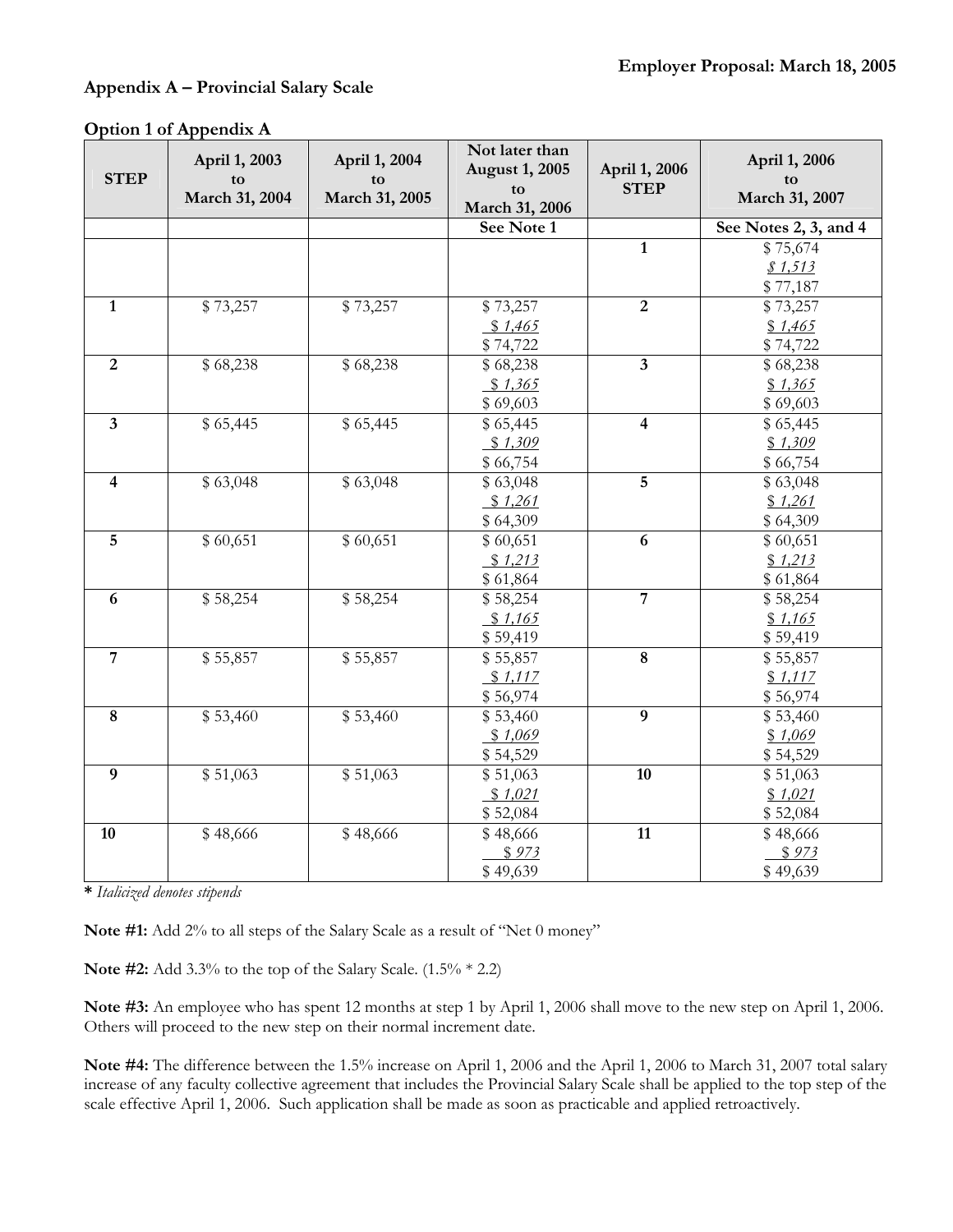## **Option 2 of Appendix A**

| <b>STEP</b>             | April 1, 2003<br>tο<br>March 31, 2004 | April 1, 2004<br>to<br>March 31, 2005 | Not later than<br><b>August 1, 2005</b><br>to<br>March 31, 2006 | April 1, 2006<br><b>STEP</b> | April 1, 2006<br>to<br>March 31, 2007 |
|-------------------------|---------------------------------------|---------------------------------------|-----------------------------------------------------------------|------------------------------|---------------------------------------|
|                         |                                       |                                       |                                                                 |                              | See Notes 1, 2, and 3                 |
|                         |                                       |                                       |                                                                 | $\mathbf{1}$                 | \$75,674                              |
| $\mathbf{1}$            | \$73,257                              | \$73,257                              | \$73,257                                                        | $\overline{2}$               | \$73,257                              |
| $\overline{2}$          | \$68,238                              | \$68,238                              | \$68,238                                                        | $\mathbf{3}$                 | \$68,238                              |
| $\overline{\mathbf{3}}$ | \$65,445                              | \$65,445                              | \$65,445                                                        | $\overline{4}$               | \$65,445                              |
| $\overline{\mathbf{4}}$ | \$63,048                              | \$63,048                              | \$63,048                                                        | 5                            | \$63,048                              |
| $5\overline{)}$         | \$60,651                              | \$60,651                              | \$60,651                                                        | 6                            | \$60,651                              |
| 6                       | \$58,254                              | \$58,254                              | \$58,254                                                        | $\overline{7}$               | \$58,254                              |
| $\overline{7}$          | \$55,857                              | \$55,857                              | \$55,857                                                        | $\boldsymbol{8}$             | \$55,857                              |
| 8                       | \$53,460                              | \$53,460                              | \$53,460                                                        | $\boldsymbol{9}$             | \$53,460                              |
| 9                       | \$51,063                              | \$51,063                              | \$51,063                                                        | 10                           | \$51,063                              |
| 10                      | \$48,666                              | \$48,666                              | \$48,666                                                        | 11                           | \$48,666                              |

**Note #1:** Add 3.3% to the top of the Salary Scale. (1.5% \* 2.2)

**Note #2:** An employee who has spent 12 months at step 1 by April 1, 2006 shall move to the new step on April 1, 2006. Others will proceed to the new step on their normal increment date.

**Note #3:** The difference between the 1.5% increase on April 1, 2006 and the April 1, 2006 to March 31, 2007 total salary increase of any faculty agreement that includes the Provincial Salary Scale shall be applied to the top step of the scale effective April 1, 2006. Such application shall be made as soon as practicable and applied retroactively.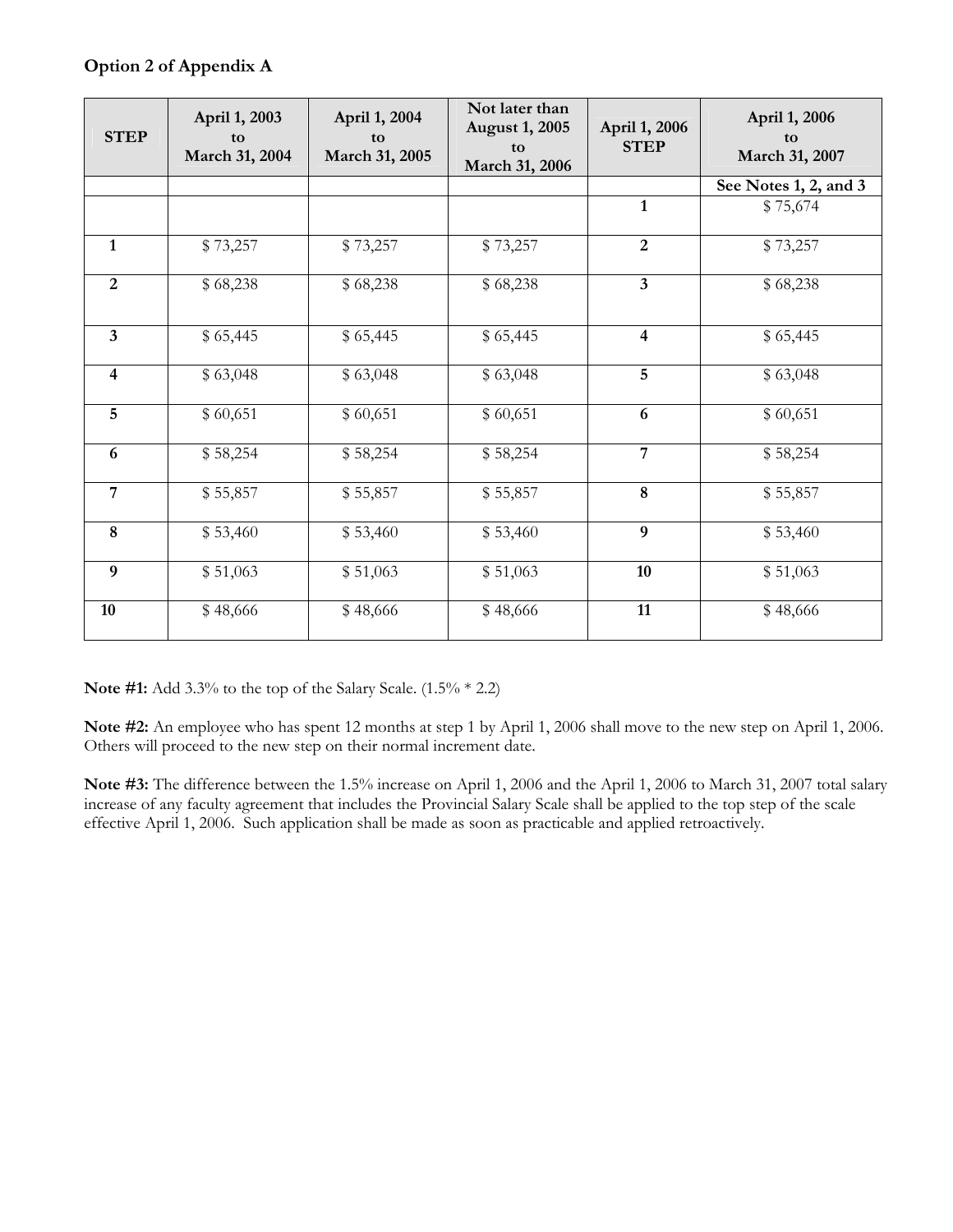## **Appendix B**

## **LIST OF INVESTIGATORS**

The following list of investigators is attached for the use of the local parties at their option under Article 2.3.1 and is required under 2.3.2:

Rebecca Frame Maureen Headley Hanne Jensen Catherine Sullivan

This list may be amended at any time by the Joint Administration Dispute Resolution Committee.

**The parties agree that the addition to and replacement of the 2001-04 Common Agreement's list of investigators will as necessary be determined by JADRC.**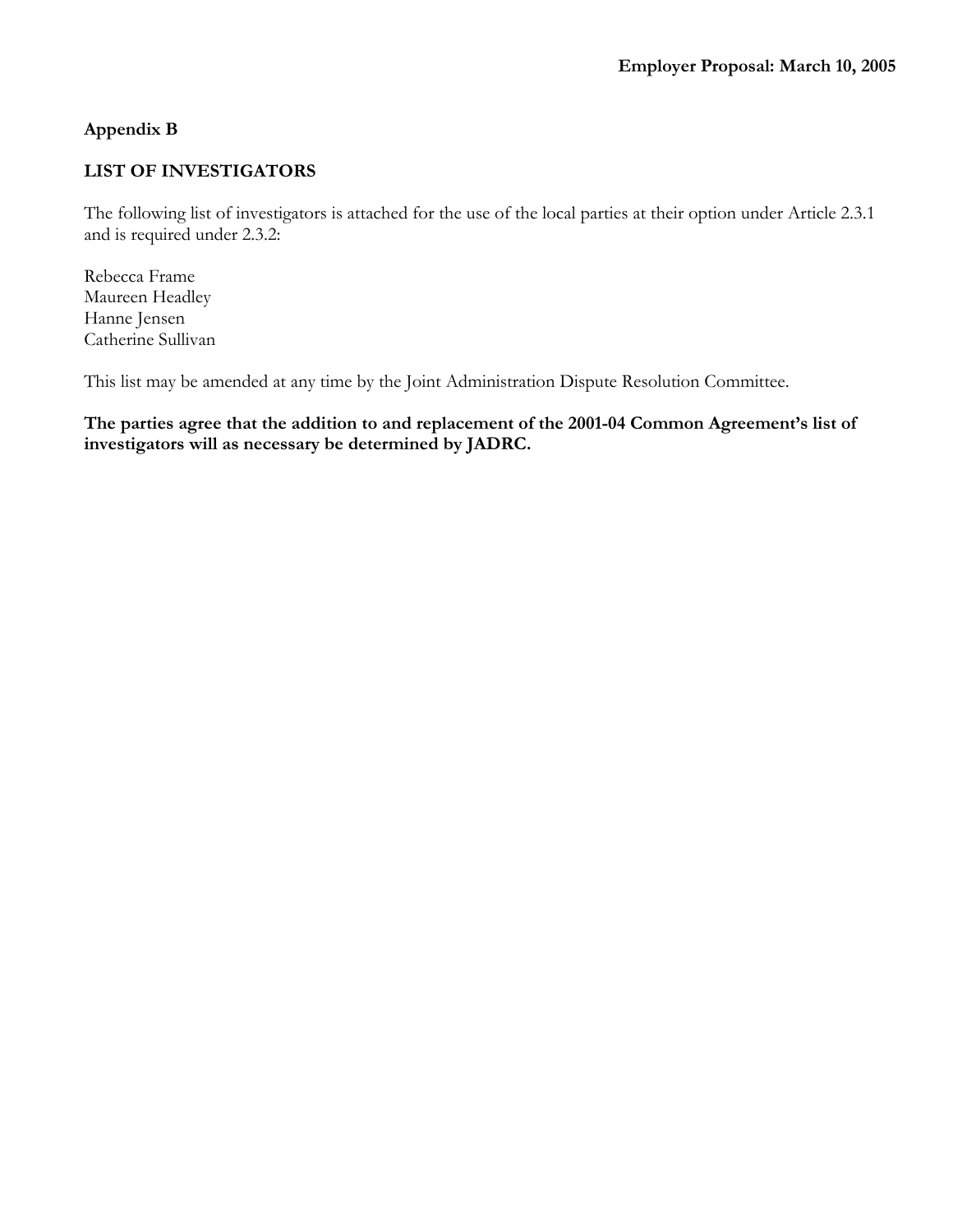# **Letter of Understanding #3**

Camosun College

**Delete this LOU**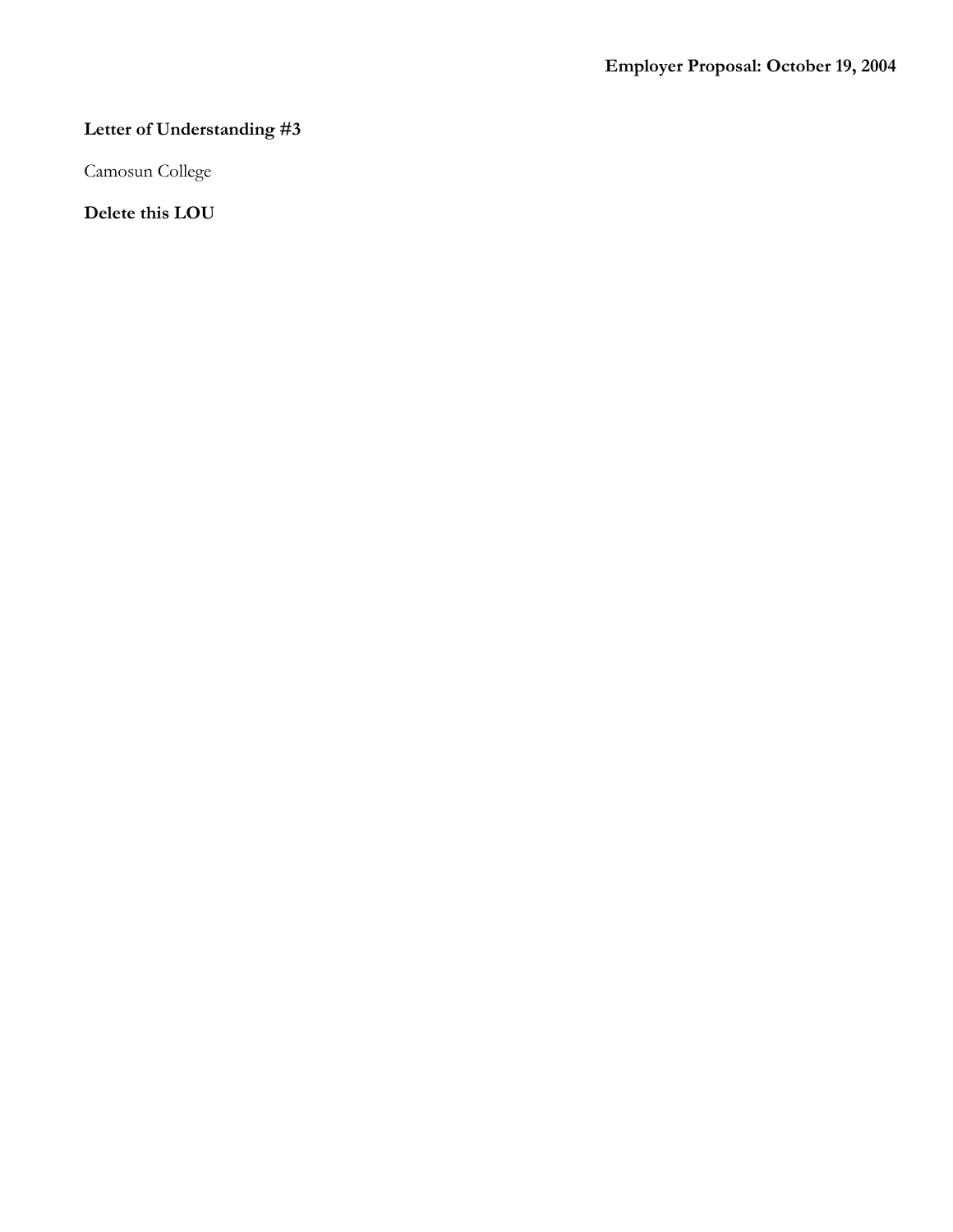# **Letter of Understanding #4**

Institute of Indigenous Government

**Delete this LOU**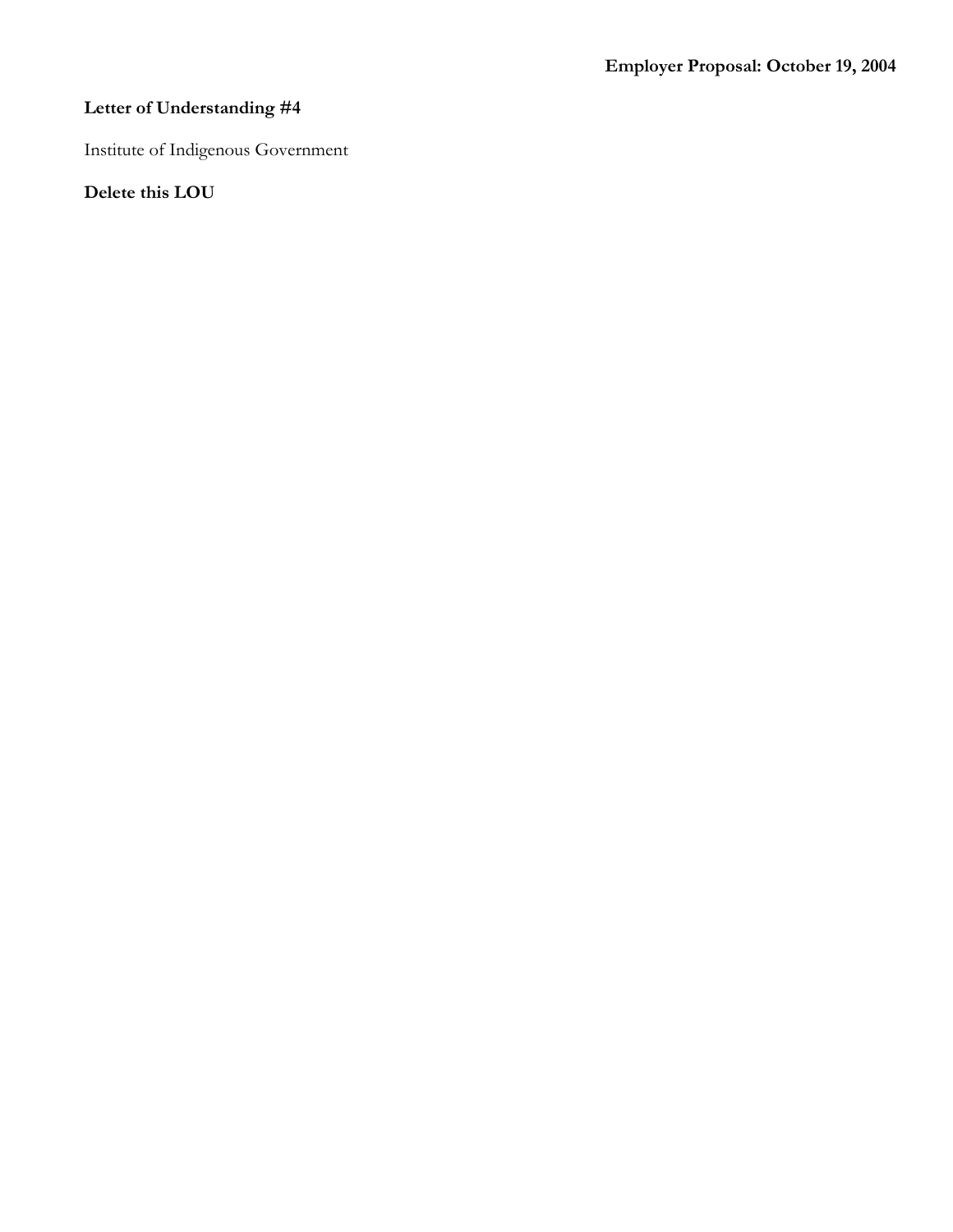# **Letter of Understanding # \_\_\_\_\_\_ (new) Caps on Placement on Salary Grid**

The Parties agree that, notwithstanding Sections 10-13 of the May 27, 2004 Protocol Agreement, local parties may table in local bargaining proposals concerning the adjustment or removal of caps on the placement of employees on the Provincial Salary Scale.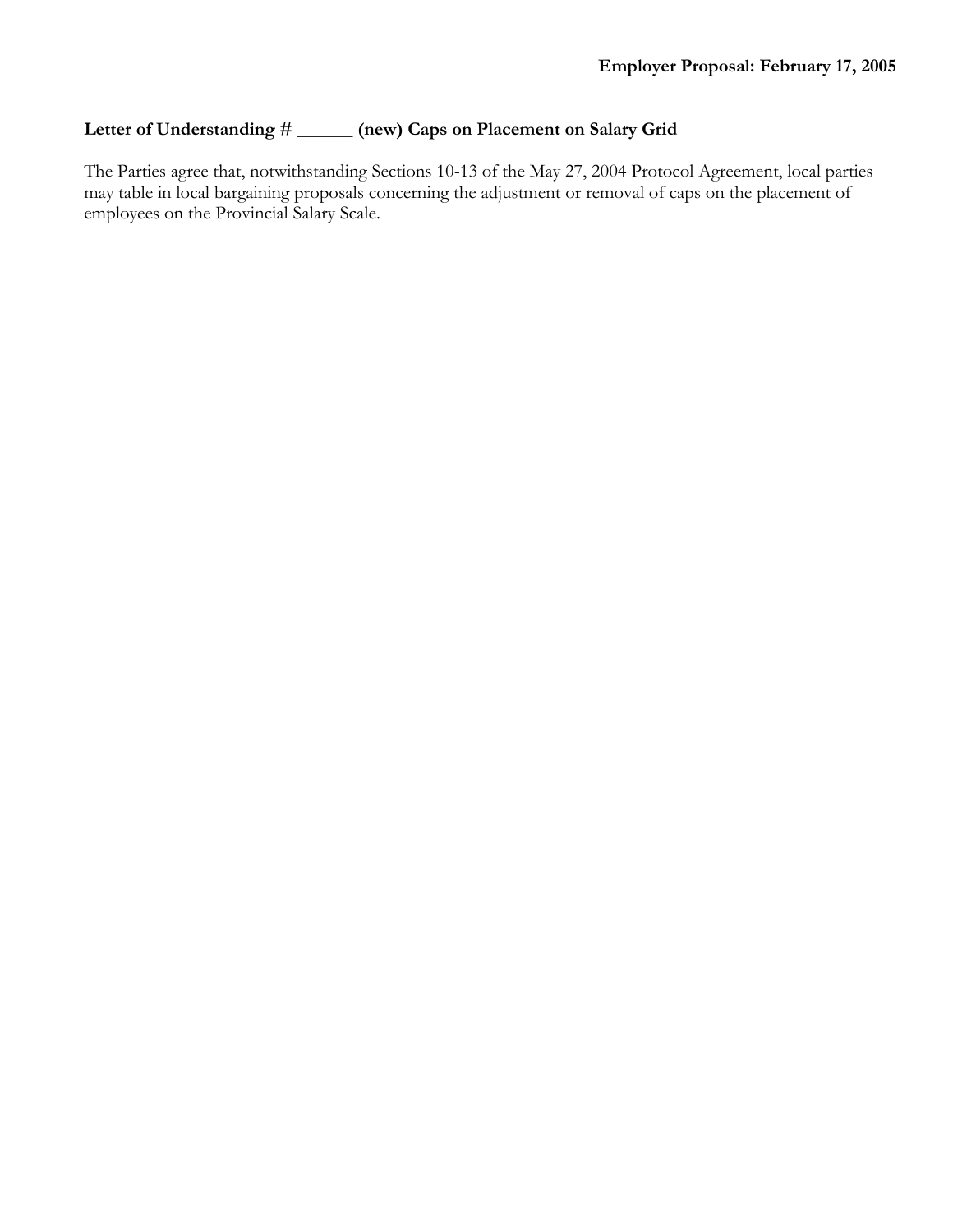## Letter of Understanding #

## **Partial Sick Leave and Partial Disability Benefits**

The Parties agree that it is in the interests of both the employee and the employers to enable an employee to remain at work when the employee is only partially disabled.

"Partially disabled" for the purpose of this Letter of Understanding means that the employee is unable to do a portion of his/her normal workload where such portion is agreed by the employer to conform to the configuration of faculty workload in the employee's instructional or non instructional areas and where the partial sick leave is in any event no greater than 80% of a full-time workload in that area. The application of this definition is subject to the employer's legal duty of accommodation.

Determination of whether the employee is partially disabled as defined above shall be by the short-term disability benefits carrier.

An employee who is determined to be partially disabled will be entitled to sick leave under Article 9.3.2 on a pro-rated basis until the employee has satisfied the qualifying period for short-term disability benefits of the equivalent of thirty (30) complete calendar days. In any event, to qualify for short-term disability benefits the employee must complete the qualifying period within six (6) months of the date the employee commenced parttime sick leave.

Should the employee return to his/her full normal duties of his/her own occupation during this qualifying period for short-term disability benefits and then become disabled from the same or related disability within fourteen (14) consecutive calendar days after returning to full active employment, he/she will be considered to be within the same qualifying period.

The employee is required to meet all application, reporting, and other requirements provided for in this shortterm and long-term disability benefits plans as applicable.

The carrier's approval of a partial disability claim for sick leave continuation on a pro-rata basis does not in itself mean that the employee's subsequent claims for short-term disability benefits will be automatically approved, nor does approval for short-term disability benefits mean that the employee's subsequent claim for long-term disability benefits will be automatically approved.

Additional information on the processes and criteria for partial sick leave and partial disability benefits are set out in the document titled "Administration of Partial Sick Leave and Partial Disability Benefits", which the Parties agree shall be part of the "Policies and Procedures" sections of the Disability Management Handbook for the common disability benefits plan set out in Article 9.3 of the Common Agreement.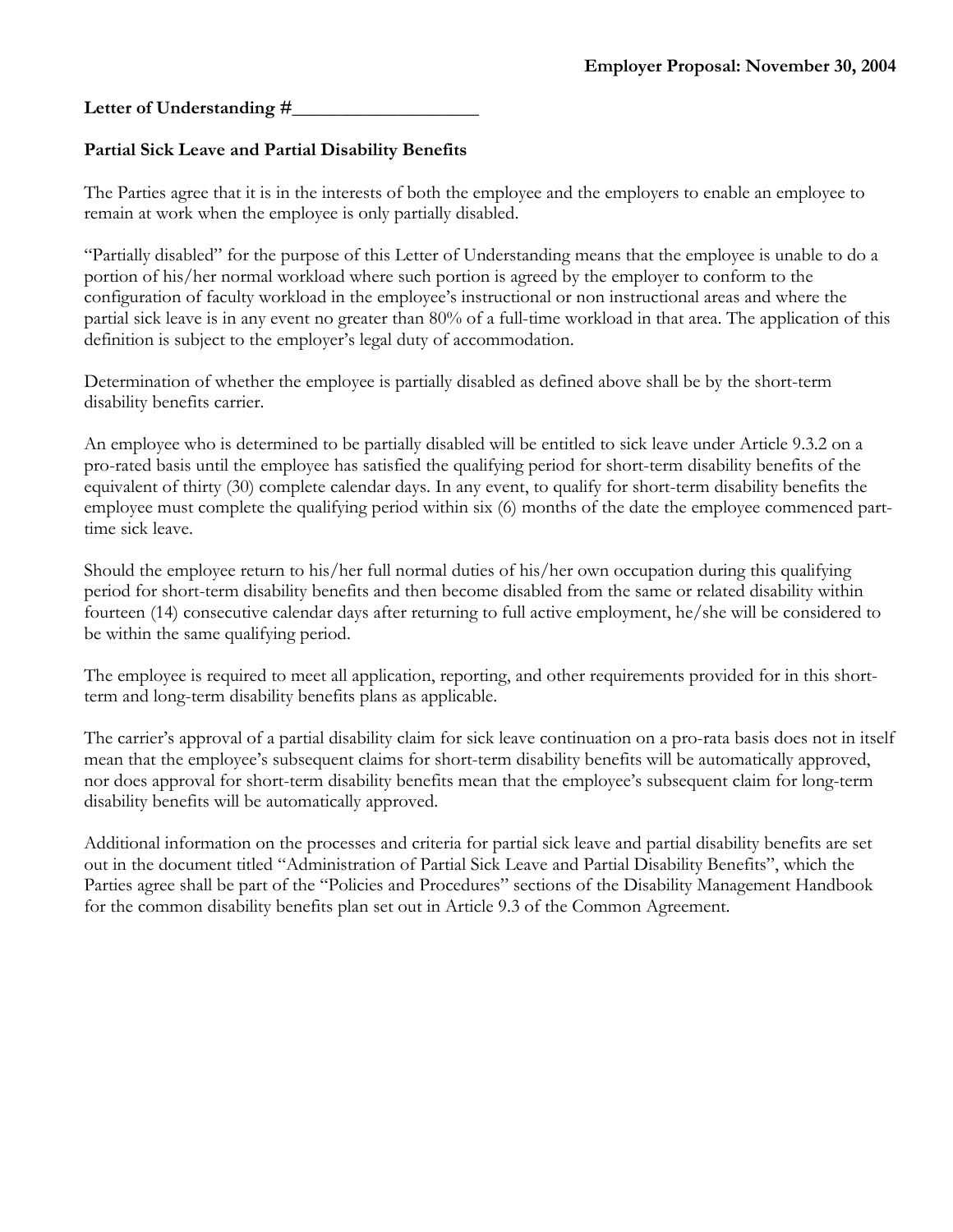## **New: Letter of Understanding – Respectful Working Environment**

#### **1. Preamble**

The Parties recognize that certain types of conduct in the workplace may be inappropriate and may result in negative effects such as increased sick leave usage, increased short and long term disability leaves, and decreased levels of performance. Examples of such conduct are inappropriate behaviour, personal conflict, and bullying.

#### **2. Mandate**

The parties agree that the local parties, where mutually agreeable, may develop joint initiatives to inform and train employees and to enhance understanding on:

- a) the identification and reduction of inappropriate conflict in the work place,
- b) the effects of mental health issues in the workplace, and
- c) the development and maintenance of a respectful workplace environment.

### **3. Local Joint Process**

The Parties agree that the local parties may establish a local joint process, including a joint committee, to inform and train employees and to enhance understanding on the matters specified in Section 2 above.

#### **4. Expiry of this Letter**

This Letter of Understanding is in effect for the term of the Common Agreement commencing April 1, 2004, unless otherwise agreed by the Parties.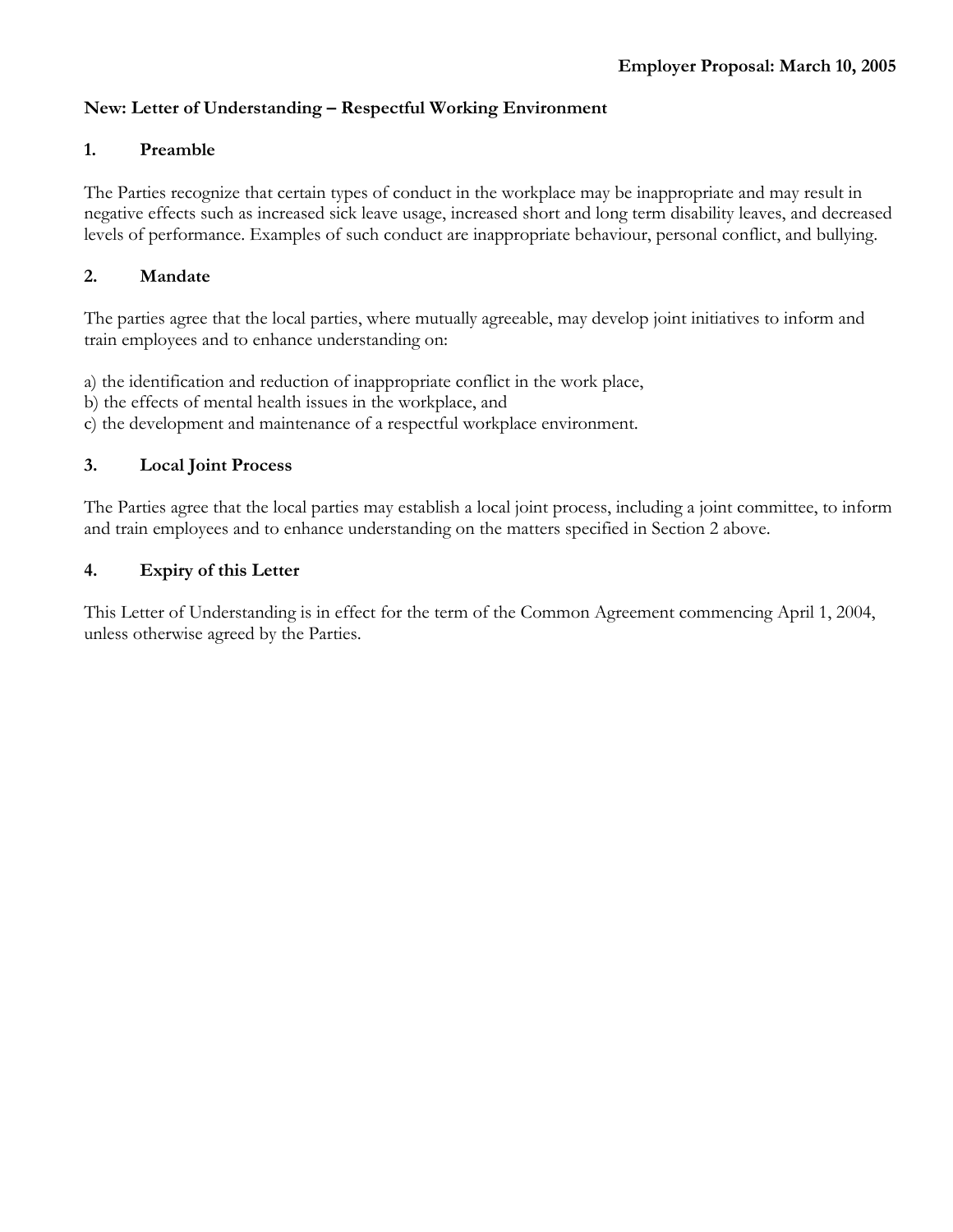# **New Letter of Understanding # \_\_\_: COMMON FACULTY PROFESSIONAL DEVELOPMENT FUND**

# **1. PURPOSE**

1.1. The Common Faculty Professional Development Fund is in support of various types of professional development activities. Such professional development is for the maintenance and development of the faculty members' professional competence and effectiveness. The purpose is to assist faculty to remain current and active in their discipline and program. The fund is not meant to replace any existing development or educational funds.

## **2. PROCESS**

2.1. The local parties will mutually agree on a process and criteria for the review and adjudication of employee applications to the fund. The process will include the recommendation of adjudicated applications to the applicable senior administrator. The senior administrator is responsible for the final approval of applications.

# **3. FUND**

3.1. The Common Faculty Professional Development Fund will be set at point six of one percent (0.6%) of faculty salary for each institution.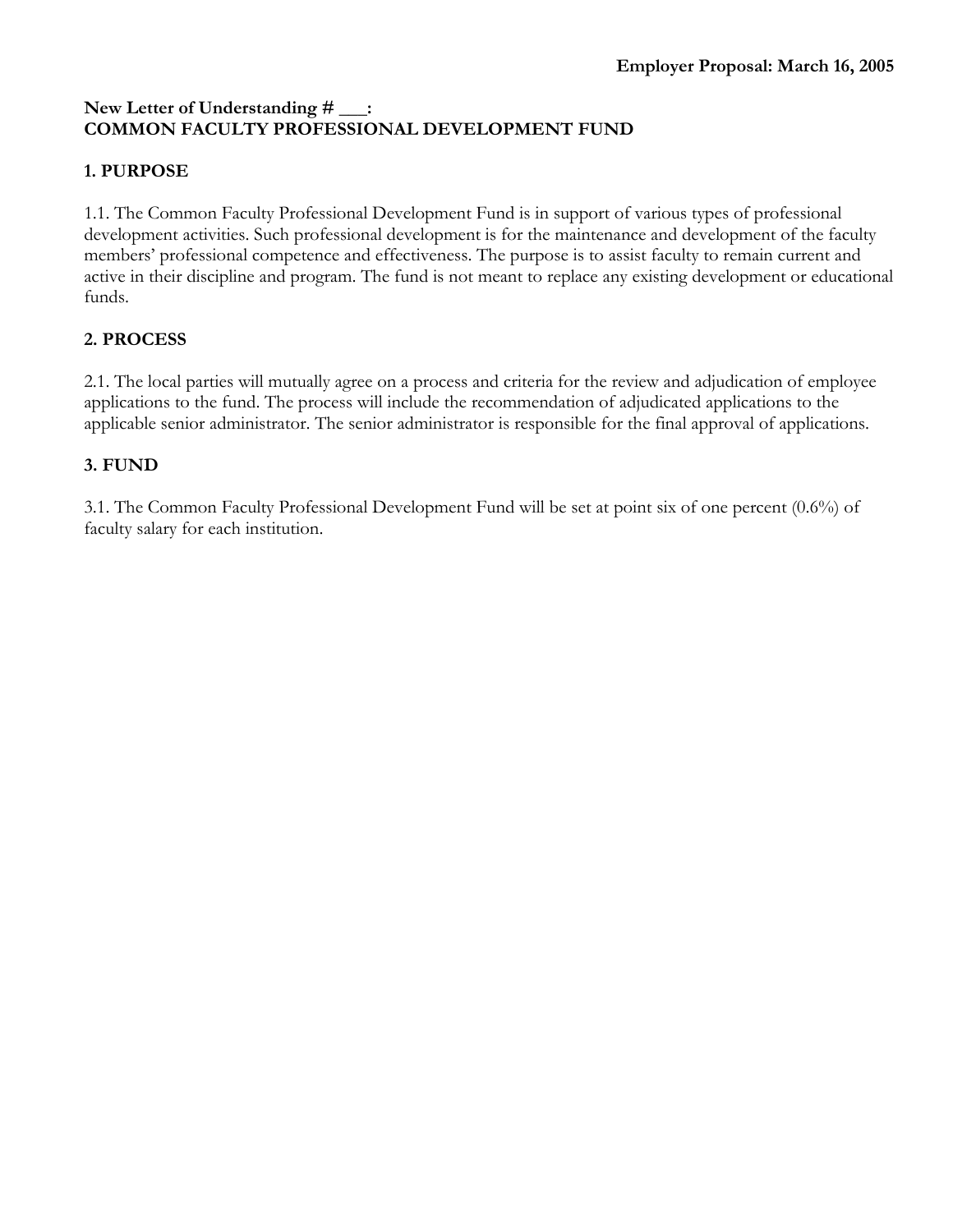## **Letter of Understanding # (New) – Joint Review Process of Health and Welfare Benefits (Articles 9.2 & 9.3)**

The Parties to this agreement recognize that the cost of benefits must be contained to ensure the long term sustainability of benefit plans.

The Parties agree for the term of this Agreement to expand the mandate of the Joint Committee on Benefits Administration (JCBA) to examine the benefits plans and to make recommendations that relate to cost containment, cost efficiencies, and new measures for the maximization of current benefit resources to ensure the sustainability of health and welfare benefits. The health and welfare benefits to be included in the review include:

- Extended Health Care and Vision Care
- Dental Plan
- Group Life Insurance and Accidental Death and Dismemberment
- Sick leave, Short and Long-Term Disability

## **Receipt of Reports and Recommendations**

The recommendations of the Joint Committee on Benefits will be presented to the Parties according to the following schedule:

## 1) A preliminary report will **be issued not later than six (6) months after the ratification of this Agreement;**

2) A final report, including specific recommendations, **will be issued not later than three (3) months after the preliminary report has been issued.** 

It is understood by both Parties that the recommendations will form the basis for discussions **between the parties and that any identified savings may be used by the parties to enhance benefits during the term of this agreement. If agreement cannot be reached then any unresolved issues will be referred to the next round of bargaining.** 

The Parties agree that in the event that cost containment results in cost savings then a compensation trade-off among benefits may be negotiated.

## **Funding**

The Employers will pay such reasonable costs of the Committee's work on this project as may exceed the amount specified in Article 9.1.5.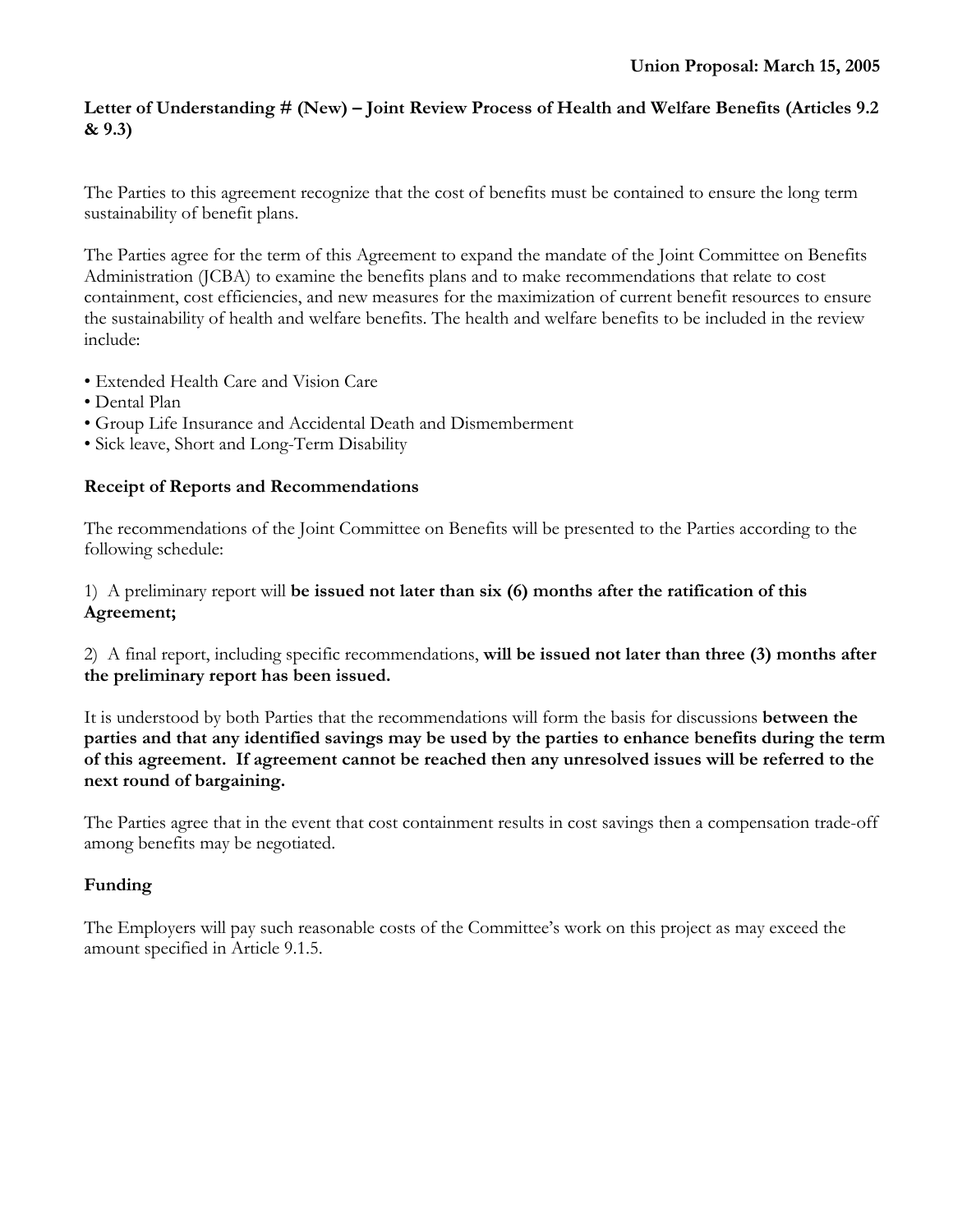**Note: The Employer and Union are in discussion in terms of revising the following "Deferred Salary Leave Plan LOU" to reflect what was discussed during bargaining.** 

 **Union Proposal: November 16, 2004**

## LETTER OF AGREEMENT (New) #

## **DEFERRED SALARY LEAVE PLAN**

In the absence of a provision in the local agreement this Letter of Agreement shall form a part of the local collective agreement.

The Parties agree to establish a Deferred Salary Leave Plan

#### **1. Description**

(a) The purpose of the Deferred Salary Leave Plan is to afford employees the opportunity of taking a leave of absence of up to one (1) year with part pay by deferring salary for and taking a leave after the qualifying period. It is expressly understood that the Plan is not established to provide benefits to employees on or after retirement.

(b) The employer and employees may enter into any variation of this Plan by mutual consent of the two parties involved, provided that such variations meet the requirements of the Income Tax Act and the appropriate pension plans' legislation and their regulations.

#### **2. Qualifications**

All regular employees will be eligible to take leave under the Plan.

### **3. Application**

(a) In order to participate, an employee must make written application to the employer stating the date when the employee wishes to participate in the Plan. Eligible applicants will complete the attached Employee Application, Agreement and Employer Approval Form (clause 10)

(b) The employer will not unreasonably withhold approval of an employee's application for Deferred Salary Leave. In the event that an employer does not approve an employee's application the employer will provide the reasons in writing to the employee and the union.

(c) The employer will render a decision on applications for Deferred Salary Leave within 30 days of receipt. The Union will be advised of all applications.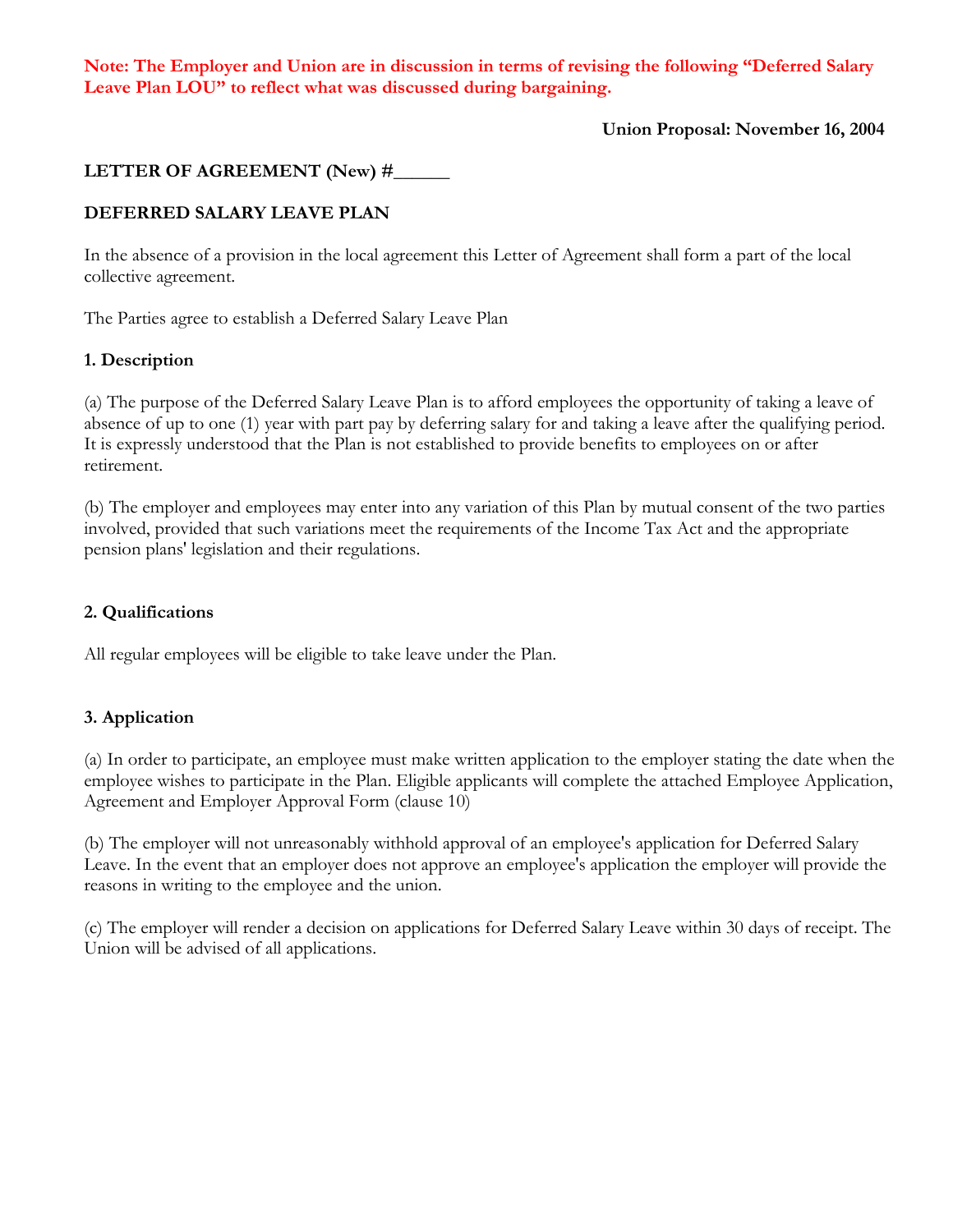## **4. Payment Formula and Leave of Absence**

The payment of salary, benefits and the timing of leaves of absence shall be as follows:

(a) During the deferral period of the Plan, an employee will be paid up to ninety percent (90%) of their base salary and not less than sixty-six and two-thirds percent (66 3/2%) of their base salary. The remaining percentage of annual salary, based on a calendar year, will be accumulated and this amount small be paid to the employee during the period of absence. Interest earned iii the Plan on behalf of the participating employee shall be paid at the end of each calendar year.

(b) The monies retained by the employer for participants, shall be held in an interest bearing account or at the employee's option, invested and reinvested by the employer in investments offered from time to time by an investor mutually agreeable to the employer and the employee. All investments shall be deposited only in an institution covered by the Canada Deposit Insurance Corporation (CDIC). The employer and the union shall not be liable to any participant for investments made under this clause.

(c) Employment insurance premiums will be based on the gross salary during the deferral period and will not be payable during the leave period, and that Canada Pension Plan (CPP) deductions will be based on net salary during both the deferral period and the leave period.

(d) The leave of absence may be taken only in the qualifying year of the Plan. Under special circumstances, exceptions may be granted; however, the deferral period must not exceed six (6) years in total from the date the salary deferrals commenced, and the leave of absence will commence at a mutually agreeable time. Agreement shall not be unreasonably withheld.

(e) With the approval of the employer, an employee may select some alternative method of deferring salary other than that specified in (a) above; however, the annual deferral amount may not exceed thirty-three and onethird percent (33  $1/3\%$ ) of the salary nor be less than ten percent (10%) of the salary the participating employee would normally receive in one (1) year.

## **5. Terms of Reference**

(a) The leave of absence shall occur according to and be governed by this Letter of Agreement rather than other leave provisions in the Collective Agreement in force between the employer and the union.

(b) Payment to a participant on leave shall be made in accordance with local institutional payroll procedures. These installments shall start on the pay period following the commencement of the leave. The final installment shall be the balance of any monies retained by the employer for the participant in the Plan.

(c) Upon no less than six (6) months' notice, a participant may request a one (1) year postponement of the start of the leave requested in the initial application. Such postponement will be granted where it is not in conflict with the number of employees approved to take leave in that year.

(d) On return from leave, an employee shall return to the position held immediately prior to going on leave.

(e) An employee participating in the Plan shall be eligible, upon return to duty, for any increase in salary and benefits that would have been received had the leave of absence not been taken.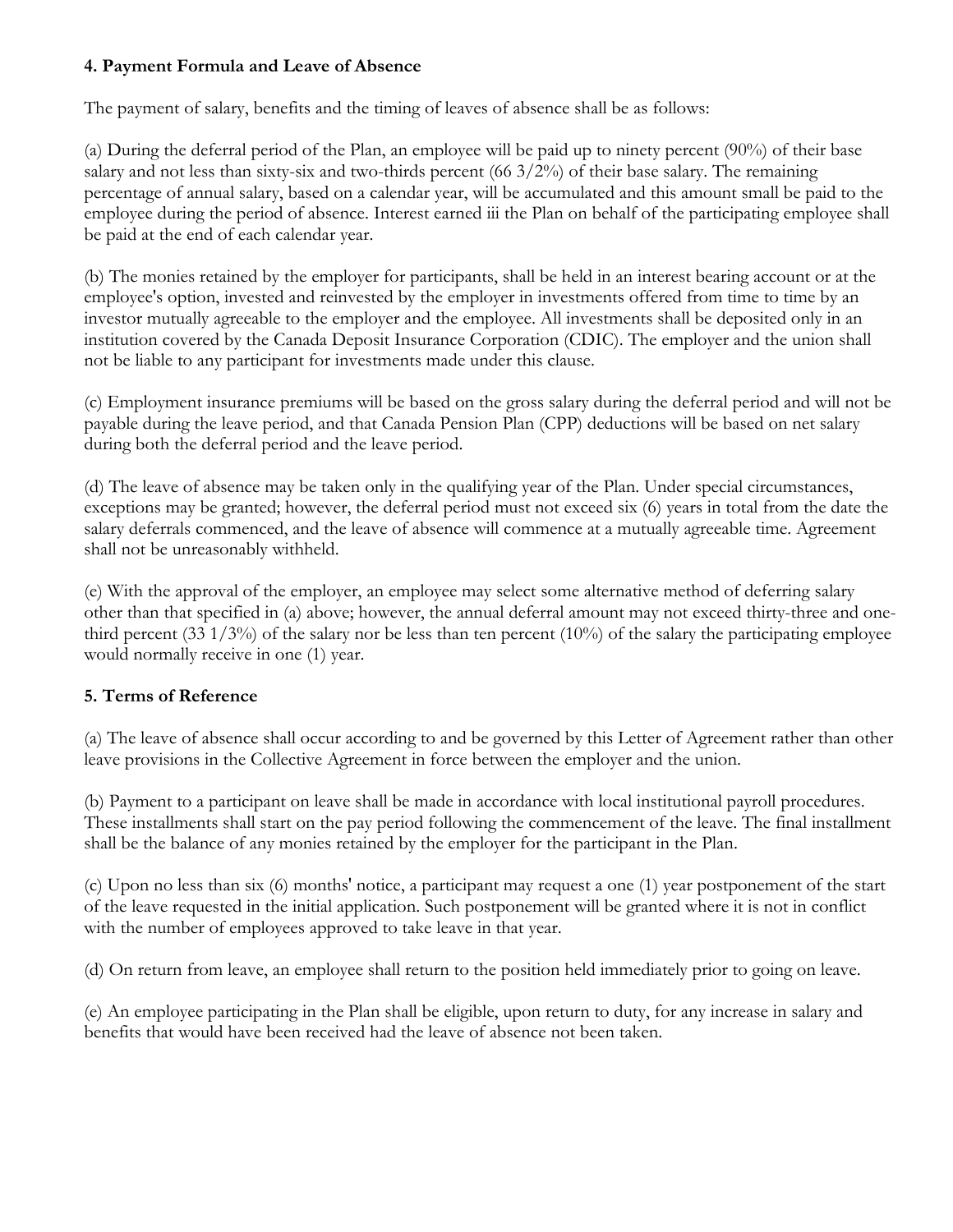(f) Employees who are laid off will be required to withdraw from the Plan and will be paid a lump sum adjustment for any monies deferred to the date of withdrawal, plus any interest earned. Repayment shall be made within 60 calendar days of withdrawal from the Plan.

(g) Prior to commencing their leave of absence, an employee may withdraw funds from the Plan only in the case of. financial or other hardship (except where paragraph (f) applies). Upon withdrawal any monies accumulated plus interest owed, will be repaid to the employee within 60 calendar days of notification.

(h) Should an employee die while participating in the Plan, any monies accumulated plus interest owed at the time of death, will be paid to the employee's estate.

(i) There will be no interruption of a leave once it has commenced.

# **6. Salary**

Throughout the period of the leave of absence, the employee may not receive any salary or wages from the Employer, other than:

(a) amounts which were deferred under the Plan; and

(b) the benefits that the employer usually pays to or on behalf of employees.

# **7. Benefits**

(a) During a leave of absence, the responsibility for payment of benefit premiums for a participant shall be established in this Agreement.

(b) The employee's benefit coverage will continue for the duration of the leave and the premium payments shall be on the same basis as if the employee were not on leave.

(c) Where a participant is obligated to pay the cost of any benefit during the period of leave, the employer will pay such costs on behalf of the participant and deduct the money paid from money otherwise payable to the participant from the fund.

(d) Pension contributions, entitlement and purchase for service shall be governed by the appropriate Pension Plan Act and regulations. The employer will notify the Administrators of the Pension Plan the value of the contributions and salary levels for the purpose of pension adjustment reporting.

# **8. Termination or Amendment of the Plan**

(a) This Plan may be amended or terminated by agreement between the union and the employer.

(b) No amendment shall be made to the Plan which will prejudice any tax ruling which is applicable to the Plan prior to the amendment.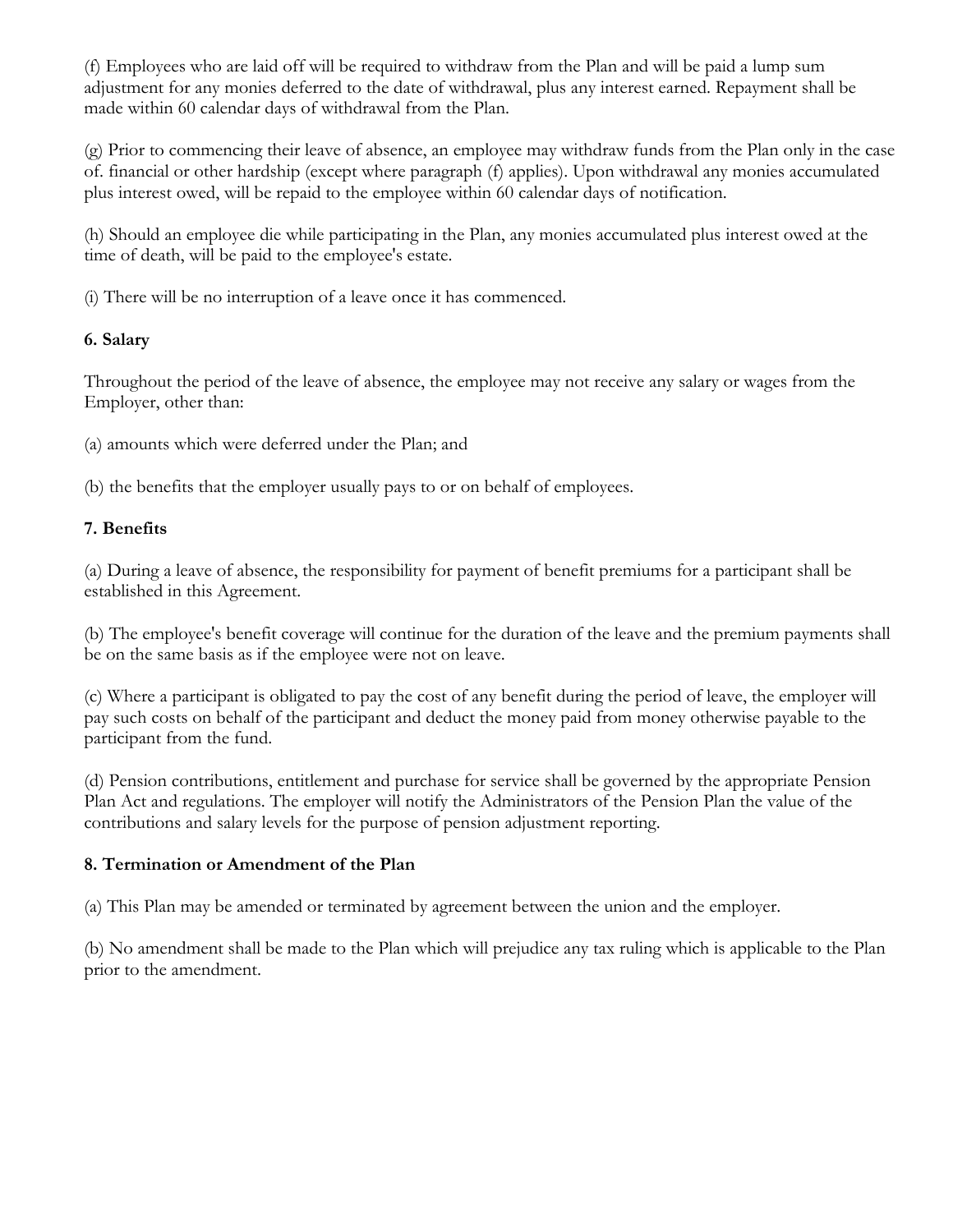## 9. **Income Tax Act, Pension Plans and Regulations**

Within 90 days of the signing of this agreement the Parties will submit this Letter of Agreement for review to ensure that it complies with the requirements of the **Income Tax Act** and the appropriate pension plans legislation and their regulations. The Parties agree that they will make any modifications to this Letter of Agreement that are necessary in order to comply with the **Income Tax Act** and the appropriate pension plans legislation and their regulations.

# **10. Employee Application, Agreement and Employer Approval Form**

"I have read the terms and conditions of the Letter of Agreement #1 between the union and the employer governing the Deferred Salary Leave Plan, and I understand it. I agree to participate in the Plan subject to its rules and on the following specific conditions:

Enrolment Date: My enrolment in the Plan shall become effective 20

Year of Leave: I propose to commence my leave (yy/mm/dd), upon the approval of the employer, for a period of \_\_\_\_\_\_ months (up to one year).

Funding of the Leave: To accomplish the funding of the leave I hereby authorize the following amounts be withheld from my current compensation effective the date of my enrolment in the Plan:

First Year \_\_\_\_ %

Second Year \_\_\_\_\_ %

Third Year \_\_\_\_ %

Fourth Year  $\_\_\_\$ %

Number of additional years \_\_\_\_\_\_\_\_\_\_\_

Percentage per additional year \_\_\_\_\_\_\_\_\_\_\_

The participant may, by written notice to the employer prior to the anniversary date in any year, alter the percentage amounts for that and any subsequent year subject to Section 4(e) of the Deferred Salary Leave Plan Memorandum."

\_\_\_\_\_\_\_\_\_\_\_\_\_\_\_\_\_\_\_\_\_\_ \_\_\_\_\_\_\_\_\_\_\_ Signature of Applicant Date

The employer hereby approves the above noted employees participation in the Deferred Salary Leave Plan

Signature of employer Date

\_\_\_\_\_\_\_\_\_\_\_\_\_\_\_\_\_\_\_\_\_ \_\_\_\_\_\_\_\_\_\_\_

Cc Union President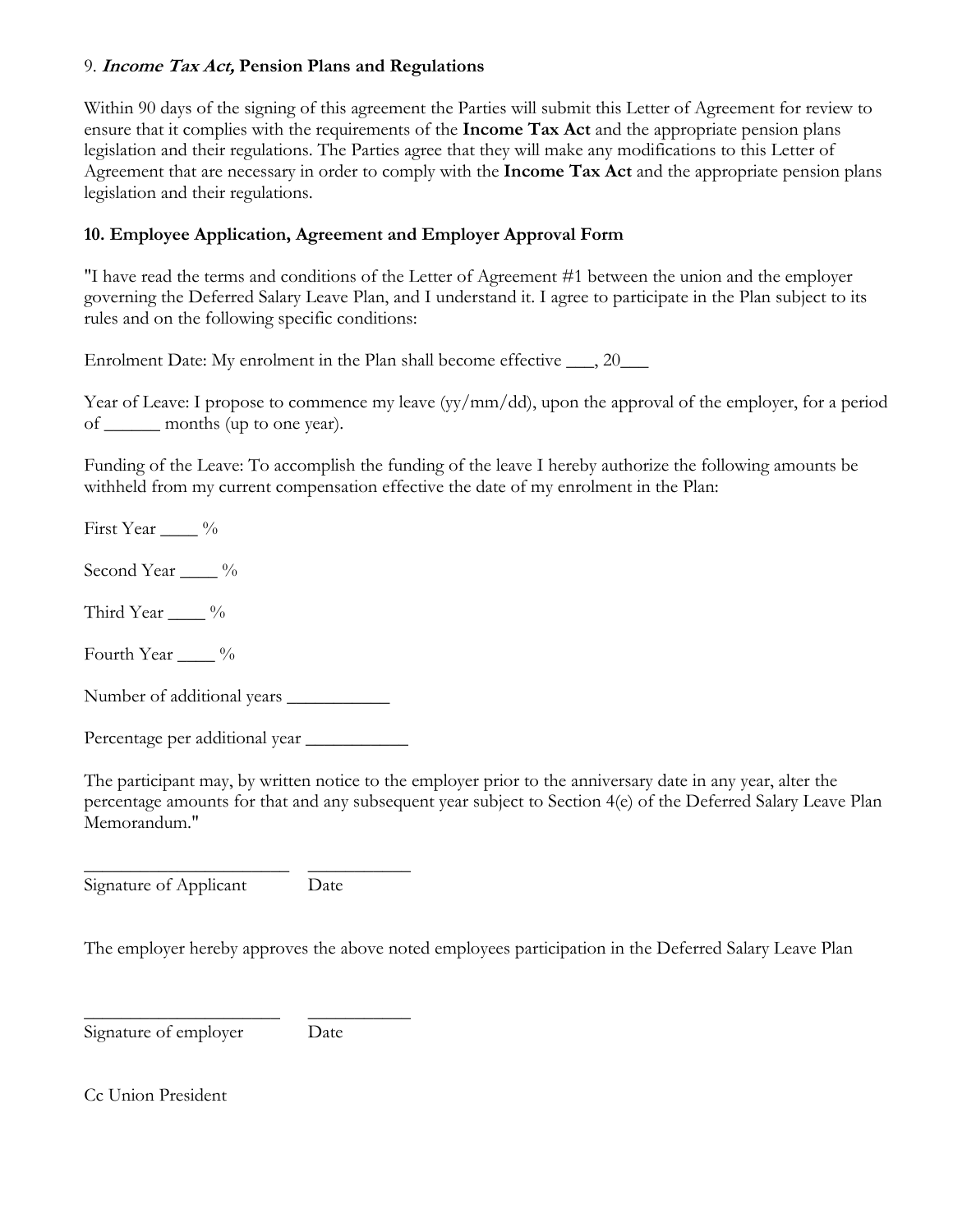## Letter of Understanding (New) # **Variant Applications of Common Agreement Provision to the NVIT Parties**

- 1. The parties recognize that NVIT is a unique Aboriginal provincial institute with a mandate to teach Aboriginal curriculum, maintain Aboriginal culture, values, and traditions, and accordingly has a preference for hiring Aboriginal employees. Therefore the parties agree that NVIT is subject to the following variations of this agreement:
	- 1.1 The parties agree that Article 3.5.2 Union Leave will be applied in the following way:
		- 1.1.1 NVIT will provide a bank equivalent to one quarter full time equivalent per annum at normal faculty replacement costs as per local Article 35.2.1.5
		- 1.1.2 The bank will be established each April 1st to fund this leave for the upcoming fiscal year.
		- 1.1.3 Subject to employer operational requirements, The NVITEA will request a draw down on the bank and will inform the Employer which Union member and when the leave is requested. The draw down will be based on the hourly rate of the employee plus benefits.
		- 1.1.4 Requests under this Article will not be unreasonably denied.
	- 1.2 The parties agree that Article 6.1 Employee Security and Regularization, and Article 6.6 Contracting Out, does not apply to NVIT. For clarity the parties agree that Articles 6.4 Targeted Labour Adjustment and 6.7 Education Technology do apply. The parties agree that Article 6.1 Employee Security and Regularization and Article 6.6 Contracting Out may be opened at the local table.
	- 1.3 The parties agree to include Article 6.2 Program Transfers And Mergers, and Article 6.3 Registry of Laid Off Employees subject to NVIT's continued right to exercise a preference for hiring people of Aboriginal Ancestry.
	- 1.4 The parties agree to a variation of Article 7 Leaves subject to Section 2 below.

1.5 The parties agree to a variation of Article 9 Benefits subject to Sections 3 and 4 below.

2. The Parties agree that NVIT be exempted from Article 7.6 Bereavement Leave and 7.7 Family Illness Leave.

For clarification, the parties agree that local articles 23.1.1, 23.1.5, 23.1.6, 23.1.7, and 23.5 remain in effect.

The parties agree to include article 7.10 Exchange Leave, subject to NVIT's continued right to exercise a preference for hiring people of Aboriginal ancestry.

The parties agree that Article 7.9 Public Duties may be applied to public duties that include First Nations governance and Aboriginal community boards.

3. Upon ratification of the local collective agreement Article 9 (Health and Welfare) provisions will come into effect upon the first day of the first month following the fifteenth day after ratification.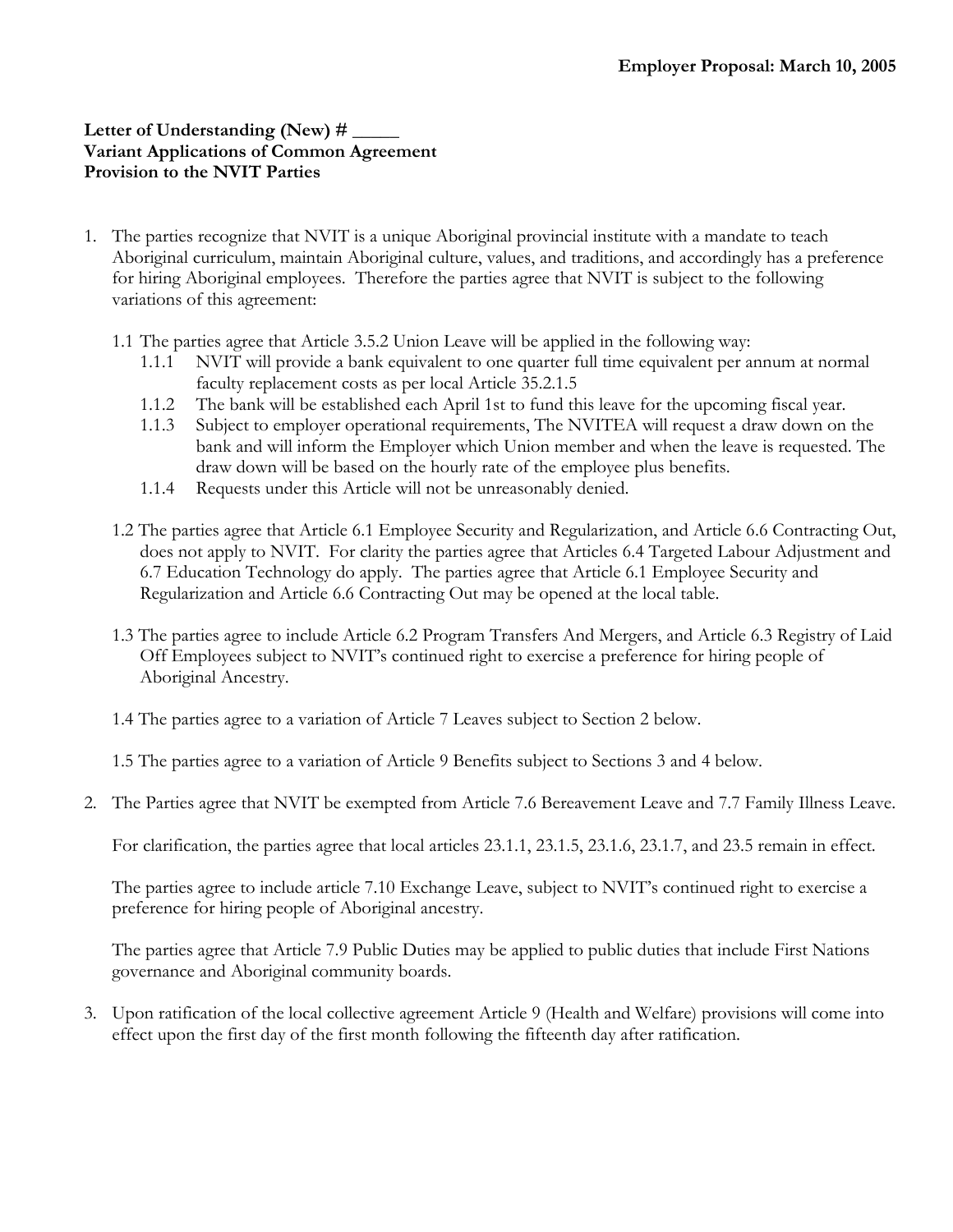- 4. The parties recognize the employees of NVIT who are "status" as defined in the Indian Act often have health and dental coverage provided by Indian and Northern Affairs Canada (INAC). Those employees who have this coverage may choose to opt out through the signing of a waiver of the health, dental and emergency travel benefits provided by NVIT as part of its benefits plan. Those employees who have INAC coverage and who choose to opt out shall receive 2% of their gross earnings on each paycheque in lieu of benefits.
- 5. The Parties agree that Article 30.7 of the NVIT local agreement remains in force.

## 6. **Support Staff Issues at NVIT Other Than Compensation Increases**

The parties agree that the following may be negotiated at the local table:

- a) Support staff temporarily reassigned to higher or lower position
- b) Staff taking over additional responsibilities due to the emergency absence of another support staff employee
- c) Staff promoted to a higher position
- d) A joint management/union process for evaluating scale placement for new positions or positions substantially changed
- e) Study of alternative scales and objective placement methodology, for future implementation, for new or substantially changed.
- f) Factors influencing increments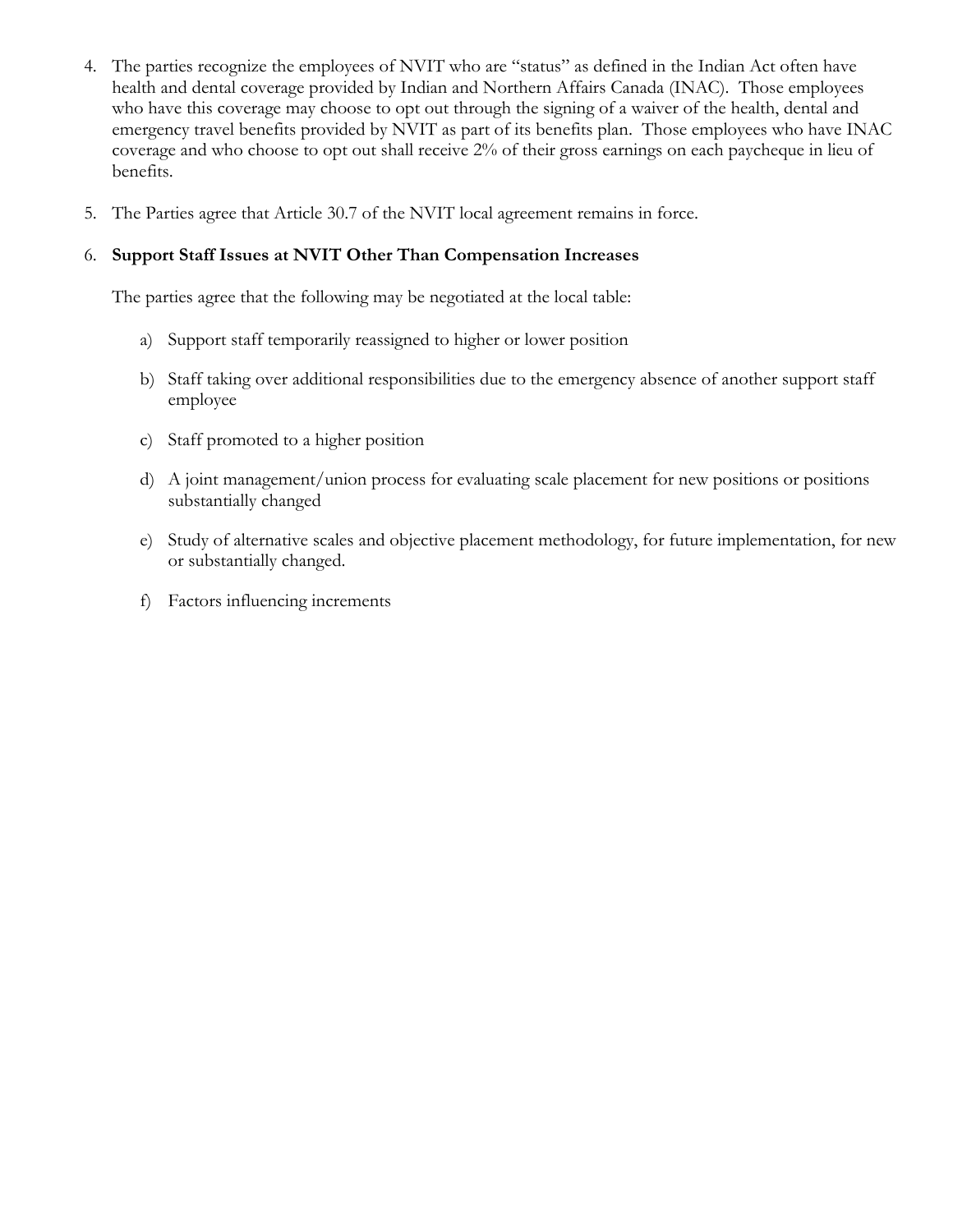## **Letter of Understanding # (New) – NVIT Support Staff Salary**

The Parties agree that the NVIT Support Staff shall receive 1.5% compensation increase on all steps on the Support Staff salary scales on April 1, 2006.

Further, the NVIT Support Staff shall receive the difference between the 1.5% increase on April 1, 2006 and the April 1, 2006 to March 31, 2007 total salary increase of any faculty collective agreement that includes the Provincial Salary Scale shall be applied to the NVIT Support Staff salary grids. Such application shall be made as soon as practicable and applied retroactively.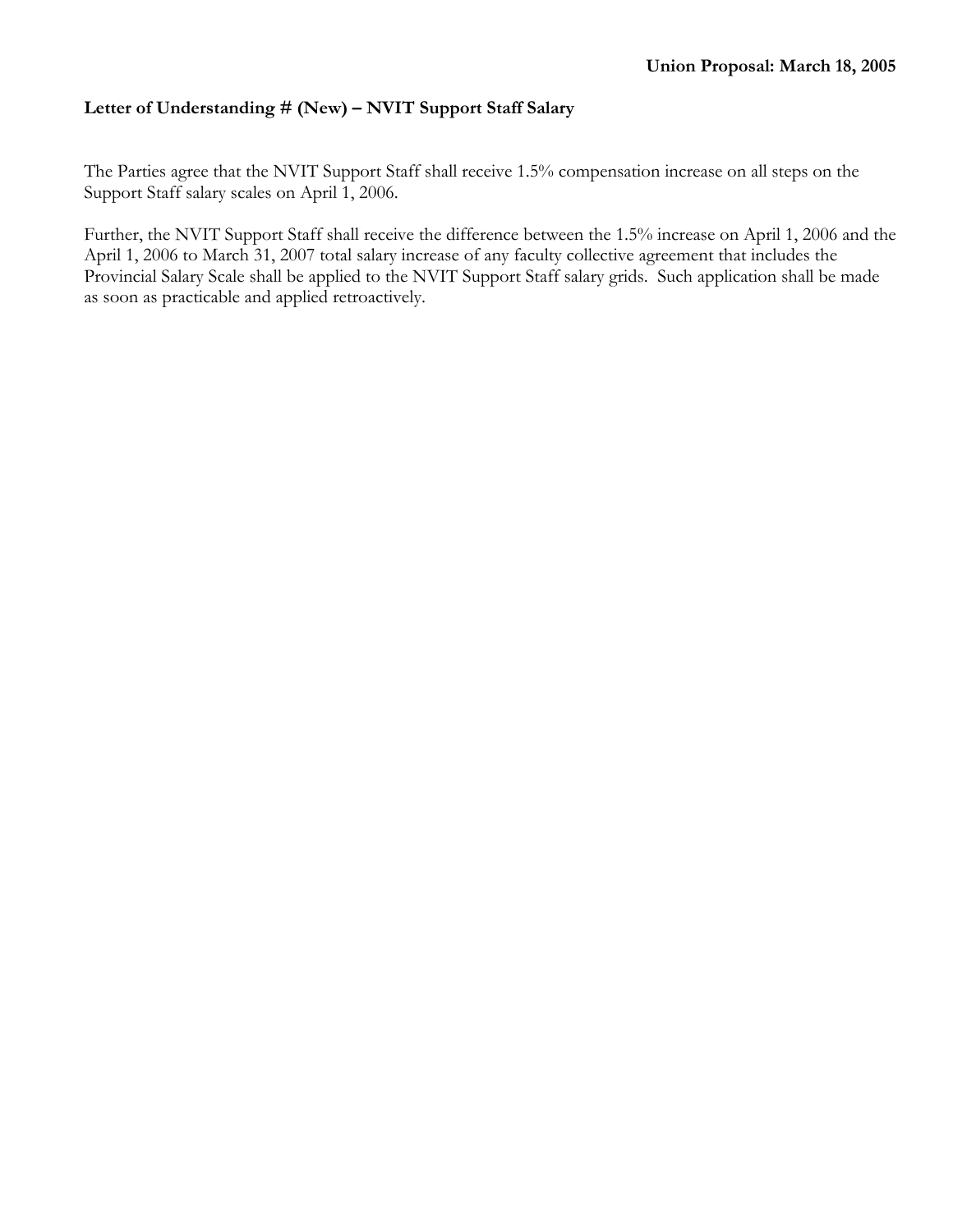## **Implementation and Transition Matters**

For inclusion in the Memorandum of Agreement that will be completed before the collective agreement is in a form for distribution.

## **1. Stipend**

By no later than five (5) working days following ratification of this Agreement, a local bargaining unit shall advise the local employer in writing either:

- (a) that it wishes its members to receive the stipend in exchange for negotiated savings offsets as set out below, or
- (b) that it does not wish to participate in the stipend/savings offset process set out below.

For a local union that advises its employer that it has chosen option (a) above, the following process shall apply:

The FPSE and the employers at the MID table where the FPSE is certified agree to pay a stipend to all FPSE employees, commencing as soon as practicable following ratification and the determination of cost savings, but no later than August 1, 2005. The commencement of the stipend will correspond to the effective date of the offsetting savings referred to below. The stipend will be in accordance with Appendix A. The stipend will be paid at the same time as salary payments and deemed to be salary for pension and all other purposes. The required savings to enable the funding of the stipend will be found in the following manner:

The parties will review the following items from the common agreement:

- Sick days
- Bereavement leave
- Compassionate or family illness leave
- HR Database
- Electronic Registry

In the event that there are cost savings in any of these items, those savings will be used to fund the stipend, and the necessary consequential changes will be incorporated into the common agreement. Failing agreement as to the interpretation application or alleged violation of this provision, either party may refer the difference to Vince Ready and Peter Cameron who will have the authority to render a binding decision, including (without limitation) the authority to amend the common agreement to give effect to this provision. If there is an outstanding difference that is unresolved as of ten days from the date of ratification by the parties, the difference is deemed to be referred to Vince Ready and Peter Cameron.

Following the result of the process in the previous paragraph, the local parties at the institution will find cost savings such that the total cost savings in the common and local agreements are equal to the cost of the stipend, and the necessary consequential changes will be incorporated into their local agreement. In choosing between cost savings options, the impact on employees will be a substantive factor. Failing agreement as to the interpretation, application or alleged violation of this provision, either party may refer the difference to Vince Ready and Peter Cameron who will have the authority to render a binding decision, including (without limitation) the authority to amend local agreement provisions that otherwise would be in effect, in order to achieve the total common and local savings of 2%. If there is an outstanding difference that is unresolved as of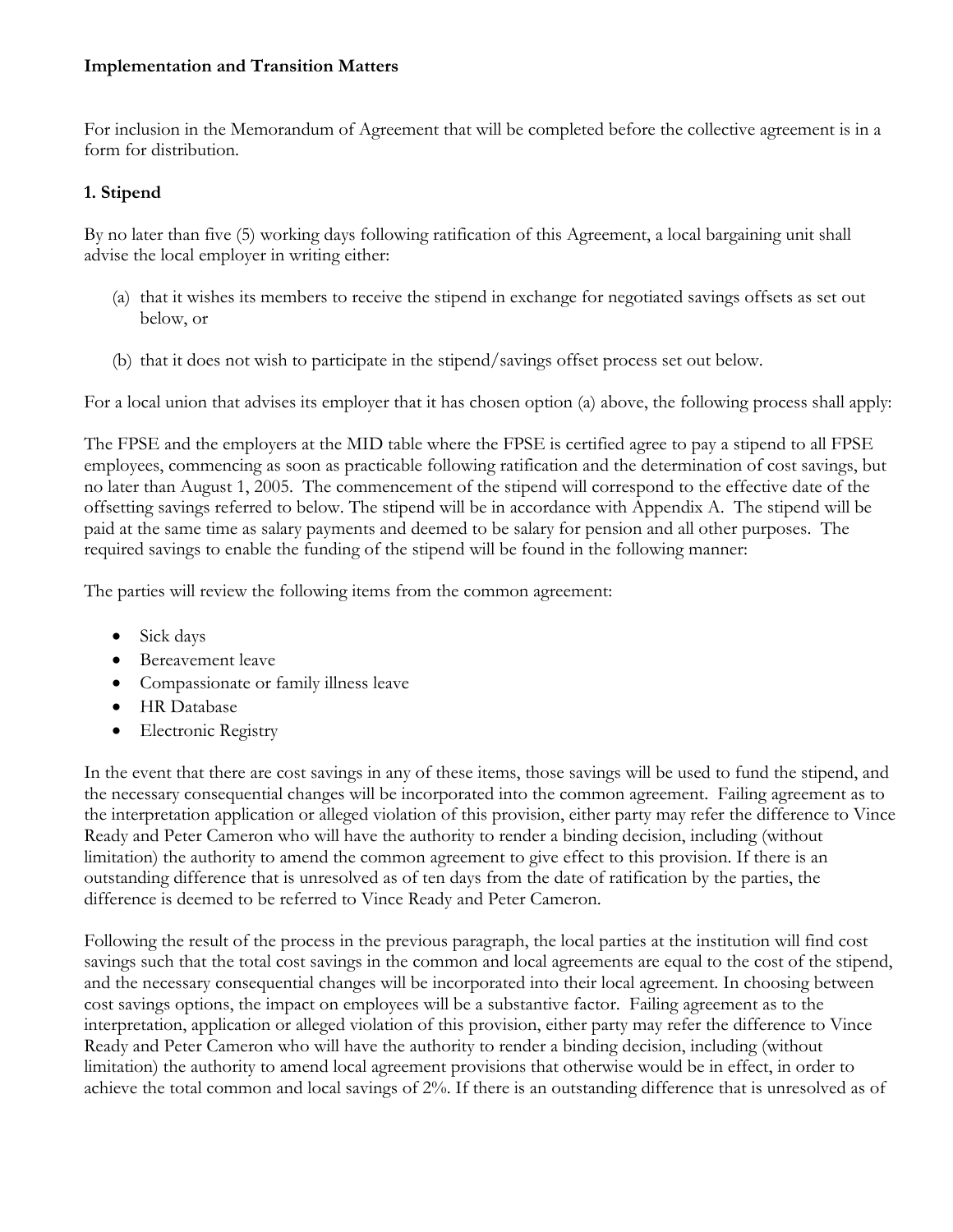40 days from the date of ratification, the difference is deemed to be referred to Vince Ready and Peter Cameron.

In resolving any difference referred to them under this provision, Vince Ready and Peter Cameron shall have the authority of an arbitrator under the Labour Relations Code and all the authority expressed or implied by this provision. They may determine their own practice and procedure, which may be different from institution to institution.

No party may strike or lockout with respect to any difference referred to under this provision.

Vince Ready and Peter Cameron will determine any difference under this provision and provide the parties with a written decision on an expeditious basis.

## **2. Provision for Ratification and for Resolving Local Differences between Parties Participating in the MID Process**

For parties participating in the MID process, the collective agreement at each institution consists of the common agreement provisions and the provisions agreed to between the local parties. It is agreed that each party at each institution will ratify the common agreement provisions and the local agreement provisions as a single package. The ratification vote for each party must occur by April 1, 2005.

Where the parties at an institution fail to reach agreement on local matters, either party may refer the difference, within 40 days of ratification by the parties, to Vince Ready and Peter Cameron who will have the authority to render a binding decision. If the decision supports a change to the collective agreement, the parties must incorporate the change into the agreement.

In resolving any difference referred to them under this provision, Vince Ready and Peter Cameron shall have all the authority of arbitrators under the Labour Relations Code and all the authority expressed or implied by this provision. They may determine their own practice and procedure, which may be different from institution to institution.

No party may strike or lockout with respect to any difference referred to under this provision.

Vince Ready and Peter Cameron will determine any difference under this provision and provide the parties with a written decision on an expeditious basis.